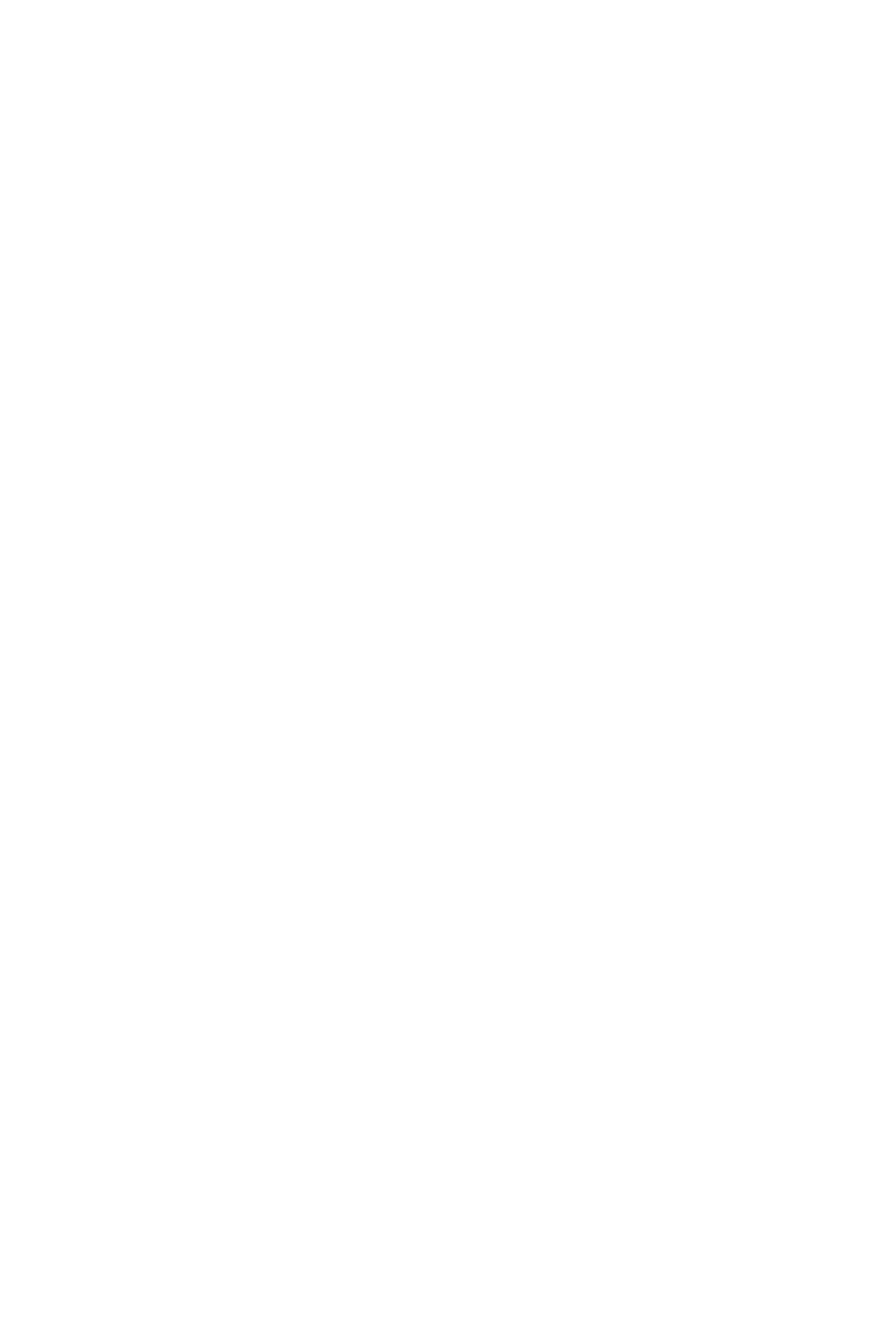

*A fresh look at Hebrews 6* 



# **Thomas C. Dant C. Wayne Pratt**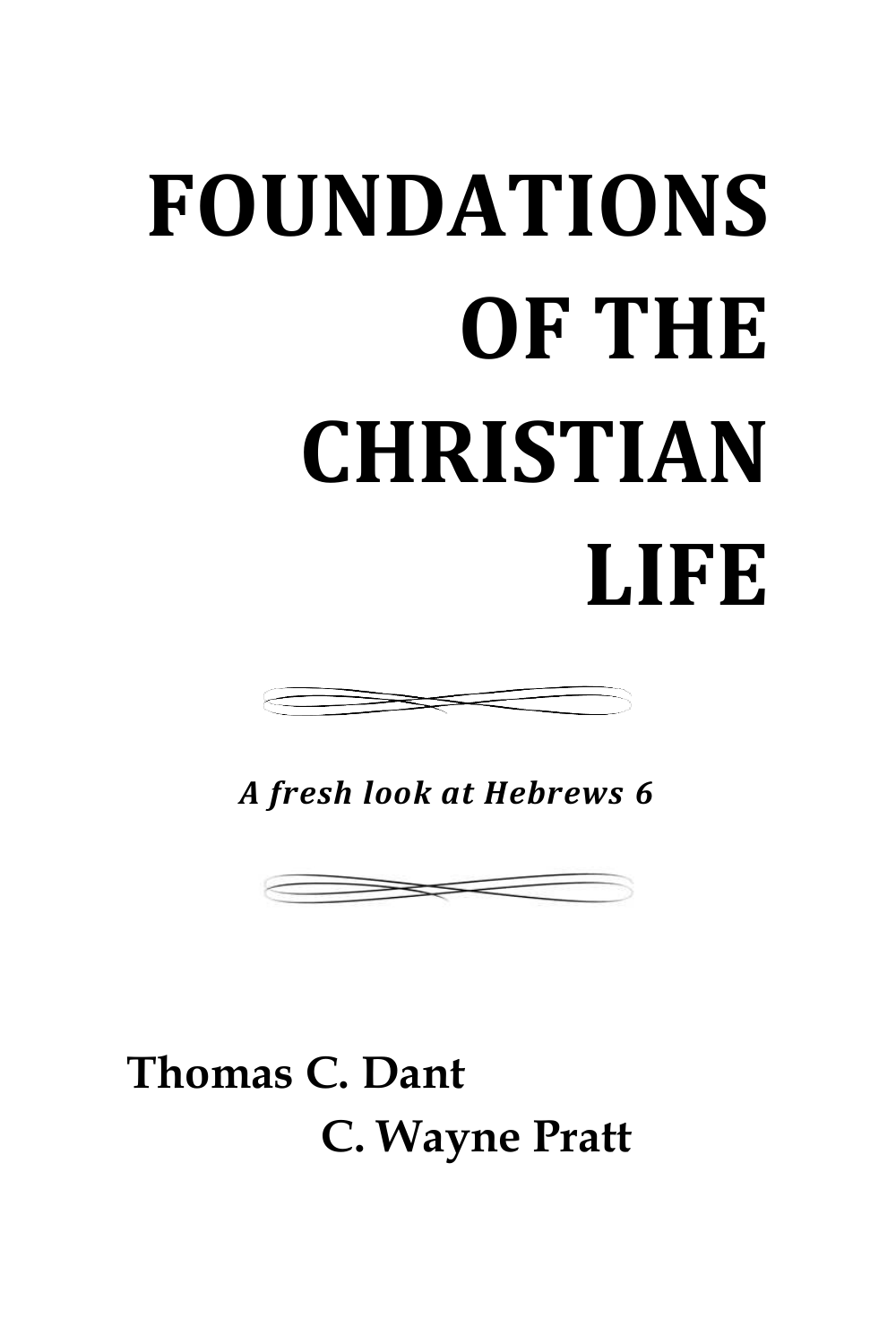Copyright © 2017 by Thomas C. Dant and C. Wayne Pratt

All rights reserved. No part of this book may be reproduced or transmitted in any form or by any means, electronic or mechanical, including photocopying, recording, or by any information storage and retrieval system, without permission in writing from the copyright owners.

Unless otherwise noted, Scripture quotations are taken from the *Holy Bible, New International Version*®. NIV® Copyright © 1973, 1978, 1984, 2011 by Biblica, Inc.® Used by permission. All rights reserved worldwide.

Scripture quotations marked KJV are taken from the *King James Version*.

Scripture quotations marked MSG are taken from *The Message*. Copyright © 1993, 1994, 1995, 1996, 2000, 2001, 2002. Used by permission of NavPress Publishing Group.

Scripture quotations marked NAS are taken from the *New American Standard Bible*®, Copyright © 1960, 1962, 1963, 1968, 1971, 1972, 1973, 1975, 1977, 1995 by The Lockman Foundation. Used by permission.

Scripture quotations marked NKJV are taken from *the New King James Version*®*.* Copyright © 1982 by Thomas Nelson. Used by permission. All rights reserved.

#### **Information on obtaining additional copies of this book:**

 P.O. Box 6455 Silver Spring, MD 20916 cwaynepratt@gmail.com [tcdant@gmail.com](mailto:tcdant@gmail.com)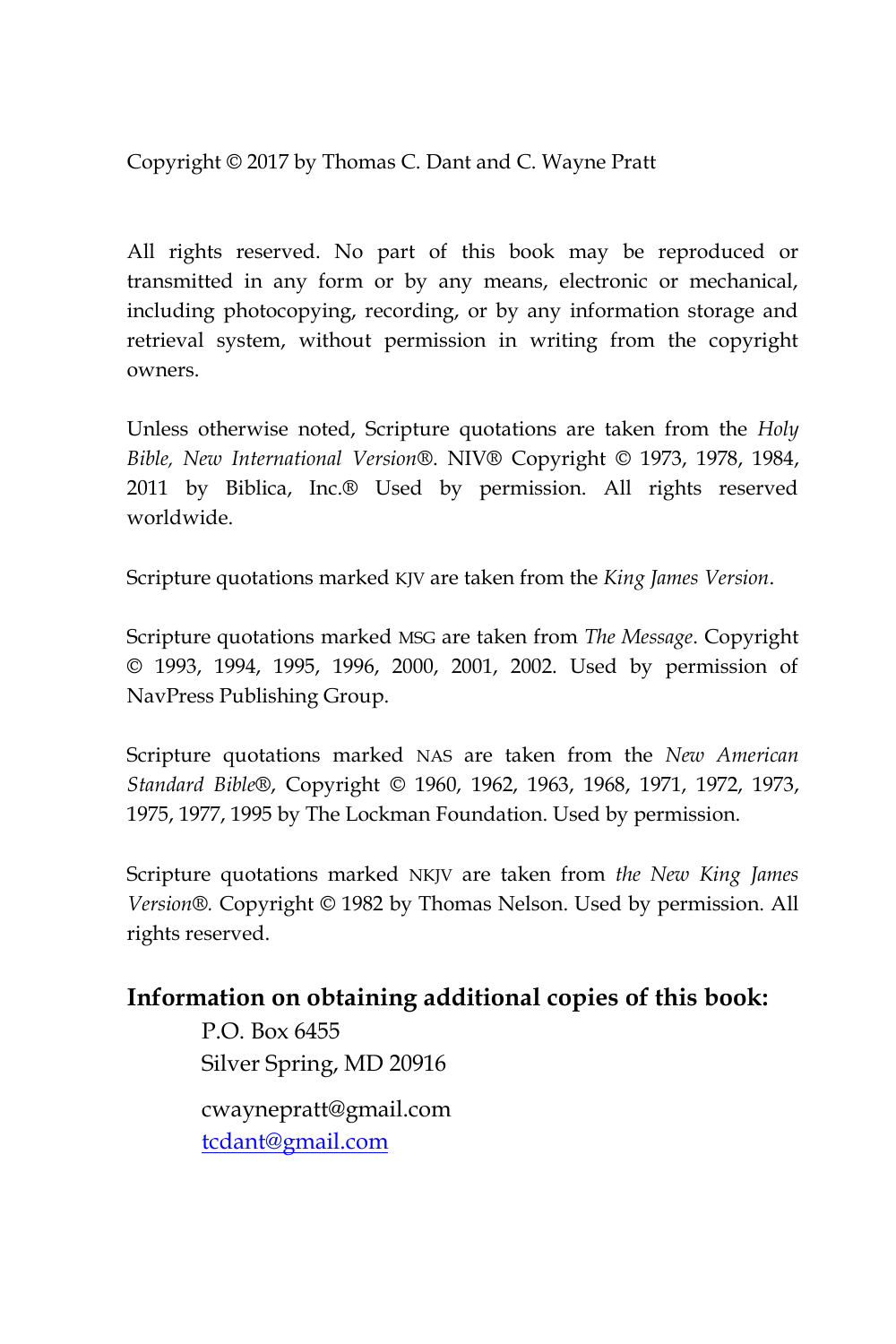# **CONTENTS**

| $\mathbf{1}$ |  |  |
|--------------|--|--|
| 2            |  |  |
| 3            |  |  |
| 4            |  |  |
| 5            |  |  |
| 6            |  |  |
| 7            |  |  |
|              |  |  |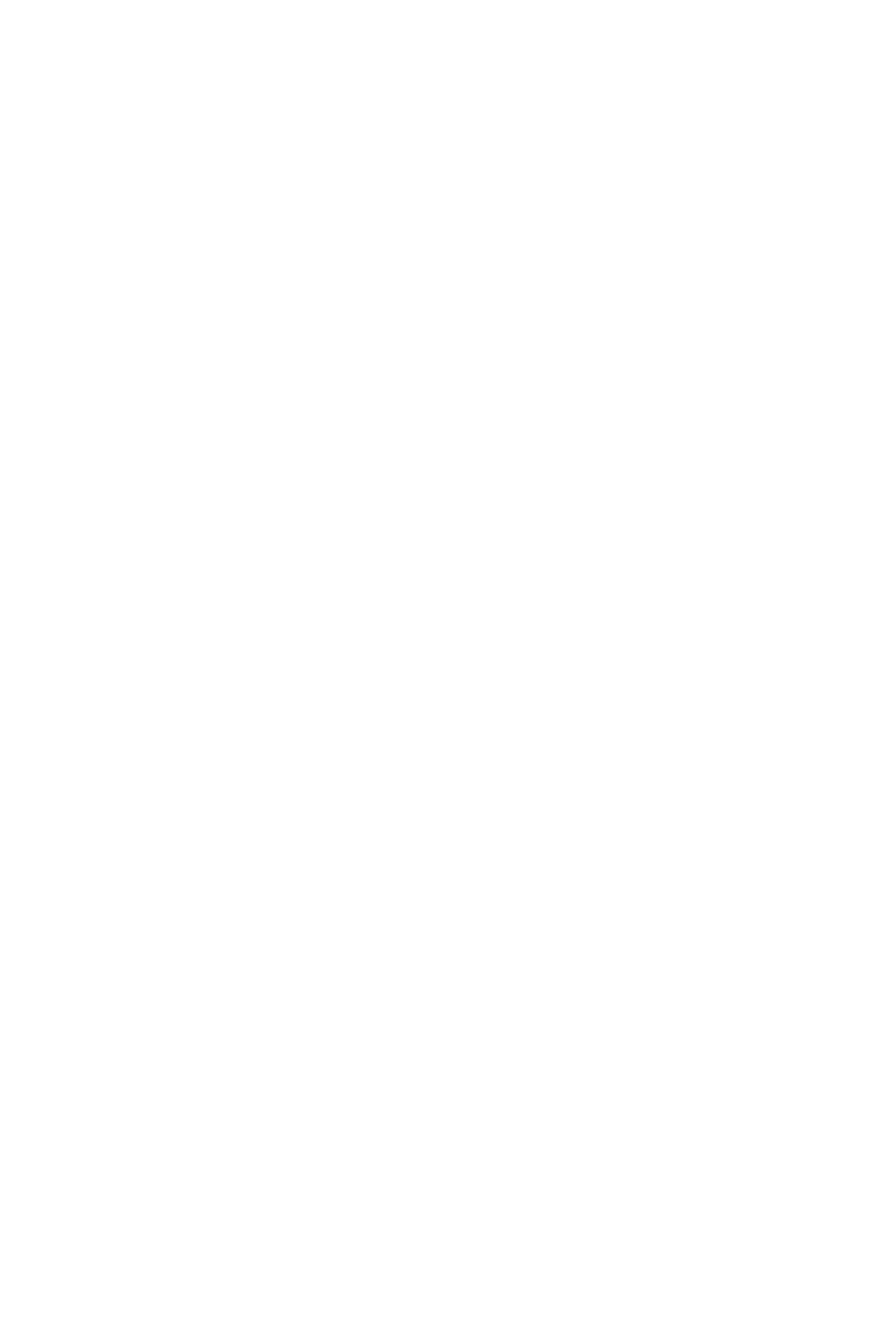### **INTRODUCTION**

<span id="page-8-0"></span>Therefore, leaving the discussion of the elementary principles of Christ, let us go on to perfection, not laying again the foundation of repentance from dead works and of faith toward God, of the doctrine of baptisms, of laying on of hands, of resurrection of the dead, and of eternal judgment. And this we will do if God permits.

—*Hebrews 6:1-3 (NKJV)* 

N THE OPENING CHAPTERS OF THE BOOK OF HEBREWS, the writer introduces us to the great salvation that Jesus Christ brought to mankind, tasting death for everyone on the cross, and destroying him who had the power of death—the devil. Jesus, the Great High Priest who took away our sins—the Son of God who is far superior to angels, Moses, prophets, and priests—He is the source of eternal salvation and the central focus of every believer. N 1<br>the<br>bro<br>des

Hebrews 5:12 talks about *elementary truths* or *first principles of God's word* that are like the milk a baby Christian (new believer) needs in order to grow and mature in Christ. These are orderly, beginning steps that are essential for every new follower of the Lord Jesus. Then, in Hebrews 6:1-2, these elementary principles are referred to as *foundations*—the building blocks necessary for a successful and fruitful Christian life.

The Bible compares each one of our lives to a building. Jesus further explained that some people build their houses by digging deep and laying a foundation on solid rock, while others build on sinking sand (Luke 6:46-49; Matthew 7:24-27). The house with the foundation can withstand all the floods, storms and trials that life hurls at it, but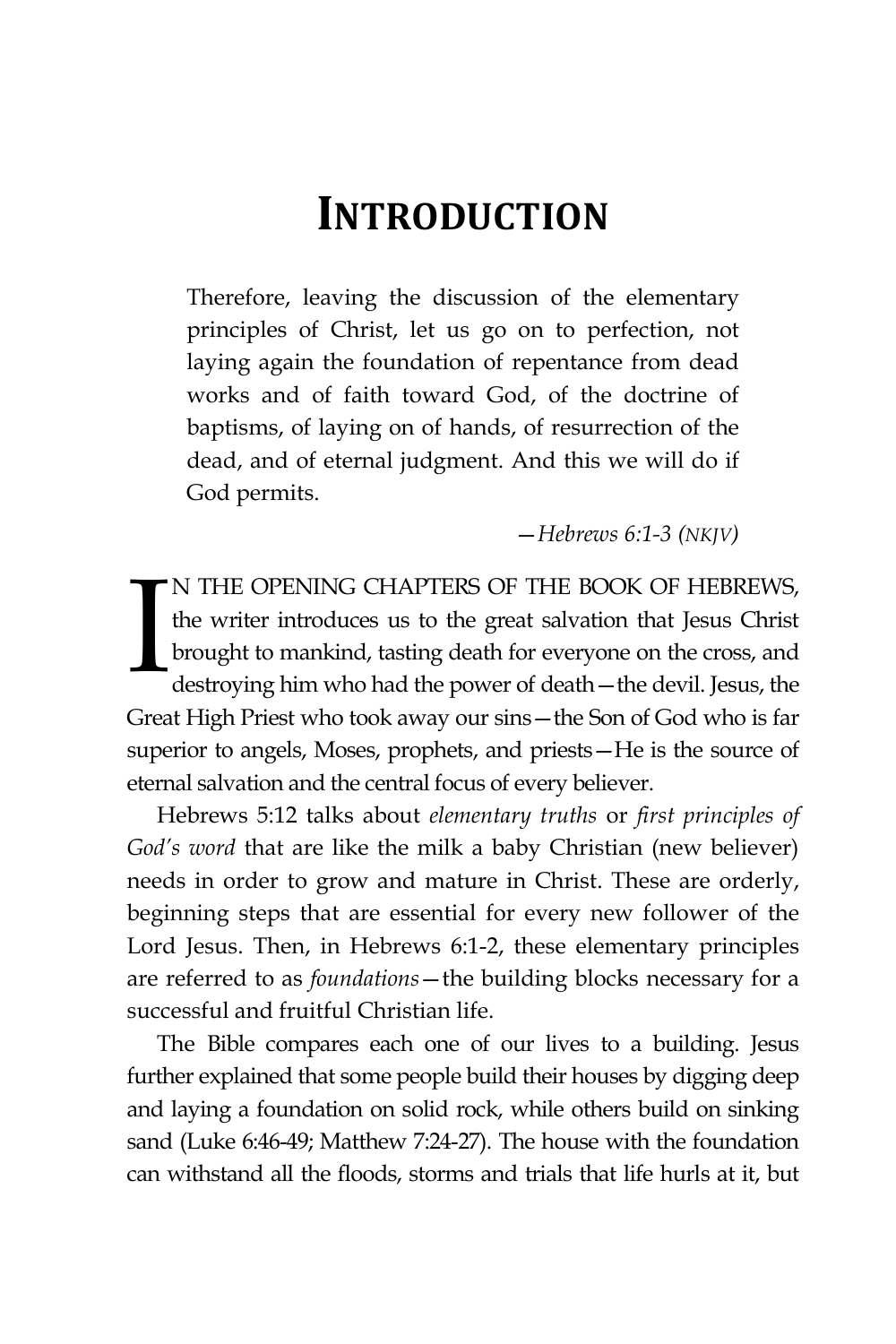the house without a foundation will surely fall. Jesus taught that the house built on the rock represents a wise man that *hears His words and puts them into practice*. The house built on sand speaks of a foolish man who also heard His words, but *did not put them into practice*.

The most important part of any building is the foundation—it bears all of the weight of the structure. And when the foundation is laid correctly, it ensures that the rest of the building will be straight and square. The apostle Paul made it clear that Jesus Christ *is* our Foundation, and there is no other—He is the Rock of our salvation (1 Corinthians 3:9-11). Because of that, we must be absolutely certain that Christ is the solid rock on which we stand, and to build our lives very carefully upon the word of God. Let us not forget that these principles we will be studying are called the "principles of *Christ*."

If we want a stable Christian life, we must learn to build it upon the word of God. The writer of Hebrews lists seven foundational teachings or principles of Christ that are like the ABC's we learned in elementary school—these are the building blocks upon which all future learning and growth depend:

- 1. Repentance from dead works
- 2. Faith toward God
- 3. Baptism in water
- 4. Baptism in the Holy Spirit
- 5. Laying on of hands
- 6. Resurrection of the dead
- 7. Eternal judgment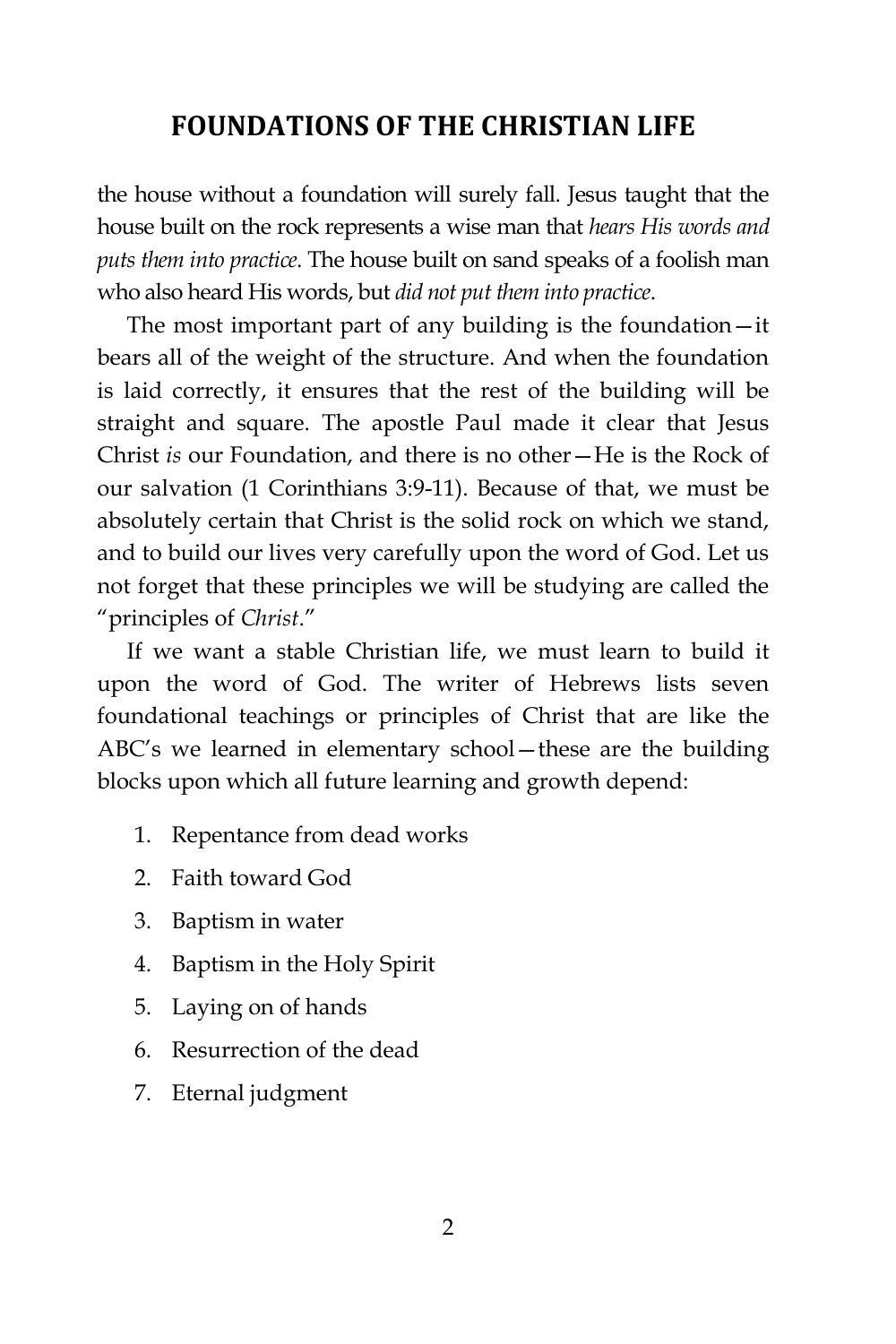#### *INTRODUCTION*

We will learn that each one of these principles requires action on our part—we must *do* something. Like the wise man, we must hear God's words and then *put them into practice*. It will not be enough to learn some truths and fill our heads with knowledge. As God graciously *works in us both to will and to do of His good pleasure*, we also need to *work out our salvation with fear and trembling* (Philippians 2:12-13). Ephesians 2:8-9 makes it very clear that salvation is not by works, but by grace alone. However, the next verse (Ephesians 2:10) makes it equally clear that when God's grace truly works in us, it causes us to *do good works*. Paul told the Corinthians that *God is able to make all grace abound to us, so that in all things at all times, having all that we need, we can abound in every good work* (2 Corinthians 9:8).

From start to finish, the Christian life is all by the grace of God. When the final headstone of Zerubbabel's temple was laid, they shouted "Grace, grace to it!" (Zechariah 4:6-7 – NAS). In other words, as each of these foundational truths is laid in our lives, we acknowledge it was the grace of God.

For instance, we will learn that repentance demands action on our part—we *must* change. But God first grants us repentance. Without faith we cannot be saved or receive anything from God we *must* believe. But God first gives each one of us the gift of faith. And so with each foundation step, God's grace causes us to respond with actions and reactions as we put His word into practice.

In the next seven chapters of *Foundations of the Christian Life*, we will briefly examine each of these seven elementary principles and how to practically implement them into our Christian lives. It is not our purpose to write a comprehensive theological textbook on the subject (there are already quite a few available from the booksellers); rather, we have deliberately tried to keep things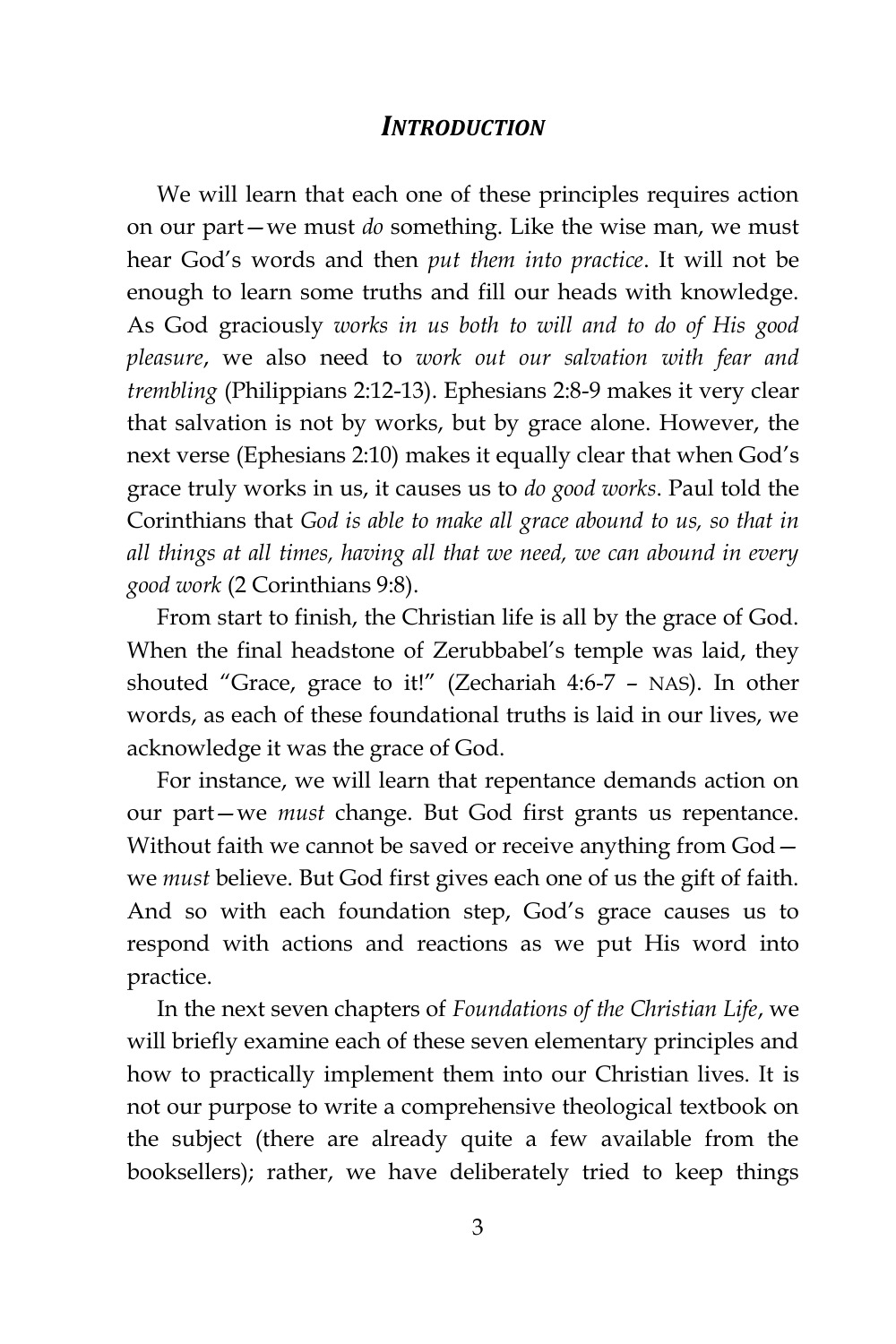simple and concise so that this book may be useful both for the seasoned veteran believer as well as the new disciple.

As the writer of Hebrews stresses, our ultimate goal, once we have laid these elementary foundations of Christ in our lives, is to leave or let go of them and *press on to maturity* (NAS). We must go to preschool and kindergarten to learn the basics, but eventually we must move on to the first, second, and third grades, etc. *The Message* Bible translates our text quite aptly:

So come on, let's leave the preschool finger-painting exercises on Christ and get on with the grand work of art. Grow up in Christ. The basic foundational truths are in place: turning your back on "salvation by selfhelp" and turning in trust toward God; baptismal instructions; laying on of hands; resurrection of the dead; eternal judgment. God helping us, we'll stay true to all that. But there's so much more. Let's get on with it!

*—Hebrews 6:1-3* 

There's so much more. So, let's get on with it!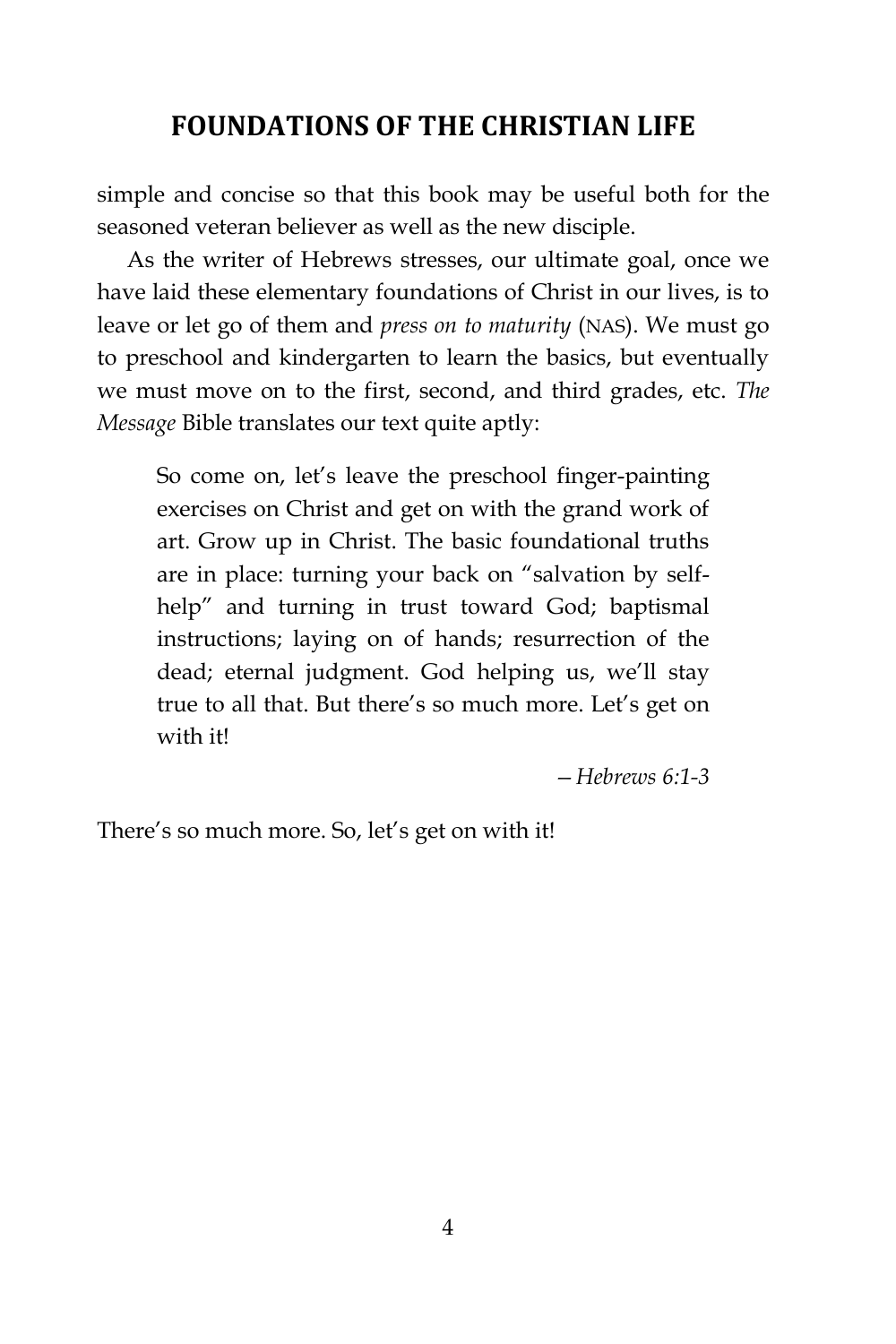### <span id="page-12-0"></span>**REPENTANCE FROM DEAD WORKS**

Jesus went into Galilee, proclaiming the good news of God. "The time has come," He said. "The kingdom of God is near. Repent and believe the good news!"

*—Mark 1:14-15* 

In the past God overlooked such ignorance, but now He commands all people everywhere to repent.

*—Acts 17:30* 

EPENTANCE WAS THE FIRST THING Jesus ever preached. It is something God commands all people everywhere to do. It must be important. On the Day of Pentecost, when the people asked Peter what they should do, it was the first word of his response: "Repent" (Acts 2:38). All of heaven rejoices and celebrates when one sinner repents (Luke 15:7, 10, 22-24). God must really like it!  $R_{\tiny{\textrm{per}}\phantom{}}^{\tiny{\textrm{\tiny{EPI}}}}$ 

If this first basic principle is missed, none of the other foundations will ever be effective. For that reason, we will be putting extra emphasis on this first step of our Christian experience. In this chapter, we will examine what true repentance is, where it comes from, and what actions it produces.

#### *Definition of Repentance*

Repentance literally means a *change of mind—to reconsider or think differently*. It is an awareness of the ugliness and horror of sin,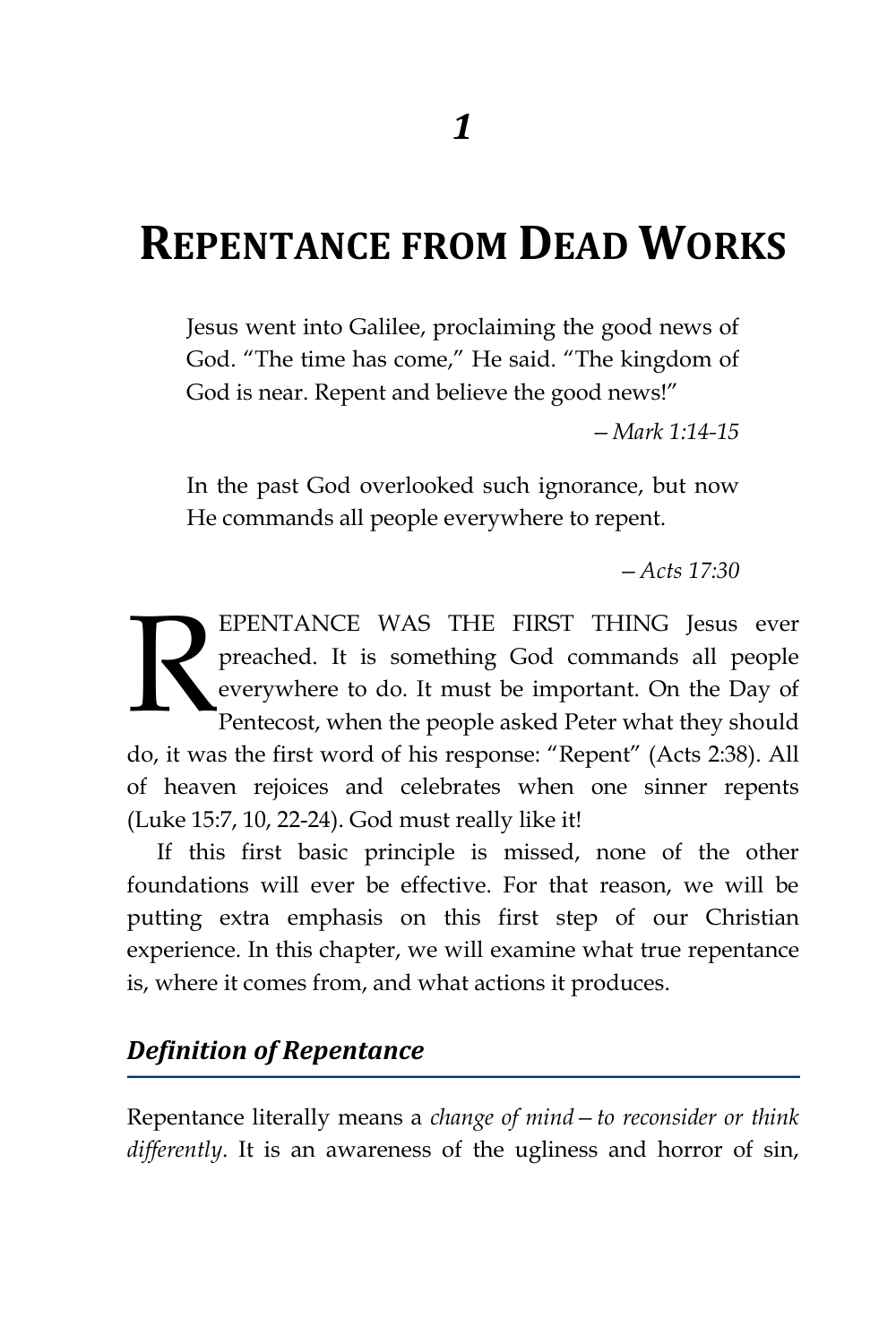which produces a heartfelt, godly sorrow for sin. The Bible teaches that it is this sorrow that *brings repentance that leads to salvation (*2 Corinthians 7:10). This change in thinking leads to a renouncing and forsaking of sin. Here's the abridged definition of repentance: STOP SINNING!

The key word to remember here is *change*… there is a profound change in the way one thinks, which *must* change the way he acts. The Christian life is often identified by terms like transformation, conversion, and new birth, all indicating some sort of radical change. If there is no change, it is doubtful that true repentance has occurred.

John the Baptist had the all-important task of preparing the way for the Lord Jesus Christ. He came preaching a baptism of repentance for the forgiveness of sins, indicating that the only way to come to Jesus is through repentance. John's calling was to make the crooked roads straight and the rough ways smooth so that all mankind could see God's salvation (Luke 3:3-6).

John made it very clear that true repentance is not just a feeling or a different way of thinking; it must produce fruit—visible, tangible actions and behavior:

John said to the crowds coming out to be baptized by him, "You brood of vipers! Who warned you to flee from the coming wrath? Produce fruit in keeping with repentance. And do not begin to say to yourselves, 'We have Abraham as our father.' For I tell you that out of these stones God can raise up children for Abraham. The ax is already at the root of the trees, and every tree that does not produce good fruit will be cut down and thrown into the fire." "What should we do then?' the crowd asked. John answered, "The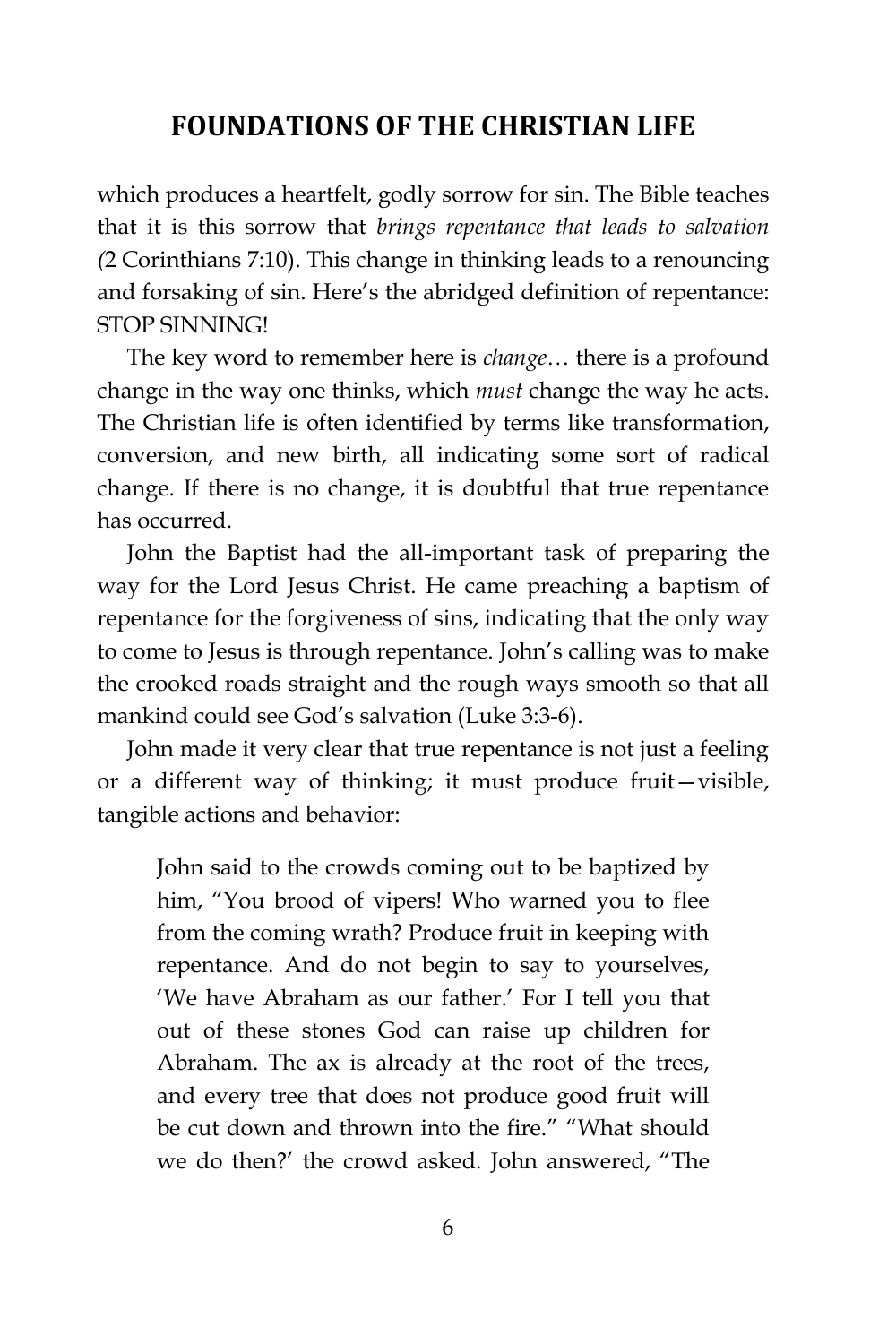#### *REPENTANCE FROM DEAD WORKS*

man with two tunics should share with him who has none, and the one who has food should do the same." Tax collectors also came to be baptized. "Teacher," they asked, "what should we do?" "Don't collect any more than you are required to," he told them. Then some soldiers asked him, "And what should we do?" He replied, "Don't extort money and don't accuse people falsely--be content with your pay."

*—Luke 3:7-14* 

The proof of repentance is in the actions. Notice how the crowd, the tax collectors, and the soldiers all asked John the same question: "What should we *do*?" They understood that they needed to stop being selfish, greedy and dishonest; they now needed to be compassionate, thoughtful of others, truthful and upright.

It is important to point out here that John the Baptist came preaching a baptism of repentance *for the forgiveness of sins.* The goal of repentance is forgiveness. Repentance and forgiveness go hand in hand (Luke 24:47; Acts 2:38; 5:31). The guilt, shame and godly sorrow that the convicted sinner feels as a result of true repentance is removed through the gift of forgiveness (more about this in Chapter 3, *[Faith Toward God](#page-24-0)* on p[.17\)](#page-24-0).

#### *The Need for Repentance*

Okay, so who needs to repent… bad people like murderers, tax cheats, and prostitutes? What about good (or at least not-so-bad) people like me? The Scriptures say that we are no better than the worst drug pusher, serial killer or child molester! We are all sinners—*there is no one righteous, not even one; there is no one who*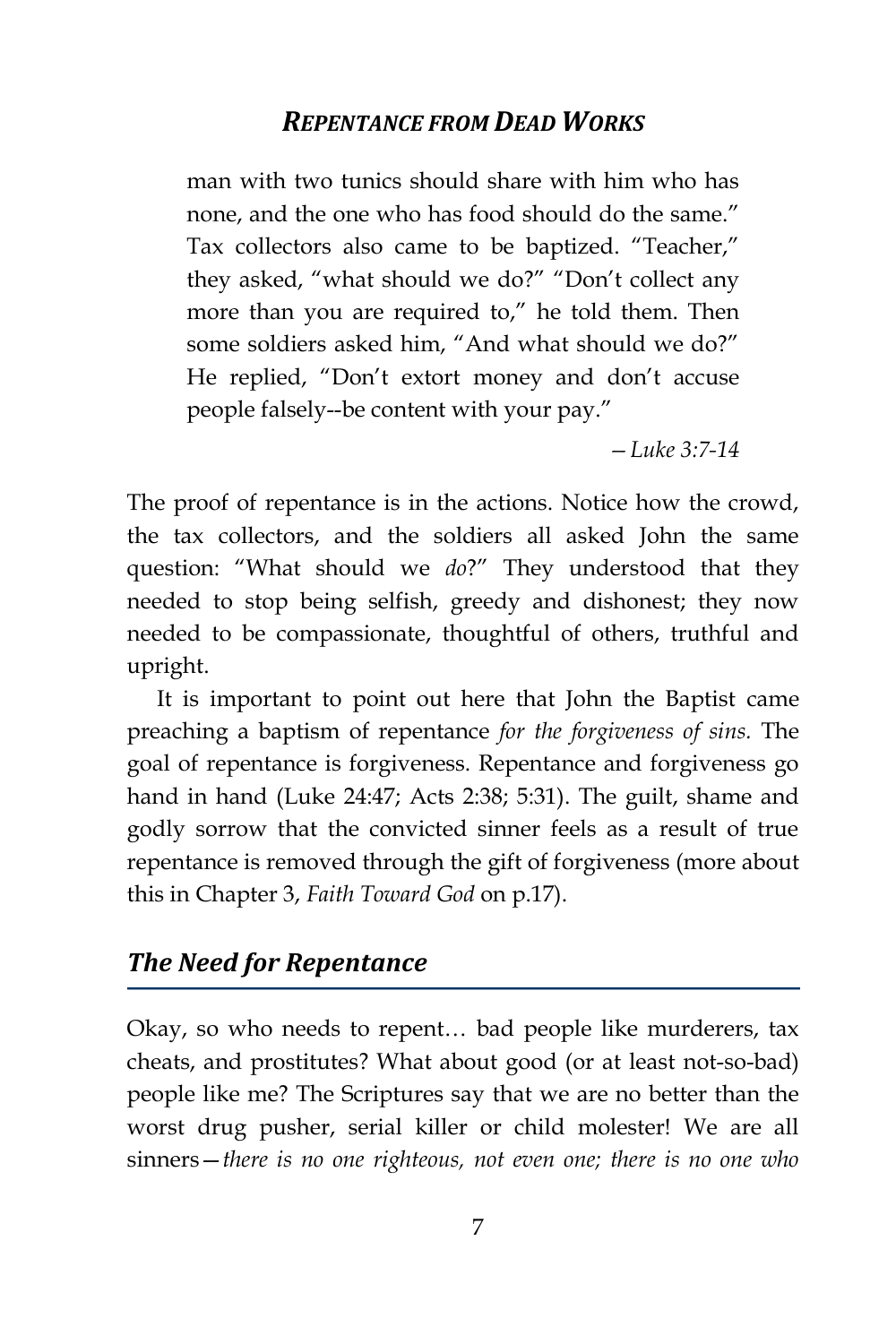*understands, no one who seeks God. All have turned away, they have together become worthless; there is no one who does good, not even one* (Romans 3:9-12).

Ouch!!! No one is good, no one is righteous, not even one! All have sinned. This explains why God commands *all people everywhere* to repent! Sin, like the plague of death, has infected all of mankind with devastating and far-reaching consequences.

After healing the crippled man at the pool of Bethesda, Jesus gave him a stern warning of repentance: *"See, you are well again. Stop sinning or something worse may happen to you." (*John 5:14)

STOP SINNING OR SOMETHING WORSE MAY HAPPEN TO YOU. Sobering words! Sin has consequences—very bad ones! It can bring all kinds of trouble, sorrow, sickness, and regret. But more importantly, sin produces death; not just physical death, but separation from God and ultimately what the Bible calls the "second death," which is eternal torment and punishment in the Lake of Fire forever (Revelation 20:13-15). Sin entered the world through our first parents, Adam and Eve, when they disobeyed God in the Garden of Eden. Their sin brought death… *death came to all men, because all sinned* (Romans 5:12).

This is why the first principle listed in Hebrews 6 is called "repentance *from dead works"* (or "acts that lead to death" in the NIV). All sin produces death, so in order to escape death, we must renounce and forsake all sin.

Godly repentance makes the sinner aware of his desperate condition, understanding the urgency to *flee from the coming wrath*. He suddenly realizes the road he is on is a road to destruction; he must make an immediate U-turn to avoid driving off the cliff and plunging to his death.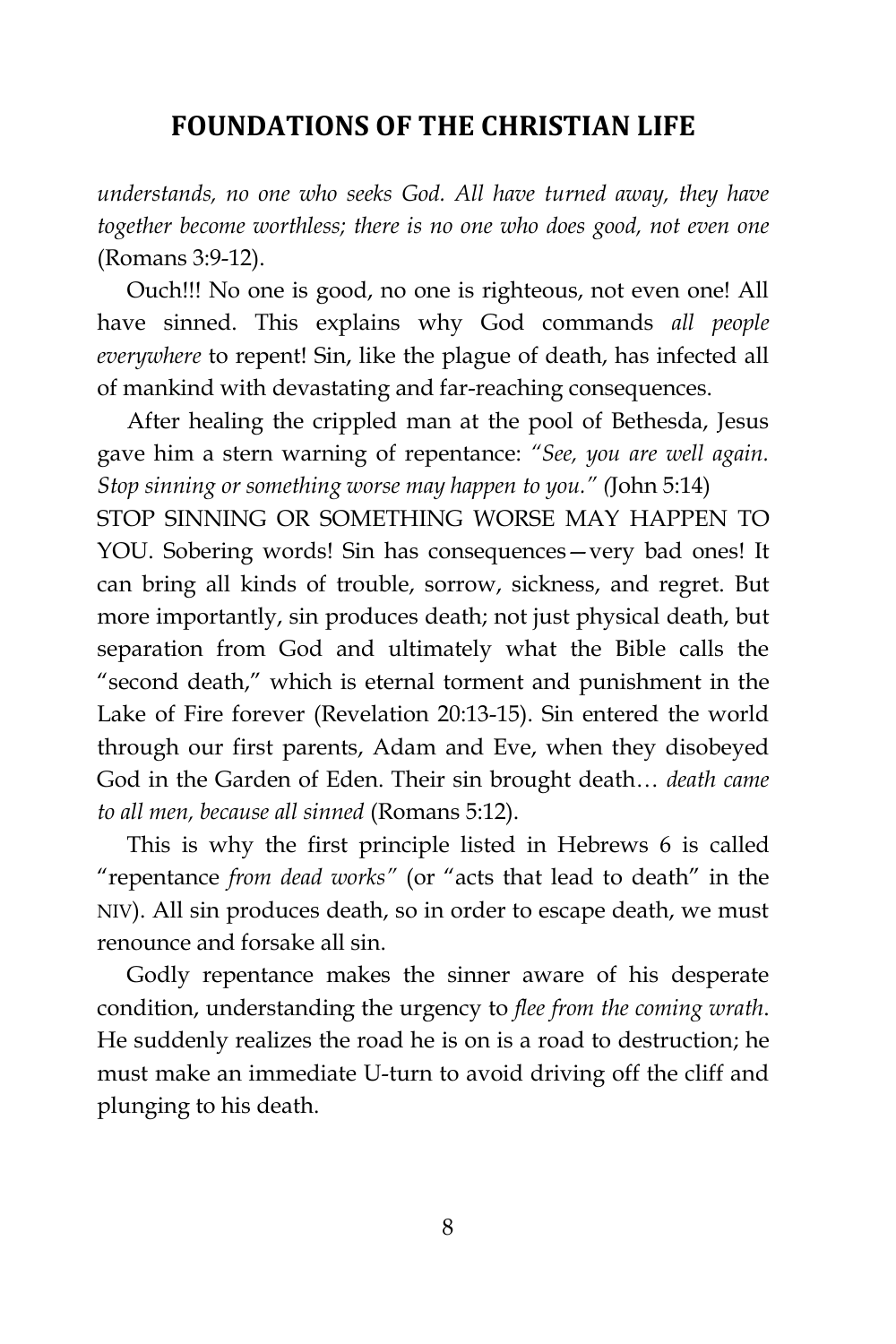#### *REPENTANCE FROM DEAD WORKS*

#### *God Must Grant Repentance*

But there is a far more serious problem: the fallen sinner, in and of himself, is incapable of repenting. Romans 3 states that no one understands or seeks God, no one fears God; no one can change his ways and repent. *What? God commands us to do something we can't do? That's not fair!* 

Here's where the glorious sunshine of God's grace comes bursting through into our hopeless darkness: God *grants* repentance. When the Jews in the early Church heard that Gentiles were also receiving Christ and being saved, they rejoiced and *praised God, saying, "So then, God has granted even the Gentiles repentance unto life"* (Acts 11:18). And Paul later encouraged young Timothy not to quarrel with sinners who were opposing him, but to gently instruct them *in the hope that God will grant them repentance leading them to a knowledge of the truth, and that they will come to their senses and escape from the trap of the devil, who has taken them captive to do his will* (2 Timothy 2:24-26). We have to hope that God grants repentance to the sinner. It's our only hope, and it's the sinner's only hope!

One of the ways in which God grants the sinner a repentant heart is through the work of the Holy Spirit. Jesus said that one very important ministry of the Spirit is to bring conviction of sin. In other words, He *convinces* a person that they are a sinner (John 16:8). When David was confronted by Nathan the prophet for his sins of adultery and murder (after almost a year of coverup and trying to keep his sins a secret), conviction finally came as he exclaimed, *"I have sinned against the Lord"* 2 Samuel 12:13).

Another way in which God grants repentance is through His grace and love. In some mysterious way, God graciously softens and opens the sinner's heart (Acts 16:14), changes his mind, and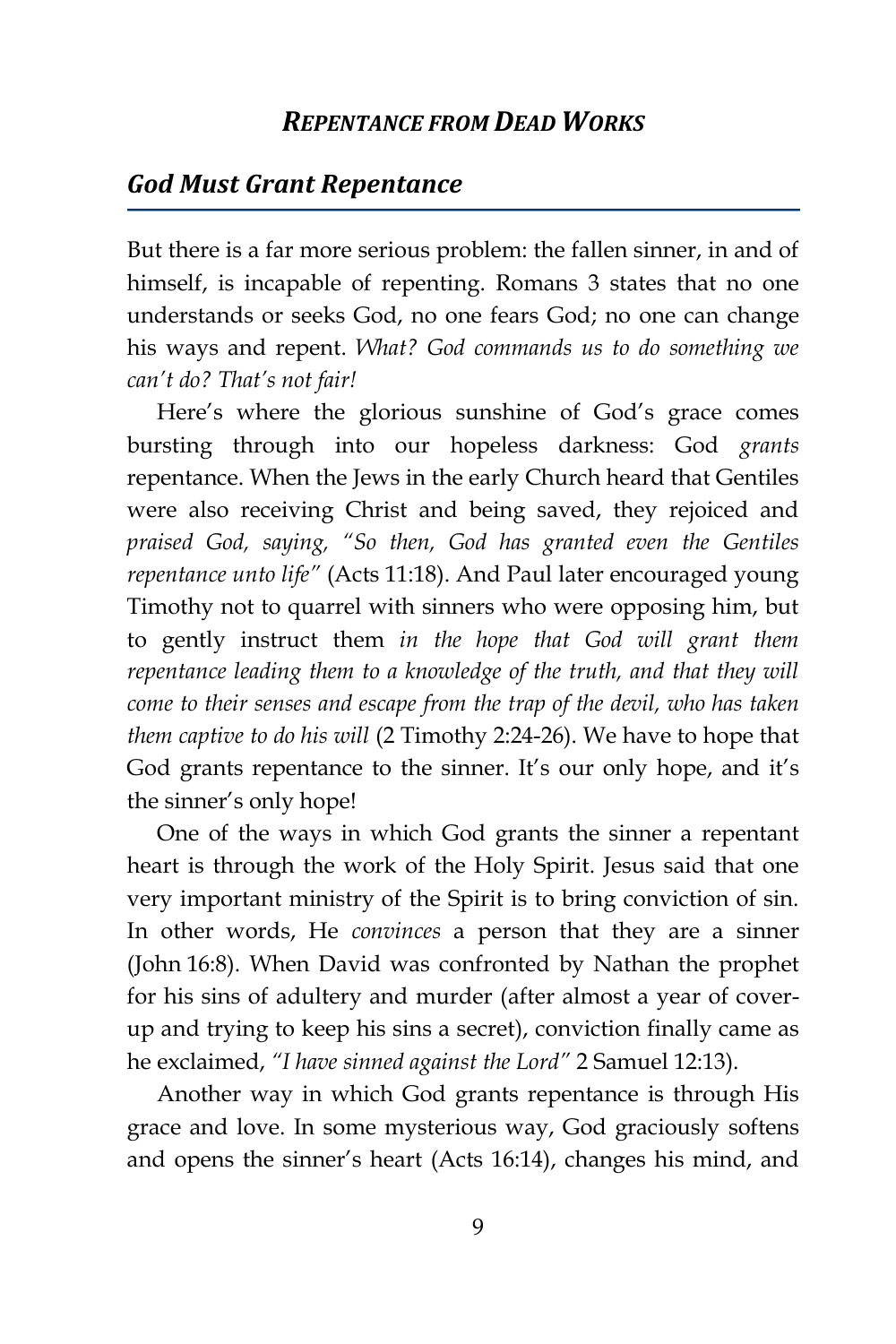enables him to turn to Christ. Paul explains that it is the *kindness and goodness of God that leads us to repentance* (Romans 2:4). It is the *grace of God that brings salvation to all men* which also *teaches us to say "No" to ungodliness and worldly passions, and to live selfcontrolled, upright and godly lives in this present age* (Titus 2:11-12). Jesus made it very clear that it is impossible for anyone to come to Him unless the Father first *draws* and *enables* him (John 6:44, 64- 65). If we have to be enabled to do something, the implication is clear—we are not capable by ourselves. The sinner's fallen condition is so desperate that he cannot help himself without God's grace.

#### *The Fruits of Repentance*

John the Baptist had urged the people to *produce fruit in keeping with repentance*. Paul preached that people *should repent and turn to God and prove their repentance by their deeds* (Acts 26:20). There are telltale signs or evidences of true repentance. What are they? What does real repentance look like? Here is a summary of the fruits of repentance we will examine:

- 1. Godly sorrow and conviction for sin
- 2. Confession of sin
- 3. Forsaking and renouncing sin
- 4. Restitution for sin
- 5. Burden to rescue others from sin

As we have already discussed, one of the first signs of true repentance is a remorse for our life of sin—we are truly sorry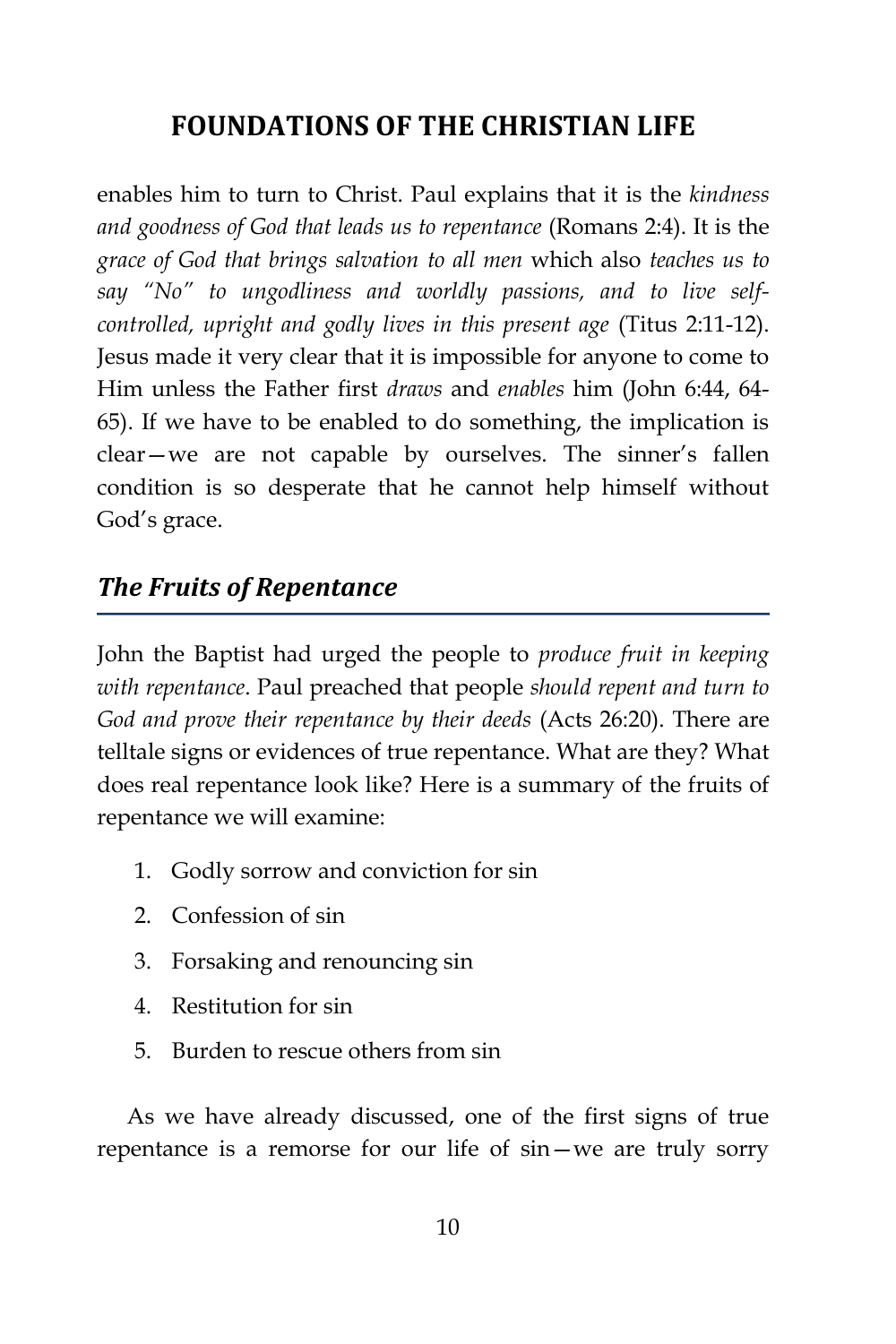#### *REPENTANCE FROM DEAD WORKS*

before God for our actions. The Holy Spirit brings conviction into our hearts and we know we were wrong. David exemplifies this in a powerful way in his psalm of repentance, composed after he had fallen into adultery with Bathsheba and had her husband murdered:

For I know my transgressions, and my sin is always before me. Against You, You only, have I sinned and done what is evil in Your sight, so that You are proved right when You speak and justified when You judge. Surely I was sinful at birth, sinful from the time my mother conceived me.

*—Psalm 51:3-5* 

The Bible teaches that the sinner lives in spiritual darkness, and an important aspect of repentance is coming out of that darkness into the light. Ever since Adam and Eve sinned in the Garden, we've been hiding from God behind our various *fig leaves*—lying, covering up, hypocrisy, and pretension. Jesus said that even though Light has come into the world, *men loved darkness instead of light because their deeds were evil*. They *hate the light, and will not come into the light for fear that their deeds will be exposed*. But those who want to live by the truth come into the light, where everything is exposed (John 3:19-21).

Light exposes. Nothing remains hidden there. Secret sins are revealed. That is why Jesus said that many prefer to stay in the darkness because they know their deeds are evil; if they come into the light, their evil will be exposed. But when God works true repentance into the sinner's heart, he is willing to have his shameful deeds exposed so that he can come clean before a holy God. He desires a clean conscience at any cost. He who tries to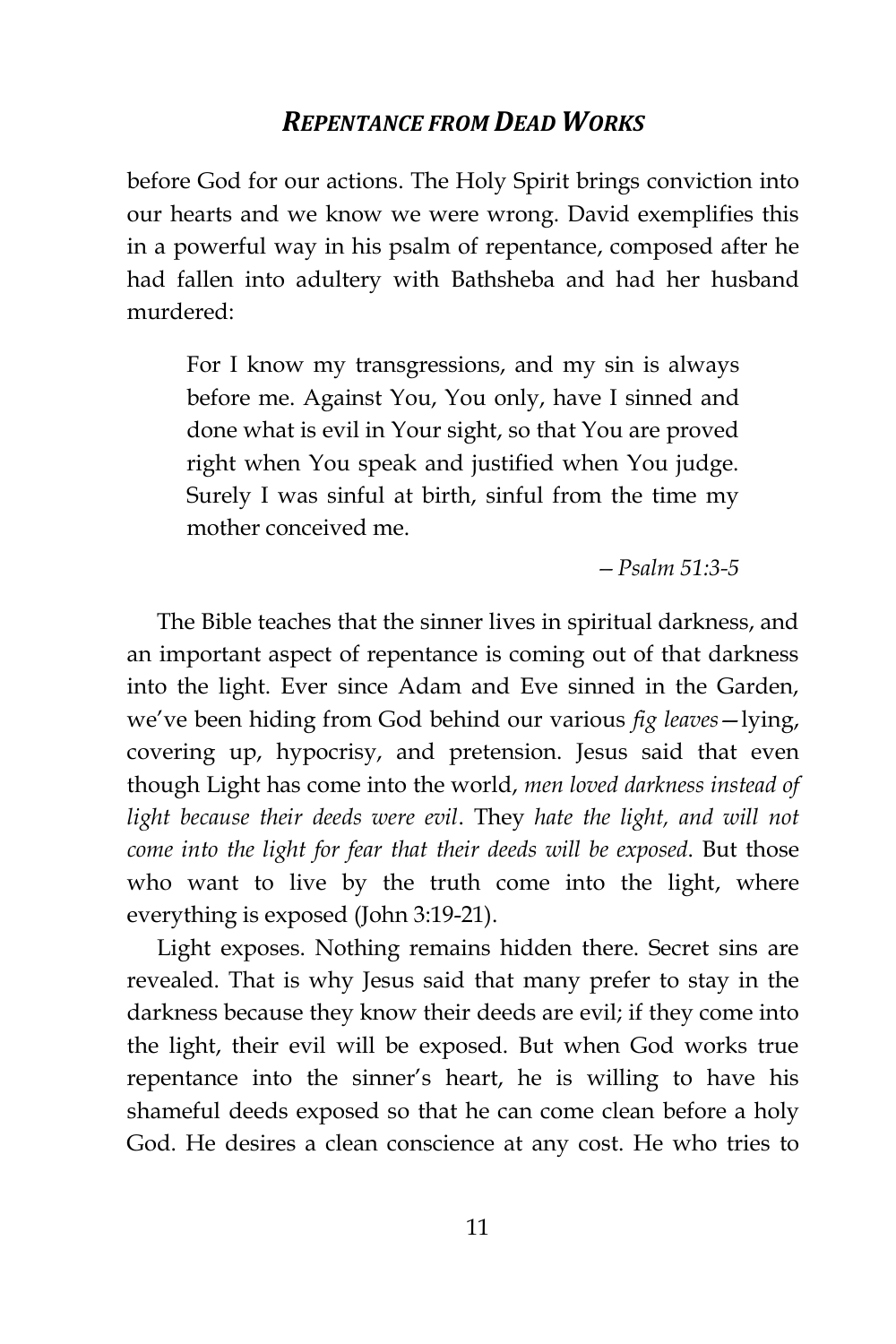*conceal his sins will not prosper, but whoever confesses and renounces them finds mercy* (Proverbs 28:13).

This often involves confession of sin. The people who came to John the Baptist at the River Jordan for his baptism of repentance did so *confessing their sins* (Matthew 3:6). It's not that God doesn't already know everything we've done—confession is for *our* good. It gives us a clean conscience. We are finally willing to stop lying, hiding, pretending and covering up, and come into God's light:

God is light; in Him there is no darkness at all. If we claim to have fellowship with Him yet walk in the darkness, we lie and do not live by the truth. But if we walk in the light, as He is in the light, we have fellowship with one another, and the blood of Jesus, His Son, purifies us from all sin. If we claim to be without sin, we deceive ourselves and the truth is not in us. If we confess our sins, He is faithful and just and will forgive us our sins and purify us from all unrighteousness. If we claim we have not sinned, we make Him out to be a liar and His word has no place in our lives.

*—1 John 1:5-10* 

When we study the foundation of faith toward God, we will appreciate the importance of a good conscience and how it is necessary in order for us to maintain a believing heart. Faith can only be held in a pure conscience; those who fail to keep a clean conscience end up shipwrecking their faith (1 Timothy 1:19; 3:9).

Once confession of sin has been made, there also needs to be a renouncing and forsaking of those sins. Sin is any violation of God's law and character; it is anything that displeases Him. Here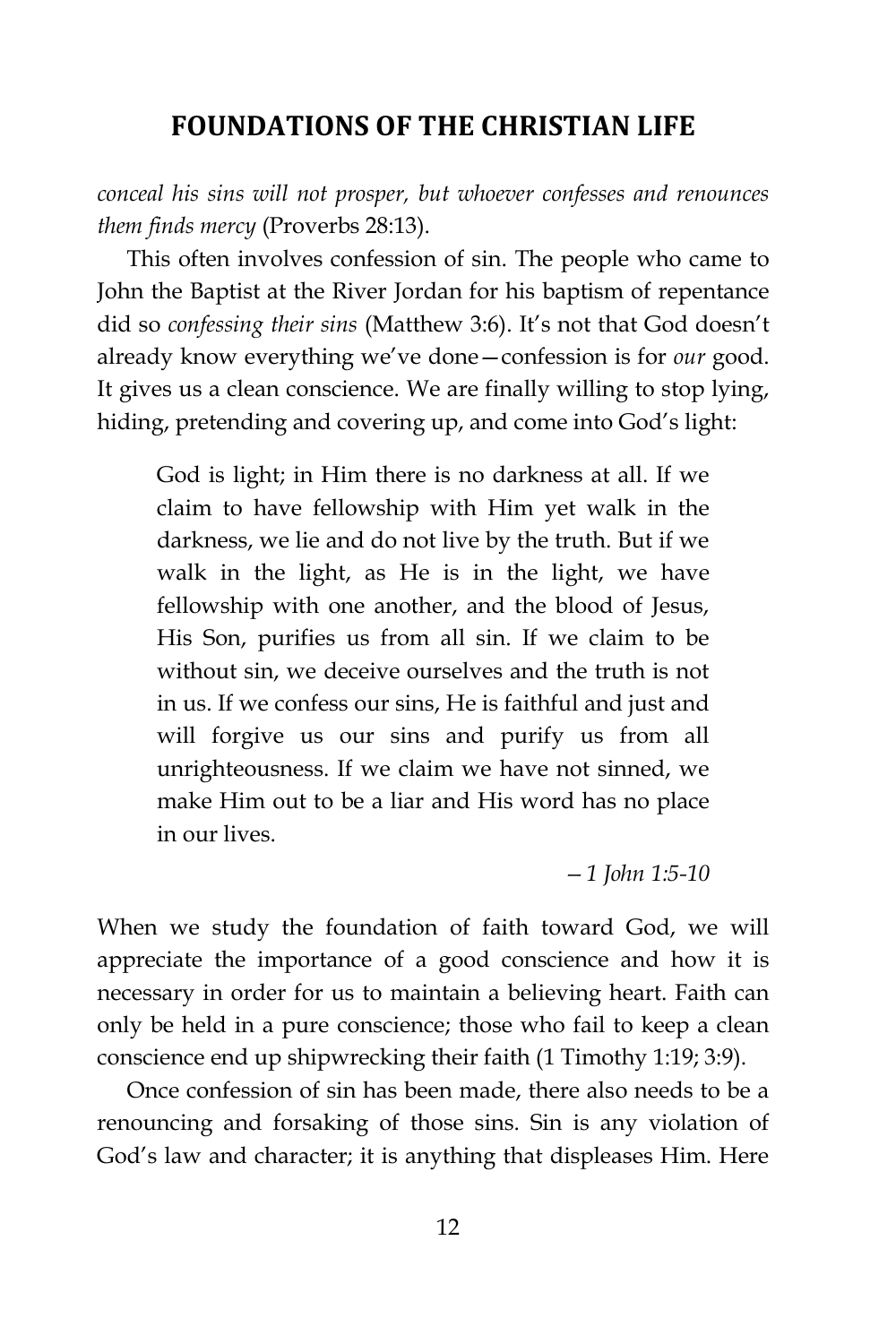#### *REPENTANCE FROM DEAD WORKS*

are just a few of those things that we must forsake if we want to be a part of God's kingdom: sexual immorality, idolatry, adultery, male prostitution, homosexuality, stealing, swindling, theft, greed, drunkenness, and slander (1 Corinthians 6:9-11); impurity, orgies, debauchery, witchcraft, hatred, discord, jealousy, envy, fits of rage, selfish ambition, dissensions and factions (Galatians 5:19-21); wickedness, evil, depravity, murder, strife, deceit, malice, gossip, God-hating, insolence, arrogance, boasting, inventing ways of doing evil, disobedience to parents, senselessness, faithlessness, heartlessness, ruthlessness; though knowing God's righteous decree that those who do such things deserve death, they not only continue to do these very things but also approve of those who practice them (Romans 1:28-32).

In the book of Acts, Luke gives the account of an amazing demonstration of true repentance that took place during a revival that broke out in the city of Ephesus. Ephesus had a reputation for being a center of sorcery and magical practice, but when the Ephesians heard the good news of Christ, they confessed their sins and renounced their witchcraft publicly:

Many of those who believed now came and openly confessed their evil deeds. A number who had practiced sorcery brought their scrolls together and burned them publicly. When they calculated the value of the scrolls, the total came to fifty thousand drachmas [\$10,000]. In this way the word of the Lord spread widely and grew in power.

*—Acts 19:18-20* 

In the Old Testament, God taught the children of Israel another very important aspect of true repentance: restitution. Whenever an Israelite sinned against someone else, perhaps by stealing from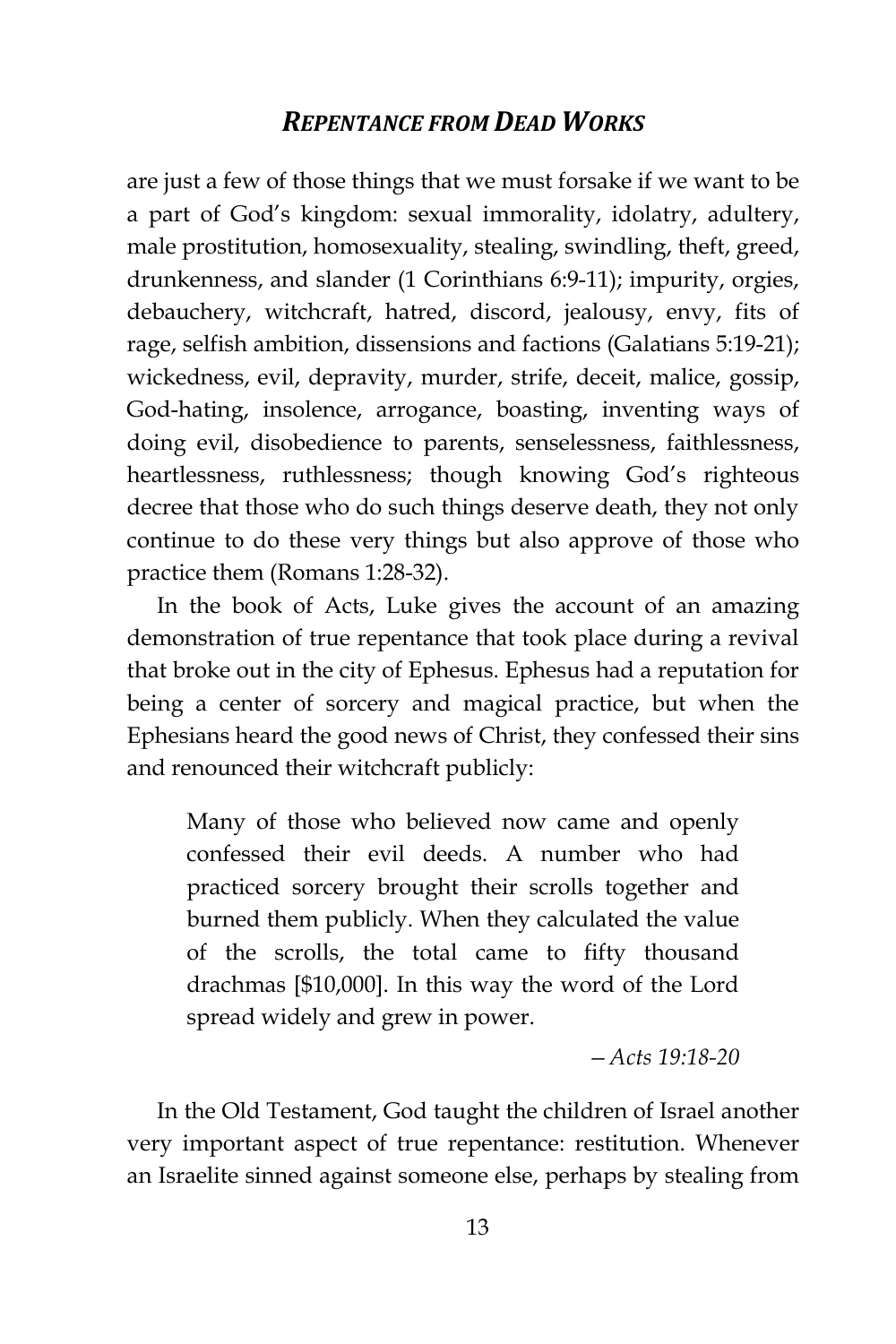them or damaging their property, in addition to confessing their sin, they were required to pay back restitution. In certain cases, the payment was four times the amount stolen or damaged, as in the case of Zacchaeus. When Jesus came to his house, Zacchaeus said to the Lord, *"Look, Lord! Here and now I give half of my possessions to the poor, and if I have cheated anybody out of anything, I will pay back four times the amount"* (Luke 19:8-9).

Restitution signifies that even though God has forgiven all of our past sins, a deeper healing takes place when we make amends for our past sins and mistakes. This may not always be possible, but as far as we are able, we should ask forgiveness from those we have wronged or offended, return stolen items to their rightful owners (or pay restitution for their value), etc.

One final piece of evidence that true repentance is operating in the penitent sinner's heart is a burden to rescue others who are still trapped in the snare of sin. Assured of God's forgiveness for his great sin, and having pleaded with Him to create in him a pure heart and renew a steadfast spirit within him, David declared: *"Then I will teach transgressors Your ways, and sinners will turn back to You"* (Psalm 51:10-13).

Once David experienced the mercy and grace of God in his own situation, his attention was automatically drawn to other sinners facing the same plight. He wanted to teach them about God's ways and help them repent and turn to God as he had done. When we experience true repentance, we understand the horrors of sin, and a deep compassion and burden for the lost wells up inside of us.

The sum total of all this is what the Bible calls *conversion*. When we repent, we are converted, our sins are blotted out, and times of refreshing come from the presence of the Lord (Acts 3:19). It is a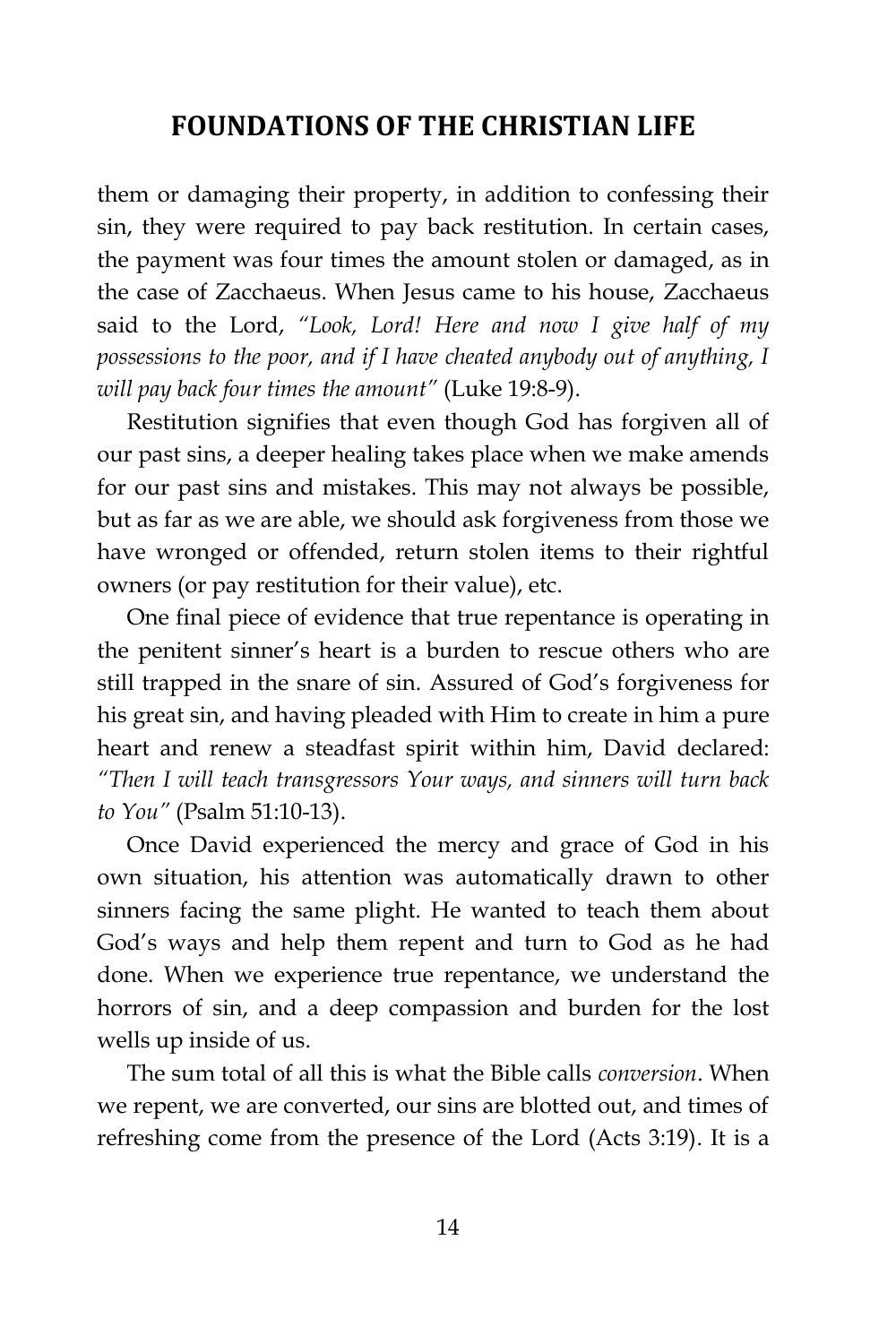#### *REPENTANCE FROM DEAD WORKS*

complete, radical change so dramatic that the Bible says we become a *new creation*:

Therefore, if anyone is in Christ, he is a new creation; old things have passed away; behold, all things have become new.

*—2 Corinthians 5:17 (NKJV)* 

If any of the fruits of repentance that we have listed in this section—godly sorrow and conviction for sin, confession, forsaking and renouncing sin, restitution, and a burden to rescue others from sin—are lacking in a person's life, it is doubtful that individual has experienced true New Testament repentance. These fruits come as a complete package.

#### *Lifelong Repentance*

Repentance is our first step toward God. It is called an *elementary principle*. But we never stop remembering and using the principles we first learned in elementary school. We continue to use the alphabet, numbers, etc. for the rest of our lives. So it is with repentance and every other basic principle listed in Hebrews 6:1-2.

 In the final book of the Bible, Revelation, Jesus sends messages to seven churches (in Chapters 2 and 3). Interestingly, He urges five out of the seven churches to repent! Repentance is something we never stop practicing. It is a lifelong experience.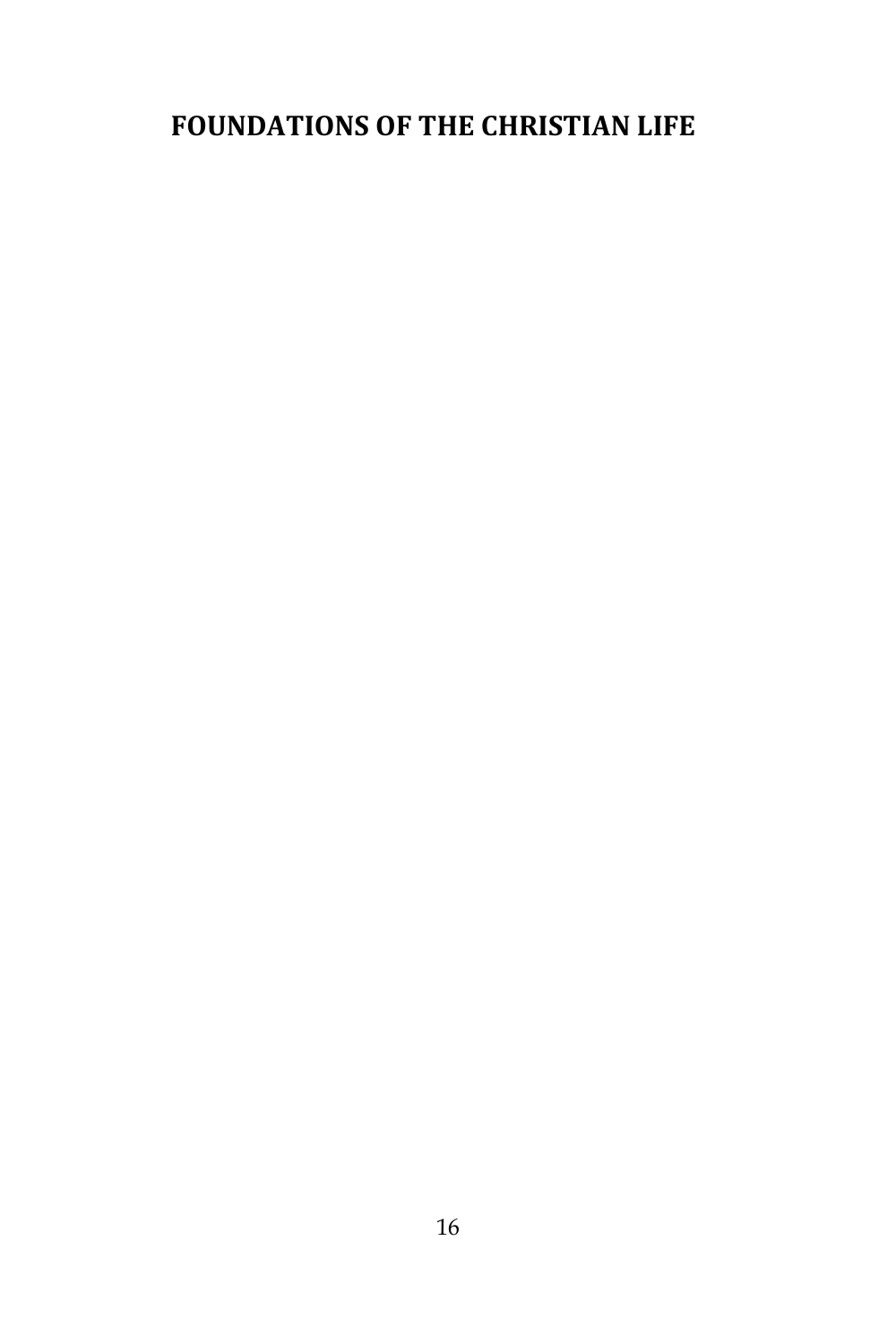## <span id="page-24-0"></span>**FAITH TOWARD GOD**

Now faith is the substance of things hoped for, the evidence of things not seen… But without faith it is impossible to please Him, for he who comes to God must believe that He is, and that He is a rewarder of those who diligently seek Him.

*—Hebrews 11:1, 6 (NKJV)* 

HE SECOND FOUNDATION listed in Hebrews 6:1-2 is *faith toward God*. Although faith is treated separately from repentance, in reality, repentance and faith are like two sides of the same coin. Repentance is a movement *away from* one thing (we turn *from* darkness and sin), thus causing us to turn *toward* something else (we turn *toward* the light and God). They are essentially *one* motion. THE<br>
faith<br>
rep<br>
side

This can be seen clearly in Christ's commission to the apostle Paul, when He told him that He was sending him to the Jews and the Gentiles to *open their eyes and turn them from darkness to light, and from the power of Satan to God, so that they may receive forgiveness of sins* (Acts 26:17-18). Repentance and faith were often preached side by side by the Lord and His apostles (Mark 1:15; Acts 20:21).

#### *Definition of Faith*

So what exactly is faith? Various terms are used to define faith. It is a conviction, persuasion, confidence or assurance that something is true or real; it also conveys the idea of believing, trusting, or relying upon something or someone; Webster's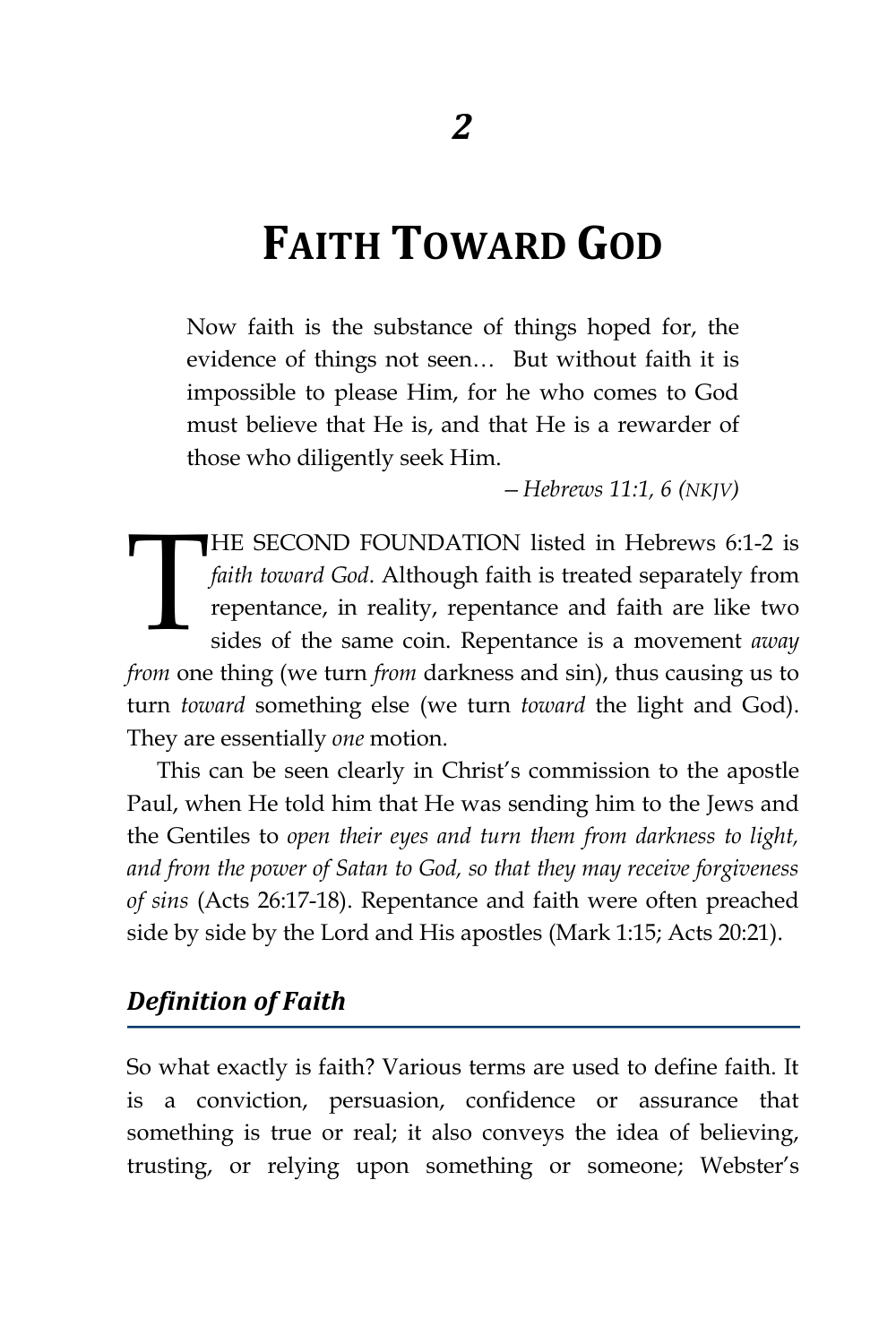dictionary defines faith as an unquestioning belief that requires no proof or evidence. Hebrews 11:1 (NIV) gives the simplest and clearest definition: Faith is *being sure of what we hope for* and *certain of what we do not see*.

How can we be sure of something we can't see? Herein lies the mystery of faith—it is supernatural. It cannot be understood or explained with the natural mind because it comes from God. It is a deep-seated assurance that is contrary to human wisdom or understanding. That is why the Bible urges us to trust in the Lord with all our heart and *lean not on our own understanding* (Proverbs 3:5).

Contrary to the old adage, seeing is *not* believing when it comes to faith. Paul told the Corinthian believers that *we walk by faith, not by sight* (2 Corinthians 5:7 – NKJV). So-called "Doubting Thomas" believed only after seeing, but Jesus said that it is better to believe without seeing (John 20:29). (We should point out here that, according to Mark 16:11-14, *all* of Jesus' disciples were doubters!) Real faith enables us to love Him and believe in Him now even though we haven't seen Him (1 Peter 1:8-9).

Because it is so difficult to define or explain faith, the entire eleventh chapter of Hebrews shows what faith looks like by giving examples of how it worked in peoples' lives. Perhaps that gives us an important clue into understanding what real faith is it is living! Faith, like repentance produces action. James says that if a person's "faith" doesn't produce works, then it is dead (James 2:14-26).

The Bible uses one man in particular to demonstrate faith… Abraham. In Romans 4, Paul explains how Abraham was justified (made righteous) before God, not by circumcision or any other religious act, but simply by believing. He is called the *father of all who believe* and every believer is encouraged to follow his example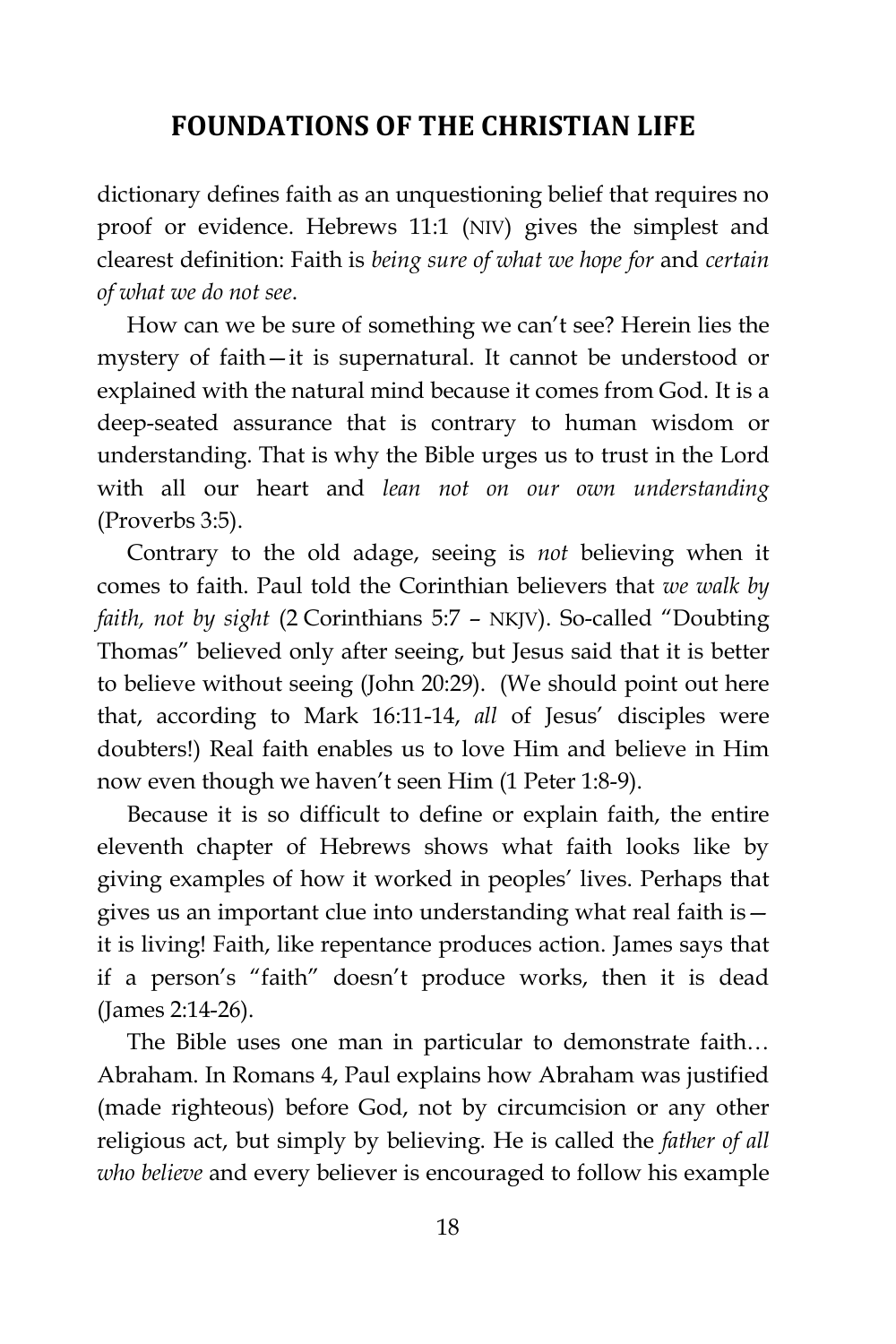#### *FAITH TOWARD GOD*

and *walk in the footsteps of his faith* (vv.11-12). There are two vital aspects to Abraham's faith mentioned in v.17: He "believed in the God who *gives life to the dead* and *calls things that are not as though they were.*"

Wow! The God Abraham believed in could raise the dead and call into being things that did not exist! That's amazing, but not really… for two reasons. First, in the beginning, God created everything *ex nihilo* ("out of nothing")*.* He created billions of galaxies, septillions of stars, and everything else is this vast universe simply by His word. He spoke and there was light, He called and everything came into being! Second, our Christian faith rests solely on the fact that God raised Jesus from the dead: Paul put it rather bluntly: *If Christ has not been raised, your faith is futile; you are still in your sins* (1 Corinthians 15:17). So, like Abraham, the God we believe in gives life to the dead and calls into being things that were not! That's the faith of Abraham.

When Abraham was 75 years old, God told him that he was to become the father of nations. But 25 years later, he and Sarah were still childless, and physically beyond the age of childbearing. Against all hope and natural reasoning, Abraham kept believing, and at the age of 100, he became the proud father of Isaac, the child of promise:

Against all hope, Abraham in hope believed and so became the father of many nations, just as it had been said to him, "So shall your offspring be." Without weakening in his faith, he faced the fact that his body was as good as dead--since he was about a hundred years old--and that Sarah's womb was also dead. Yet he did not waver through unbelief regarding the promise of God, but was strengthened in his faith and gave glory to God, being fully persuaded that God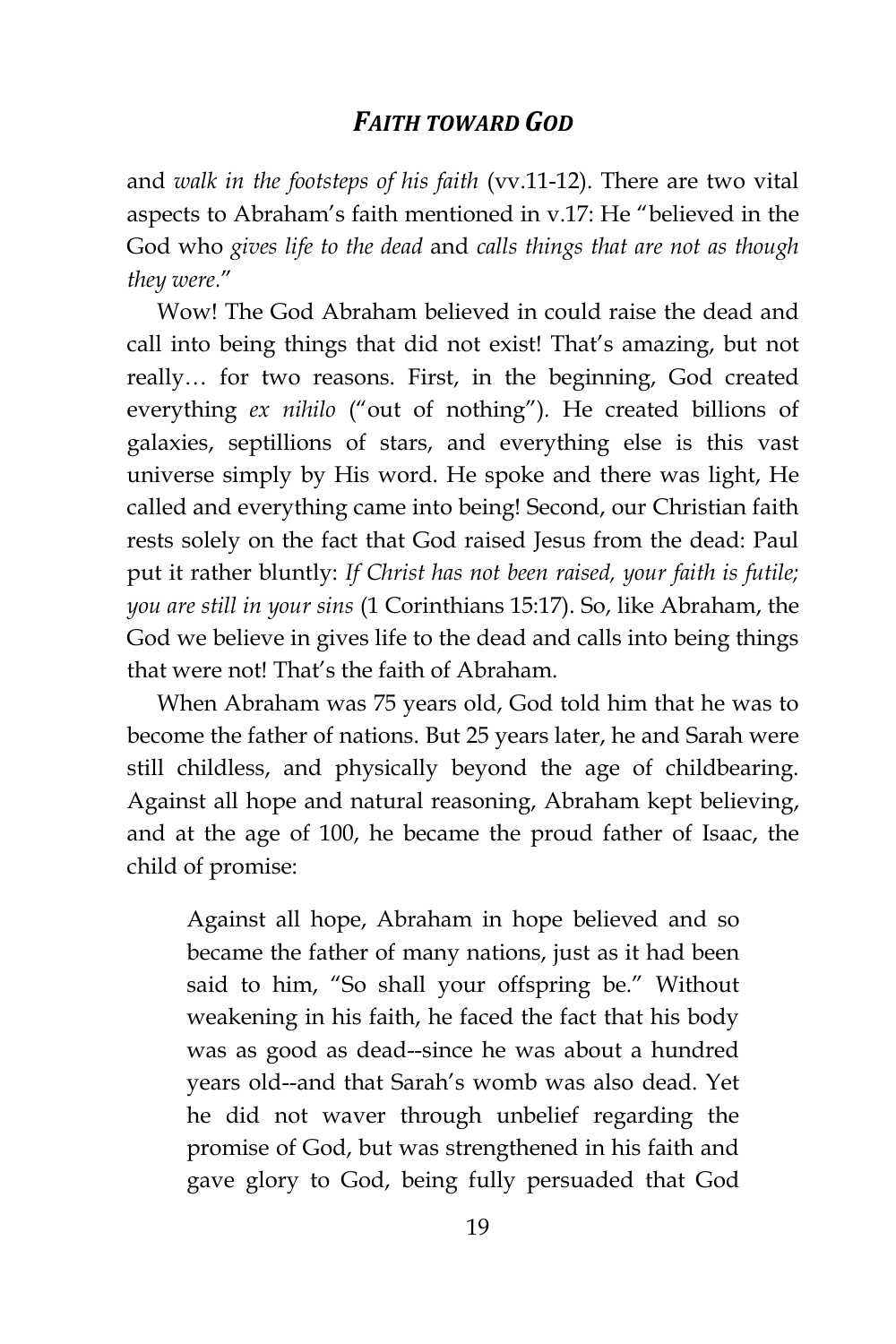had power to do what He had promised. This is why "it was credited to him as righteousness."

*—Romans 4:18-22* 

Faith is a way of life—we live and walk and move by it every day. It marks the beginning of our Christian journey, and carries us right through to the end: it is *from first to last*. Paul taught that in the gospel a *righteousness from God is revealed, a righteousness that is by faith from first to last, just as it is written: "The righteous will live by faith"* (Romans 1:16-17).

#### *The Need for Faith*

We could list hundreds of Scriptures emphasizing the importance of this thing called *faith*: we need it to be saved, without it we cannot receive anything from God, etc. etc. But this one verse would be sufficient:

But without faith it is impossible to please Him, for he who comes to God must believe that He is, and that He is a rewarder of those who diligently seek Him.

*—Hebrews 11:6 (NKJV)* 

Impossible! Without faith if it *impossible* to please God. If we want to come to God, we *must believe*. Jesus declared that the only way to become a child of God and receive eternal life was through believing in Him (John 1:12). God loves the world and gave His one and only Son, but it is only those that *believe* in Him that *shall not perish but have eternal life* (John 3:16).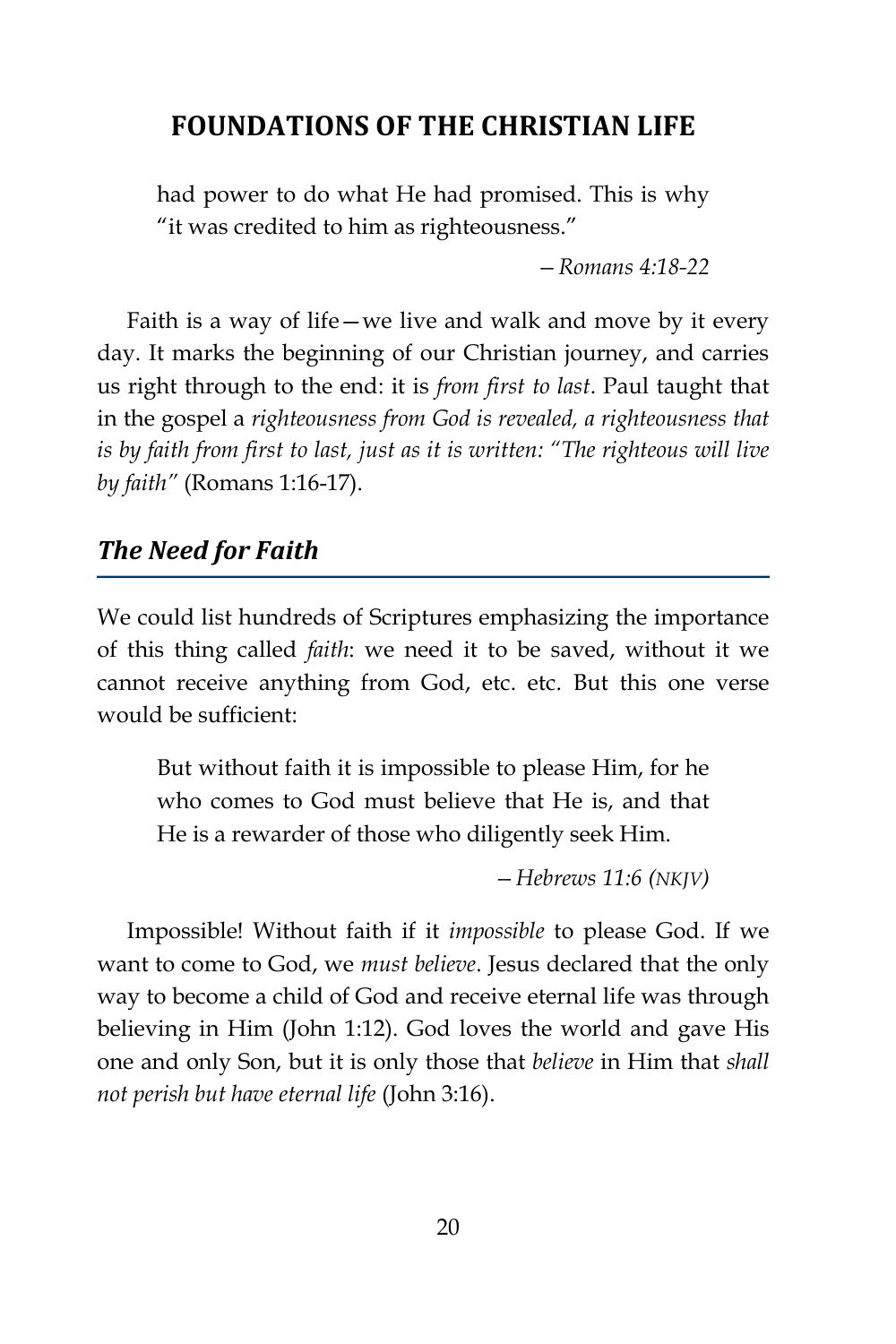#### *FAITH TOWARD GOD*

The message of the gospel is called the *word of faith*, and salvation comes when a person believes in their heart that God raised Jesus from the dead:

But what does it say? "The word is near you; it is in your mouth and in your heart," that is, the word of faith we are proclaiming: That if you confess with your mouth, "Jesus is Lord," and believe in your heart that God raised Him from the dead, you will be saved. For it is with your heart that you believe and are justified, and it is with your mouth that you confess and are saved.

*—Romans 10:8-10* 

Here we see something else that is extremely important concerning faith: it is not an intellectual belief or assent in the mind; it is in the *heart*.

#### *Faith is a Gift of God*

Just as we saw in the case of repentance, once again we find ourselves here with a very serious problem—we have no faith! In and of ourselves, we are incapable of flicking on a switch in order to start believing. Real faith can only come from God. He commands us to repent, then He graciously grants us repentance. He tells us we must believe, and by His grace, He offers us the gift of faith:

For it is by grace you have been saved, through faith- and this not from yourselves, it is the gift of God--not by works, so that no one can boast.

*—Ephesians 2:8-9*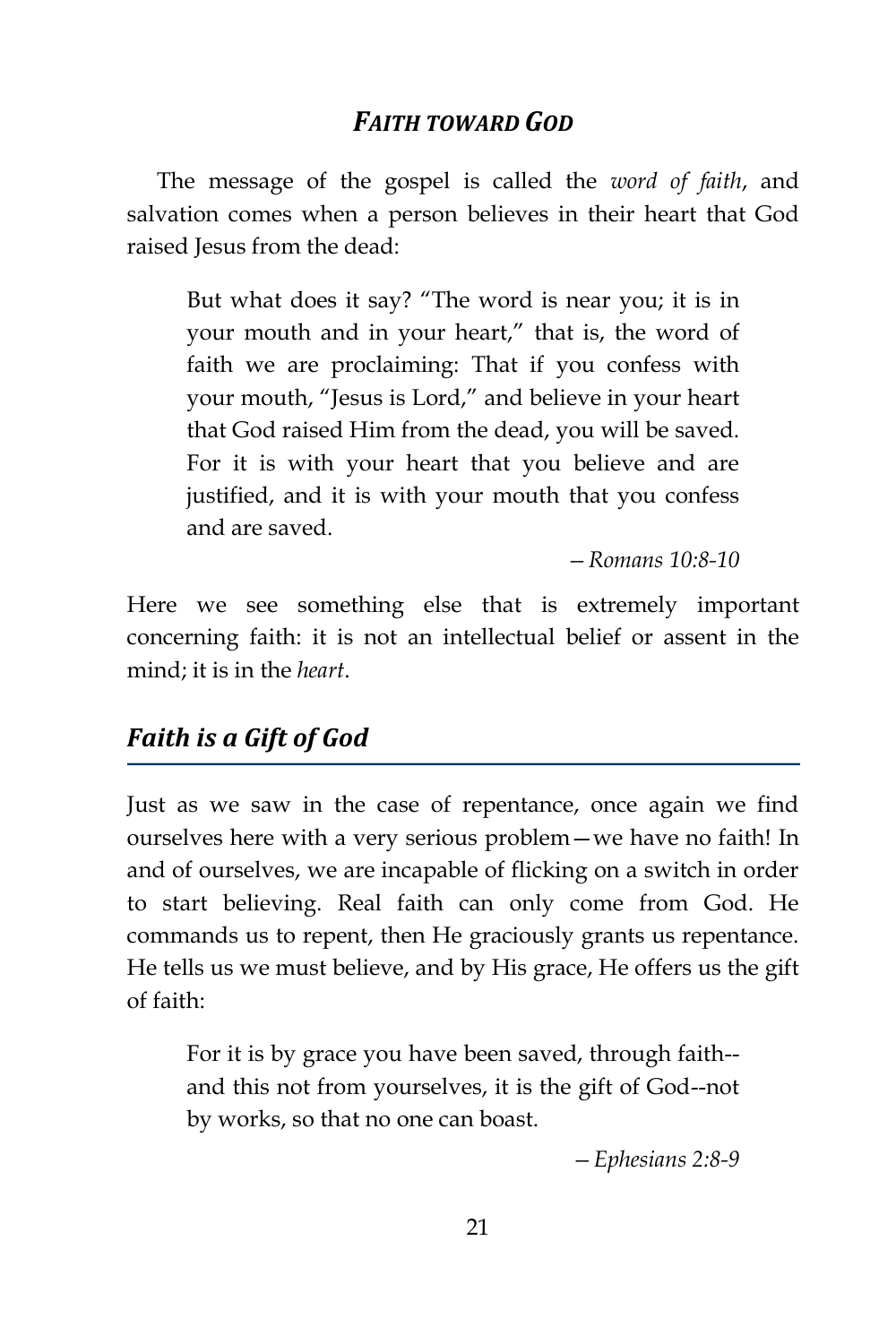We are saved through faith and faith alone, but that faith is *not from ourselves—it is the gift of God*. If we had anything to do with it, we might have something to brag about. But God deliberately gave it to us as a free gift so that *no one can boast*. All we can do is praise and thank God for His amazing grace!

God deals a measure of faith to each person (Romans 12:3). Specifically, *faith comes by hearing, and hearing by the word of God* (Romans 10:17). Our heart is convinced that God's word is true; therefore, we can trust and believe whatever it says.

#### *The Miracle of Justification and New Birth*

In reply Jesus declared, "I tell you the truth, no one can see the kingdom of God unless he is born again…" You should not be surprised at My saying, "You must be born again."

*—John 3:3, 7* 

Praise be to the God and Father of our Lord Jesus Christ! In His great mercy He has given us new birth into a living hope through the resurrection of Jesus Christ from the dead… For you have been born again, not of perishable seed, but of imperishable, through the living and enduring word of God.

*—1 Peter 1:3, 23* 

When a sinner truly repents from sin and turns to Christ in sincere faith, he receives the wonderful gift of forgiveness of sins. Peter preached that repentance and baptism are *for the forgiveness of your sins* (Acts 2:38) and that *God exalted Jesus to His own right hand as*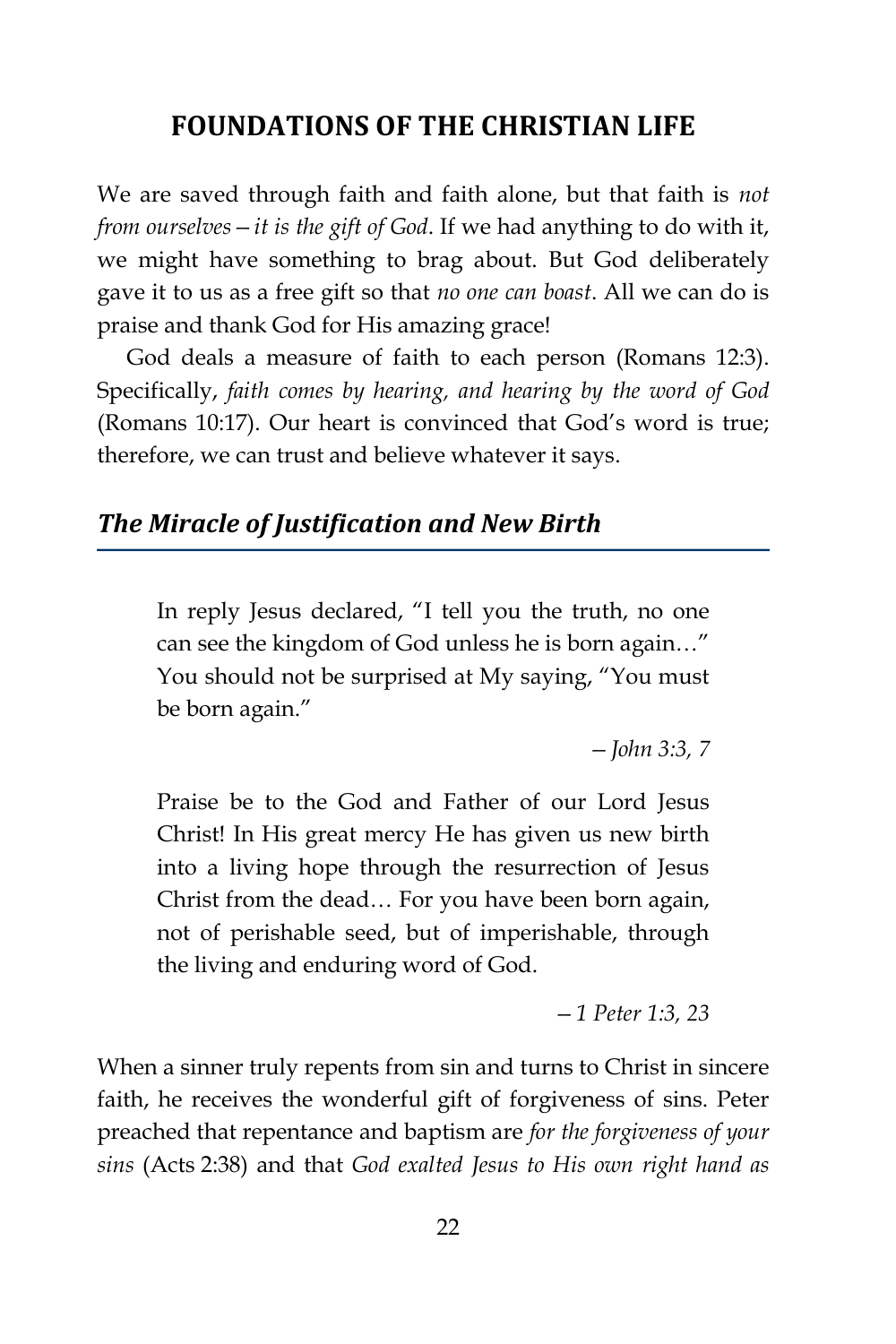#### *FAITH TOWARD GOD*

*Prince and Savior to give repentance and forgiveness of sins* (Acts 5:31). Paul writes extensively in the book of Romans on the great truth of justification by faith: that by faith and God's grace, the sinner is freely justified—made righteous before a holy God—not by his own works, but by believing in Jesus Christ:

Therefore no one will be declared righteous in His sight by observing the law; rather, through the law we become conscious of sin. But now a righteousness from God, apart from law, has been made known, to which the Law and the Prophets testify. This righteousness from God comes through faith in Jesus Christ to all who believe. There is no difference, for all have sinned and fall short of the glory of God, and are justified freely by his grace through the redemption that came by Christ Jesus. God presented Him as a sacrifice of atonement, through faith in His blood. He did this to demonstrate His justice, because in His forbearance He had left the sins committed beforehand unpunished—He did it to demonstrate His justice at the present time, so as to be just and the One who justifies those who have faith in Jesus. Where, then, is boasting? It is excluded. On what principle? On that of observing the law? No, but on that of faith. For we maintain that a man is justified by faith apart from observing the law.

*—Romans 3:20-28* 

Having been *justified through faith*, the believer is reconciled with God. We have peace with God. We, who were once *God's enemies* and at war with Him, are *saved from God's wrath* and *reconciled to Him through the death of His Son*. *While we were still*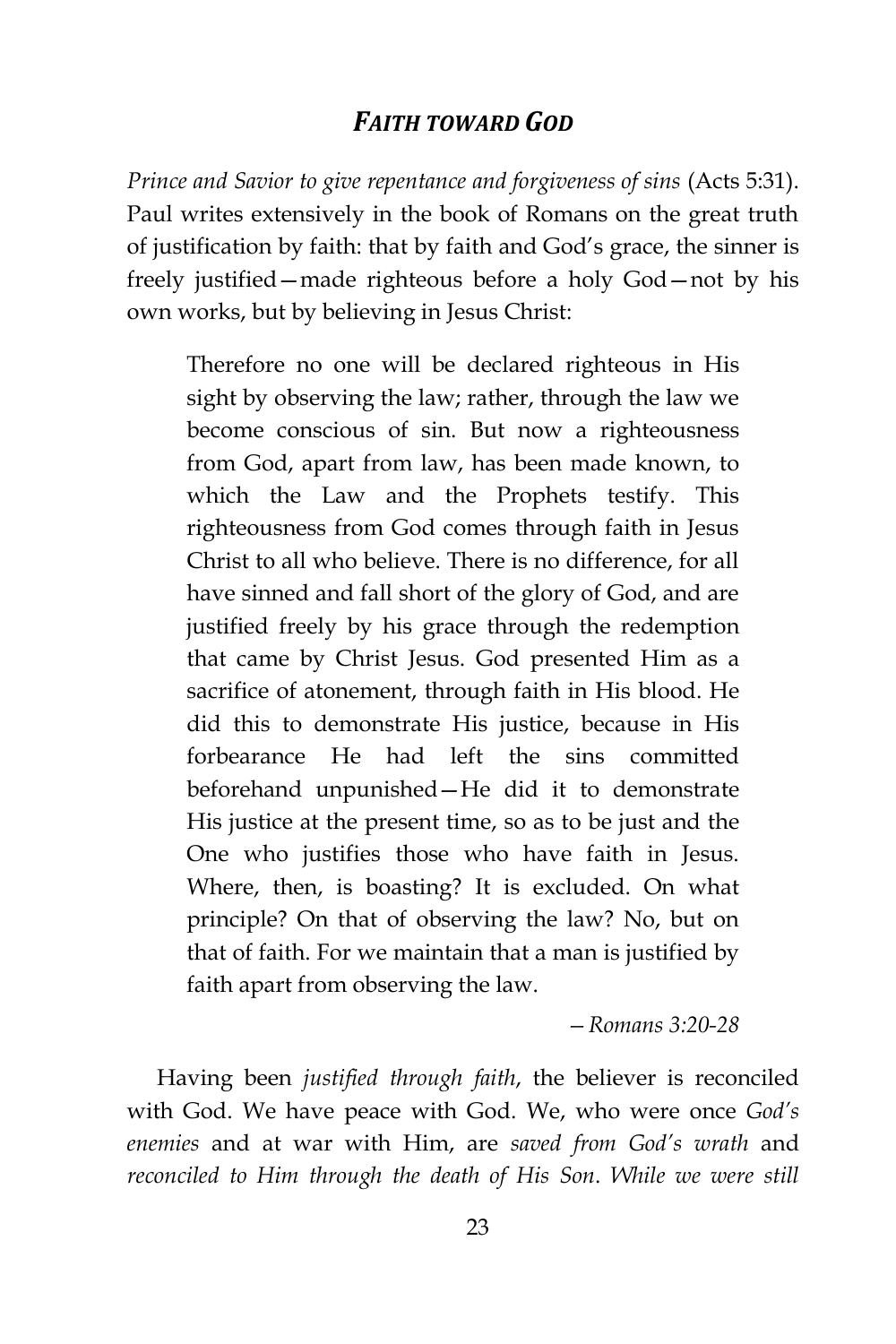*sinners, Christ died for us* (Romans 5:1, 6-10). Through repentance and faith in Jesus Christ, the ungodly sinner is made righteous. What a miracle!

This is more miraculous that the birth of a new baby $-$ it's the miracle of *new birth*, sometimes called *regeneration*. The born-again believer becomes a new creation, with a new heart and a new nature—God's divine nature. He no longer wants to continue living in sin. And even when he sins, he quickly repents and turns to Christ for forgiveness. He may not be *sinless*, but he begins to *sin less and less*! John writes *that no one who is born of God will continue to sin, because God's seed remains in him; he cannot go on sinning, because he has been born of God* (1 John 3:9-10).

#### *Faith from First to Last*

Faith, just like repentance, is an *elementary principle*. But we never stop using faith throughout our Christian life. From *first to last*, the righteous live and walk by faith (Romans 1:17). We keep growing in faith more and more (2 Thessalonians 1:3), fixing our eyes on Jesus Christ, the author and finisher of our faith (Hebrews 12:2), holding onto it until our last breath (2 Timothy 4:7).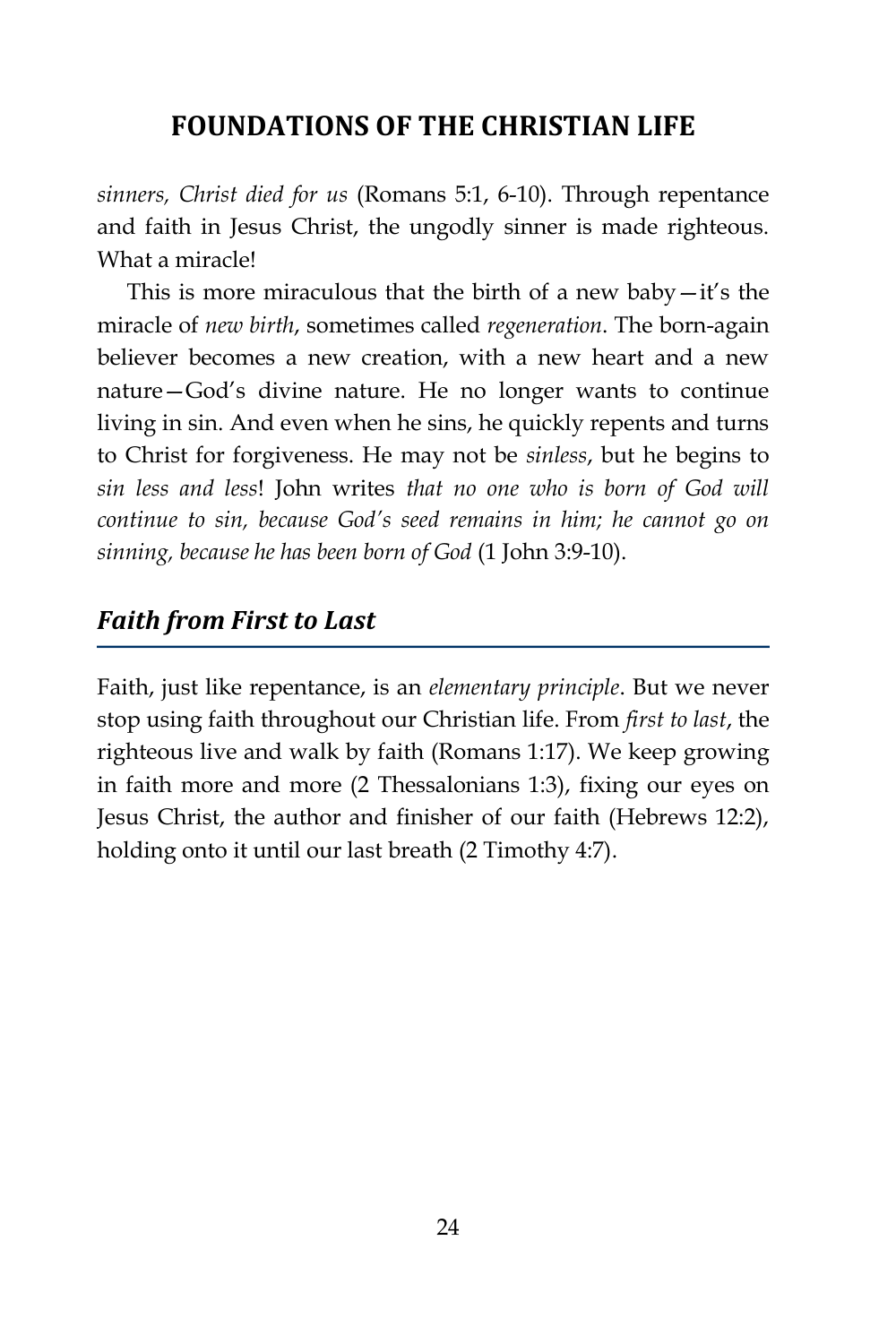## **BAPTISM IN WATER**

<span id="page-32-0"></span>Then Jesus came to them and said, "All authority in heaven and on earth has been given to Me. Therefore go and make disciples of all nations, baptizing them in the name of the Father and of the Son and of the Holy Spirit, and teaching them to obey everything I have commanded you. And surely I am with you always, to the very end of the age."

*—Matthew 28:18-20* 

HE THIRD FOUNDATION LISTED IN HEBREWS 6:1-2 is *baptisms*. Notice that the word is plural. The New Testament speaks clearly about two different baptisms: water baptism and baptism in the Holy Spirit (Luke 3:16). We will examine water baptism in this chapter and the baptism in the Holy Spirit in Chapter 4, *[Baptism in the Holy Spirit](#page-38-0)* on [p.31.](#page-38-0) THE<br>Tes<br>wat

As already seen in Chapter 1, *Repentance from Dead Works*, John the Baptist was sent by God to prepare the way for Christ with a baptism of repentance (Matthew 3:1-6). John's baptizing in the River Jordan was not his own clever idea—it was a divine revelation of God's purpose from heaven (Matthew 21:23-27; Luke 7:29-30).

#### *Definition of Baptism*

The original word which is translated *baptism* throughout the New Testament means *to make fully wet or immerse*. Whenever water baptism is seen in the New Testament, the person *went down into*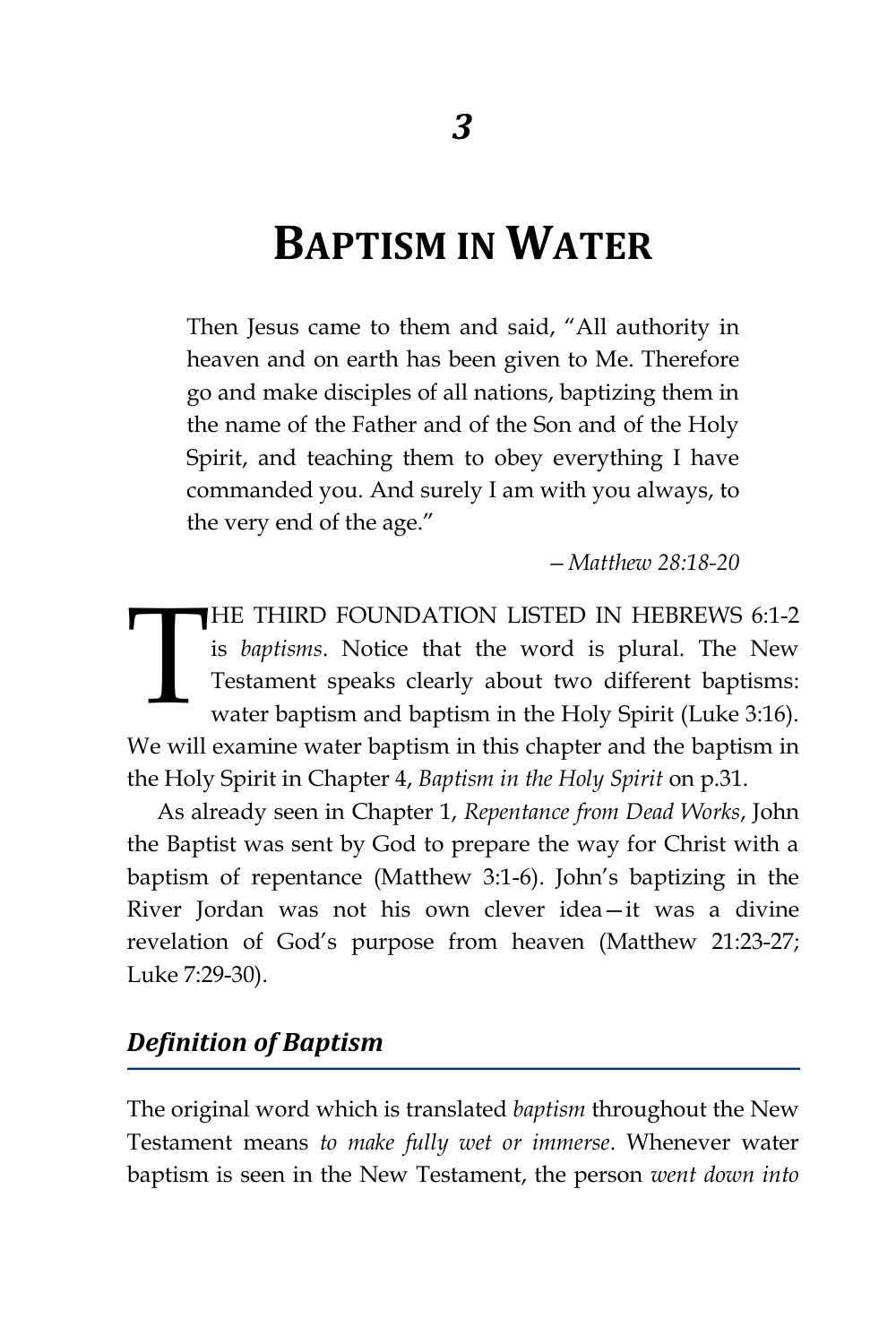*the water and… came up out of the water* (Mark 1:10; Acts 8:38-39). Thus, baptism is a complete immersion into the water, never a mere sprinkling (as is sometimes practiced in certain religions).

#### *Purpose and Importance of Water Baptism*

We could write at great length about the spiritual purpose and significance of water baptism, but the Bible makes it very simple: Jesus Christ was baptized! Yes, the perfect Lamb of God who knew no sin and came into the world to take away our sins—He was baptized by John in the River Jordan:

Then Jesus came from Galilee to the Jordan to be baptized by John. But John tried to deter him, saying, "I need to be baptized by You, and do You come to me?" Jesus replied, "Let it be so now; it is proper for us to do this to fulfill all righteousness." Then John consented. As soon as Jesus was baptized, He went up out of the water. At that moment heaven was opened, and He saw the Spirit of God descending like a dove and lighting on Him. And a voice from heaven said, "This is My Son, whom I love; with Him I am well pleased."

*— Matthew 3:13-17* 

If Christ Himself took baptism, and then commanded His disciples to baptize, that should be enough to convince any true disciple who wants to follow Jesus Christ of his need for water baptism! Like the Ethiopian eunuch, our only question should be: *Look, here is water! What prevents me from being baptized?* (Acts 8:36).

*Baptism is our first step of obedience to God*. On the Day of Pentecost, conviction of sin fell on Peter's audience as they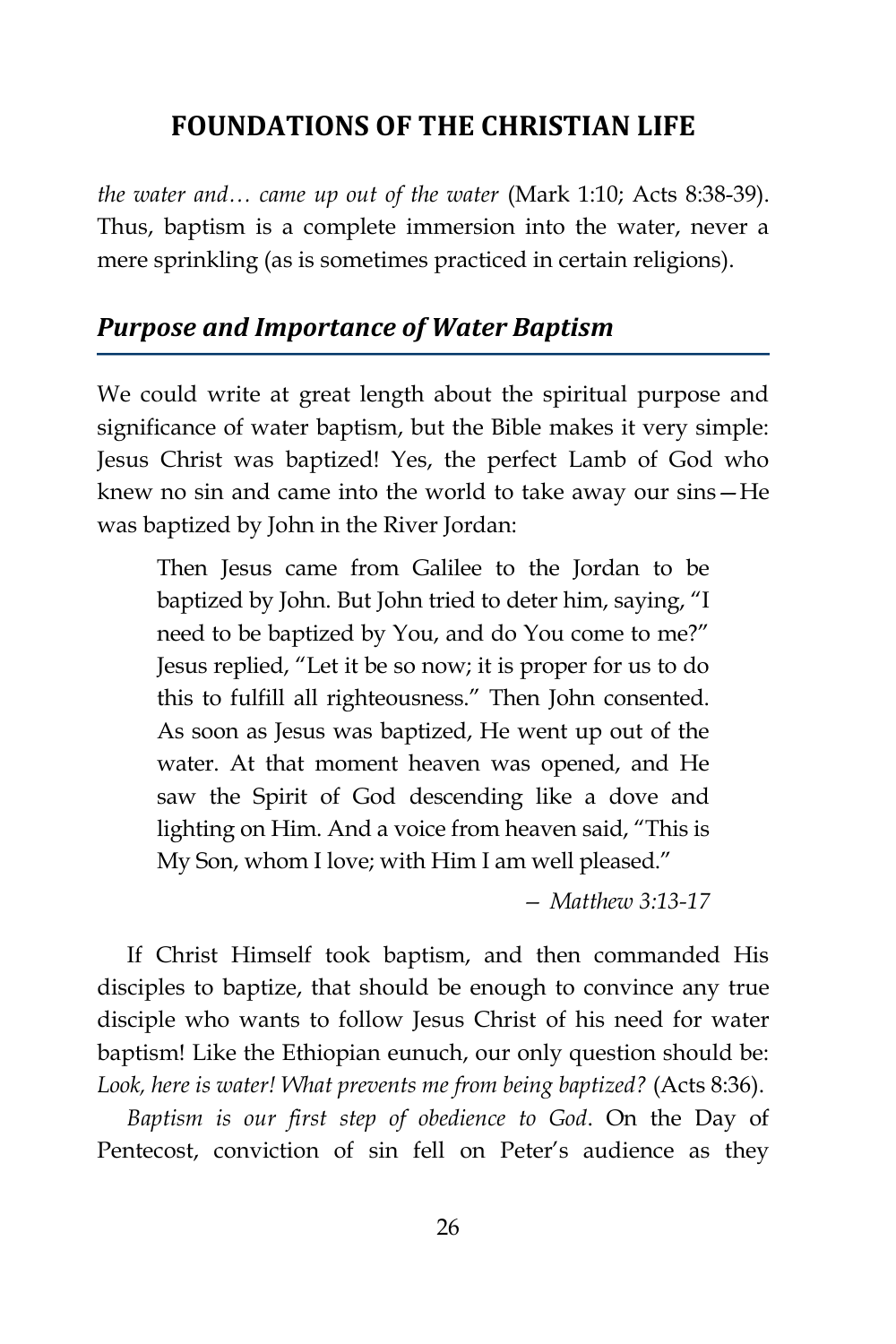#### *BAPTISM IN WATER*

listened to him preach the good news of Jesus Christ. They were *cut to the heart* and asked, *"What shall we do?"* Peter replied without any hesitation, *Repent and be baptized, every one of you, in the name of Jesus Christ for the forgiveness of your sins. And you will receive the gift of the Holy Spirit* (Acts 2:37-38). Repent and be baptized. What a simple thing to do: be baptized. Get dunked in some water? That's not hard to do! And yet, many will fight tooth and nail, arguing, "Why do I have to be baptized?"

Here's why: Disobedience was our whole problem in the first place (Romans 5:19)! We learned in the last chapter that if we have truly repented and trusted in Christ, a miracle has taken place we were born again. We became new creations in Christ. We are now disciples of Jesus Christ. We don't want to sin and live in disobedience any more. So here is our first baby step of obedience: Baptism! Jesus told His disciples that *he who believes and is baptized will be saved* (Mark 16:15-16). Clearly, repentance and faith must precede baptism.

Water baptism of new converts was always the practice in the Early Church, as seen in the book of Acts (Acts 2:38-39, 41; 8:12; 10:44-48; 16:29-33; 19:1-6). Even though the Gentiles in the house of Cornelius had first received the baptism in the Holy Spirit with speaking in tongues, nevertheless, Peter *commanded them* to be baptized (Acts 10:48). It is important to note that the primary purpose of baptism was *not to be a public testimony*—the Ethiopian was all alone with Philip in the desert when he was baptized (Acts 8:35-39), and the Philippian jailer and his family had a private baptism with Paul and Silas the very night they were saved (Acts 16:33)! Baptism simply demonstrated the new disciple's willingness to obey and follow Christ.

Water baptism, in addition to being a test of our obedience, has a much deeper purpose. In the book of Romans, Paul explains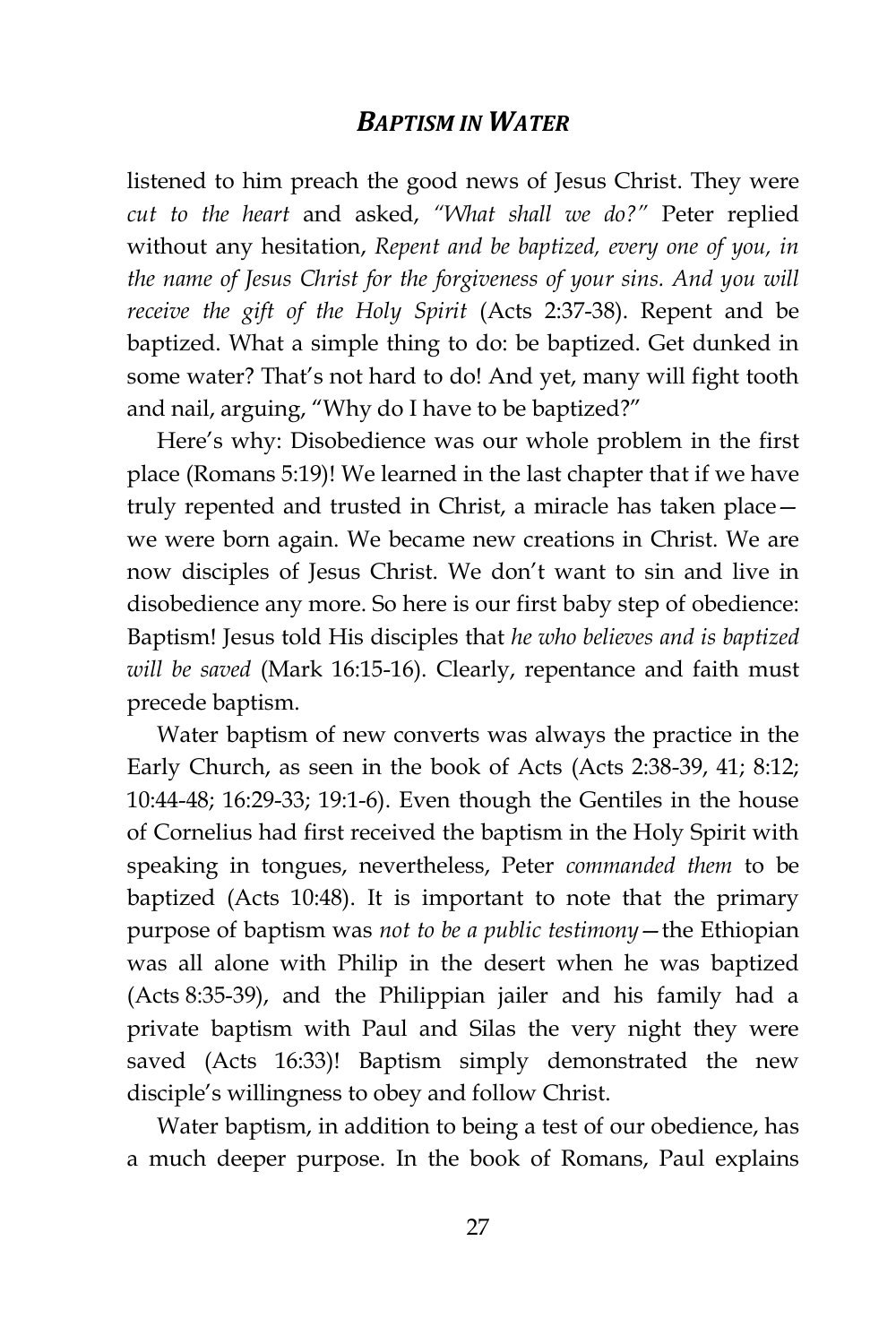how Adam's fall made us all sinners, and in baptism, our inherited sin nature (Ephesians 2:1-3) or *old self* is buried with Christ (Romans 6:1-7). Through this death and burial to sin, the believer is *freed from sin!* The *body of sin is done away with* and henceforth, we are *no longer slaves to sin*. Hallelujah! After baptism, the believer is raised up to walk in newness of life. We are then given these encouraging words: *Count yourselves dead to sin but alive to God in Christ Jesus*… *not letting sin reign in your mortal body* so that you obey its evil desires… *For sin shall not be your master, because you are not under law, but under grace*.

Notice the importance once again of the grace of God: God offers a supernatural grace through water baptism to live a new life, a victorious life, above the mastery and control of sin. Having *received God's abundant provision of grace and of the gift of righteousness, we reign in life through Jesus Christ* (Romans 5:17). Water baptism is an integral part of our salvation.

As emphasized earlier in this chapter, water baptism is for *believers*. Those who *believe* and *are baptized* will be saved (Mark 16:16). As he did in his letter to the Romans, Paul also encouraged the Colossian Christians that they had been buried with Christ in water baptism, in which they had also been *raised up with Him through faith in the working of God*, who raised Him from the dead (Colossians 2:12). In baptism, there needs to be a faith in the working ("operation" –  $K|V\rangle$  of  $God$  – the same resurrection power of the Holy Spirit that raised Christ from the dead.

Peter adds that baptism is not merely a washing that removes the dirt from our flesh; it is *an appeal to God for a good conscience* (1 Peter 3:20-21). This explains why the people came *confessing their sins* when they were baptized by John; they were cleansing their conscience before God (Matthew 3:6).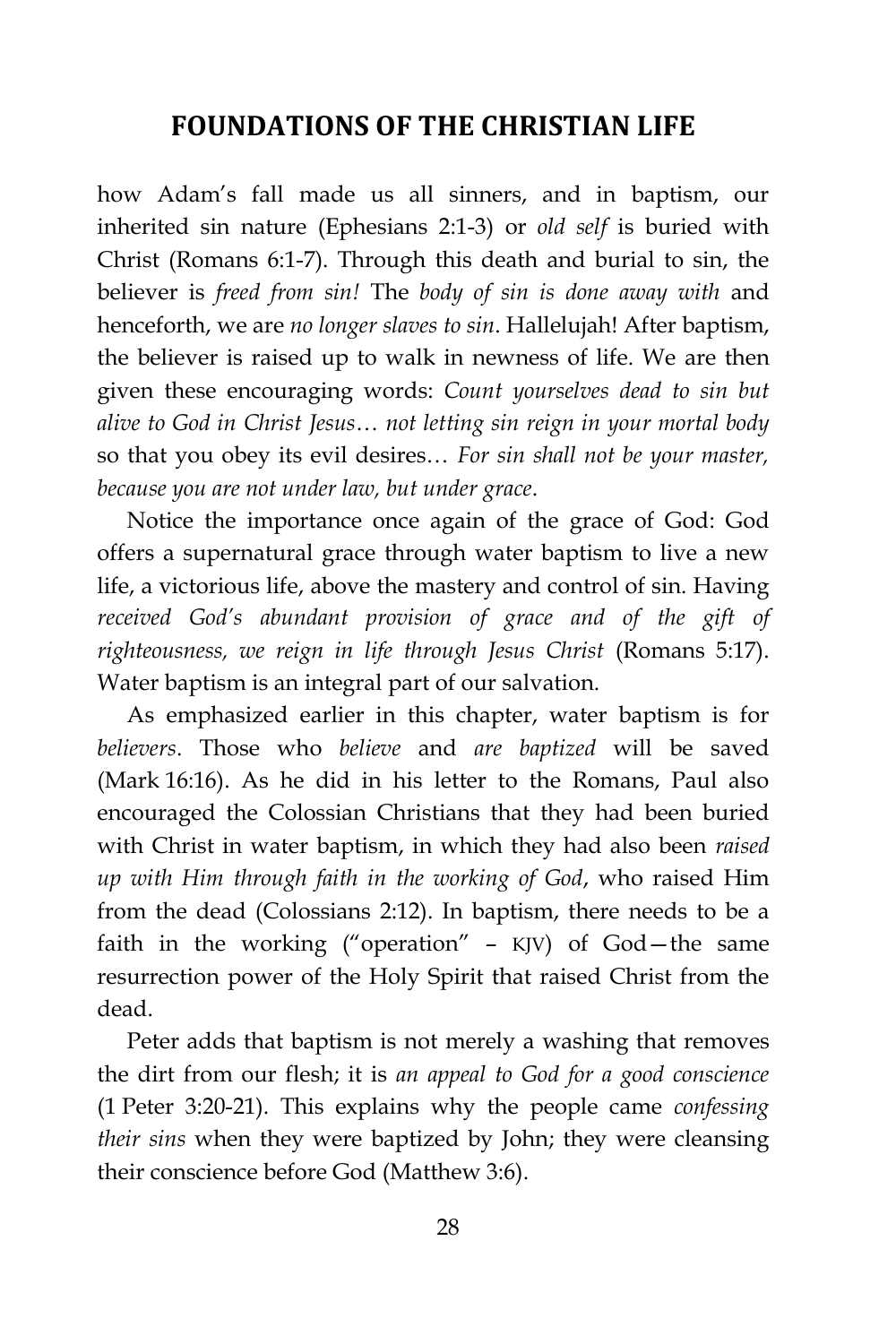#### *BAPTISM IN WATER*

#### *Mode of Water Baptism*

The way in which New Testament baptism was administered, whether by John the Baptist, or by Christ's disciples, was really very simple… it required water… lots of it! We are told that John was baptizing at a place called Aenon *because there was plenty of water* there (John 3:23). If baptism were by sprinkling, this Scripture would make no sense. But we have already seen that by definition, *baptism is by complete immersion* in water. Water, whether it is in a river, pond, ocean or swimming pool, must be fairly deep in order for a person's body to be completely dunked under that water.

The second thing we can observe about all of the baptisms mentioned in the book of Acts is that they took place *immediately* after the people repented and believed (often the same day). There were no six-week "New Believer's Baptism Classes" or required "Discipleship Instructions" before new followers of Christ were baptized (Acts 2:41; 8:12, 38; 9:17-18; 10:48; 16:15, 33; 19:5)! The dead must be buried quickly before the corpse begins to stink!

A third thing we learn about how baptism should be administered comes from Christ's Great Commission: Go and make disciples of all nations, *baptizing them in the name of the Father and of the Son and of the Holy Spirit* (Matthew 28:19). Some take issue with the fact that in the Early Church, they baptized new believers *in the name of the Lord Jesus Christ* (Acts 8:16; 10:48; 19:5). There really is no controversy—baptism in the name of Jesus simply means they were baptizing by His authority and according to the way He had commanded them to baptize: *in the name of the Father and of the Son and of the Holy Spirit.* 

Finally, it was the apostles, evangelists, and ordained elders in the Early Church that performed water baptisms. To this day,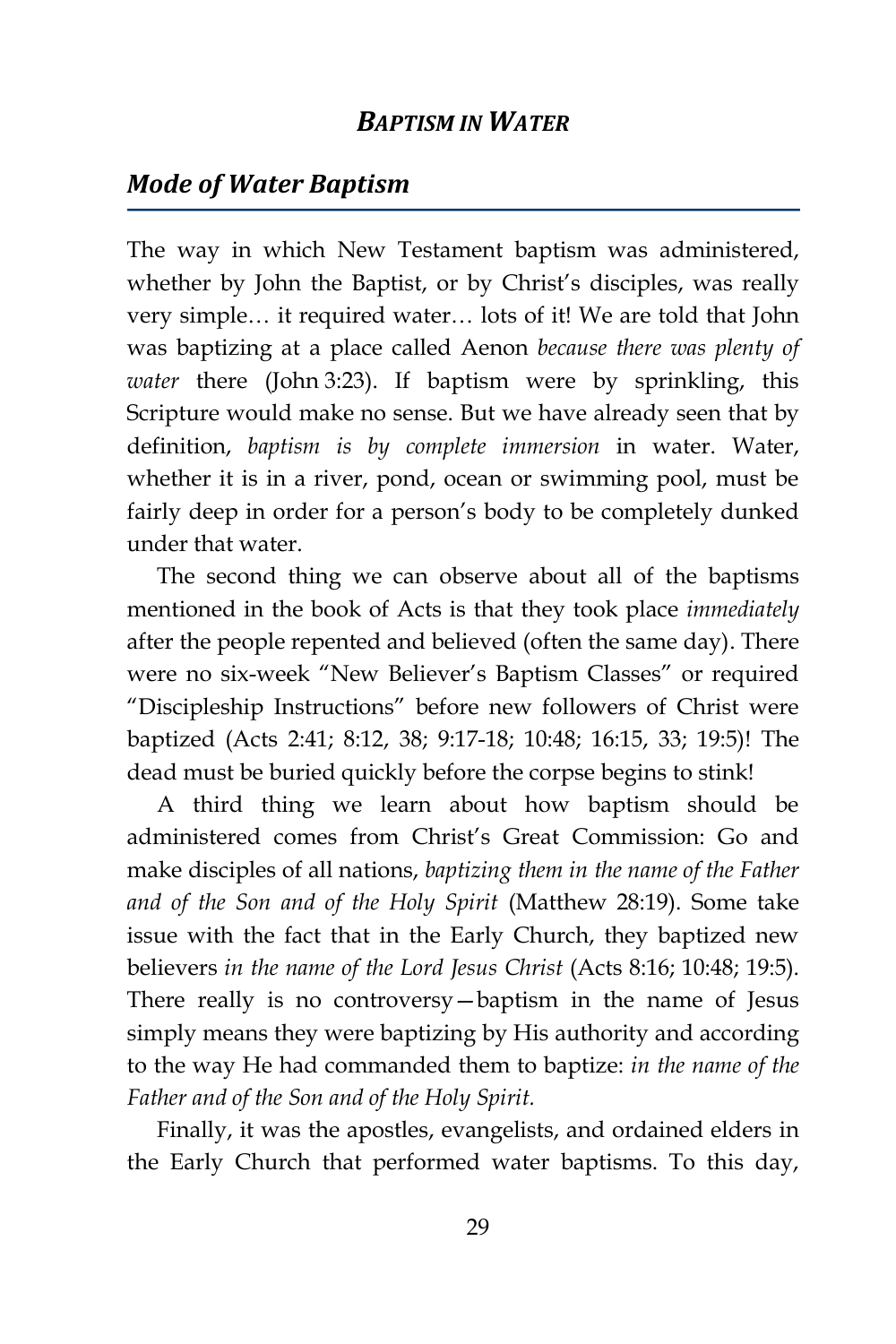most churches and ministries recognize water baptism as one of the ordinances or sacraments (along with the Lord's Supper) to be administered only by ordained ministers.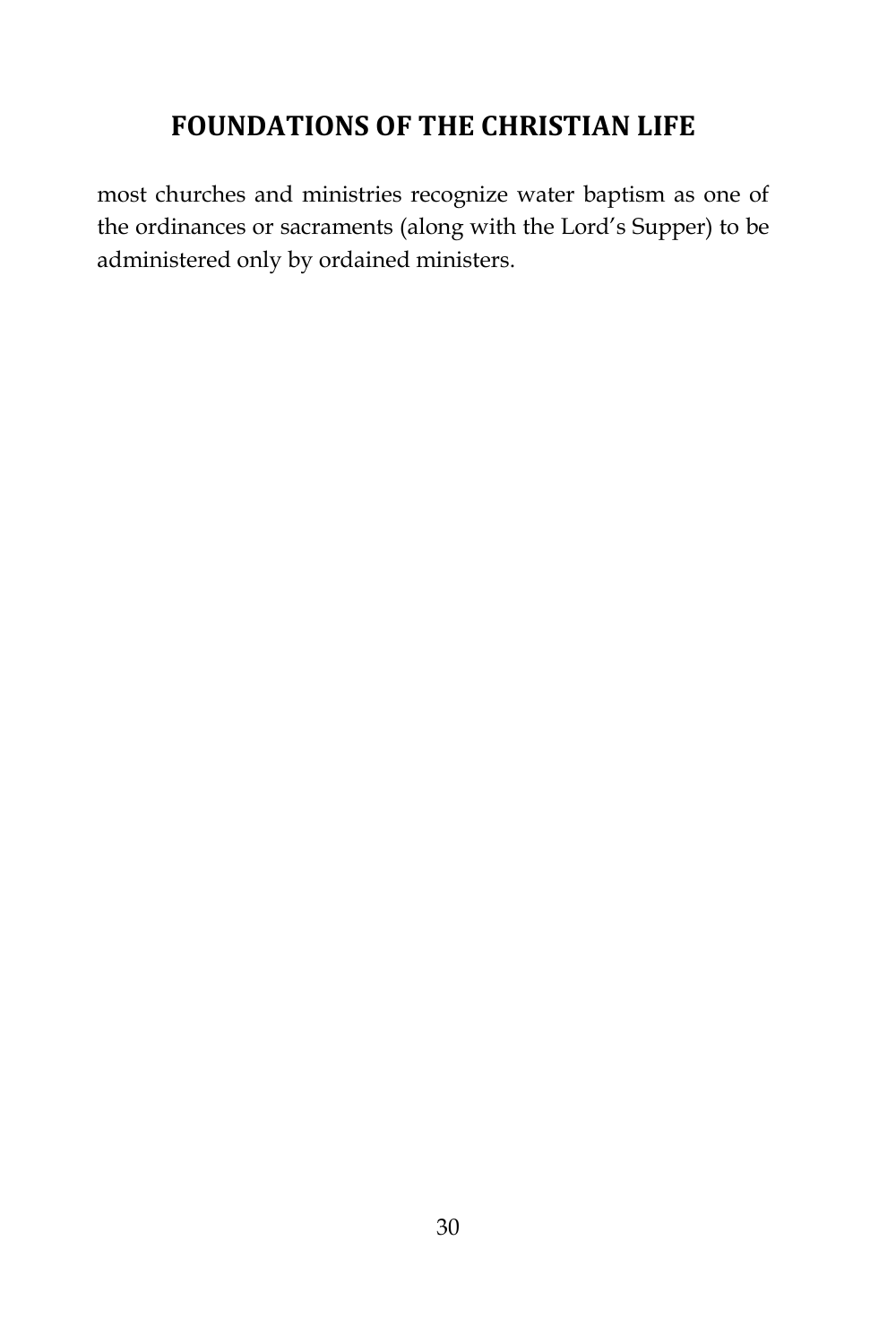# **BAPTISM IN THE HOLY SPIRIT**

On one occasion, while He was eating with them, He gave them this command: "Do not leave Jerusalem, but wait for the gift My Father promised, which you have heard Me speak about. For John baptized with water, but in a few days you will be baptized with the Holy Spirit."

*—Acts 1:4-5* 

HE FOURTH AND VERY IMPORTANT FOUNDATION in our study is another baptism—the baptism in the Holy Spirit. This experience, though predicted by many Old Testament prophets, came only after Christ's death, burial, resurrection, and exaltation back to the right hand of the Father (John 7:37-39; Acts 2:32-33). It first came on the Day of Pentecost, 50 days after Christ's crucifixion. THE in c Spite

The baptism in the Holy Spirit was necessary for the birth of the Church. Without it, the Christian life is impossible. The central importance of this fundamental experience perhaps explains why there is so much misunderstanding and confusion in the Church today. It is our hope and prayer that we can bring clarity and understanding about the baptism in the Holy Spirit, rightly dividing the word of truth (2 Timothy 2:15 – NKJV).

## *Definition of the Baptism in the Holy Spirit*

As already studied in Chapter 3, *Baptism in Water*, *baptism* means to *immerse or fully dip into something*. Thus, when the believer is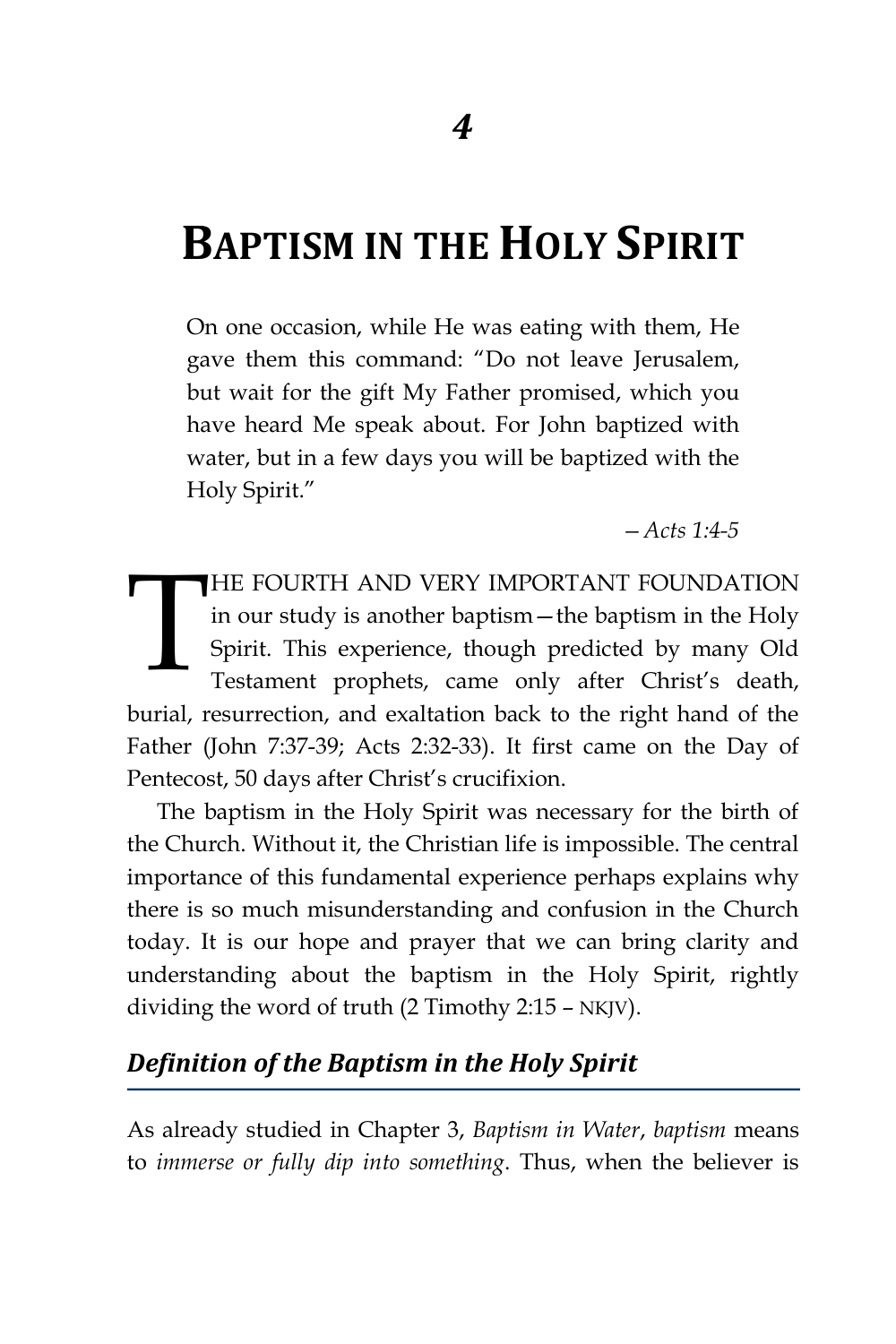*baptized with the Holy Spirit*, he is fully saturated or *soaked* in the Holy Spirit.

In the New Testament, the baptism in the Holy Spirit is called both the *gift* and the *promise* of the Father (Luke 24:49; Acts 1:4-5). A variety of other expressions are used in Scripture to refer to this glorious experience: *filled with the Holy Spirit* (Acts 2:4); *receive the gift of the Holy Spirit* (Acts 2:38); *the Holy Spirit came on them* (Acts 10:44; 19:6); *God poured out His Spirit* (Acts 2:17-18); *streams of living water will flow from within* (John 7:37-39); *the Father will give you another Counselor to be with you forever—the Spirit of truth* (John 14:16, 26; 15:26; 16:7).

Peter outlined the normal order of events in the life of a new Christian in Acts 2:38: (1) Repent (2) Be baptized (3) Receive the gift of the Holy Spirit. But the exception to this general rule can be seen in the case of the Gentiles at the house of Cornelius: they were first baptized in the Holy Spirit, and then baptized in water (Acts 10:44-48). Thus, the order in which they occur is not critical, but both baptisms are essential.

## *Purpose and Importance of Holy Spirit Baptism*

There are far too many Scriptures to list here that speak about the importance of the Holy Spirit in the life of a disciple of Jesus. Here are just a few: He comes to empower us to be Christ's witnesses (Acts 1:8), to be our Counselor, Teacher, and Guide (John 14:26), and to reveal Christ to us (John 15:26; 16:13-15). The Holy Spirit comes to dwell in each individual believer, making him a temple of the Holy Spirit (1 Corinthians 3:16; 6:19-20); He baptizes each believer into the Body of Christ, the Church (1 Corinthians 12:13), sanctifying and building together all of the members of that Body into one Holy Temple and a Bride for the Lord Jesus Christ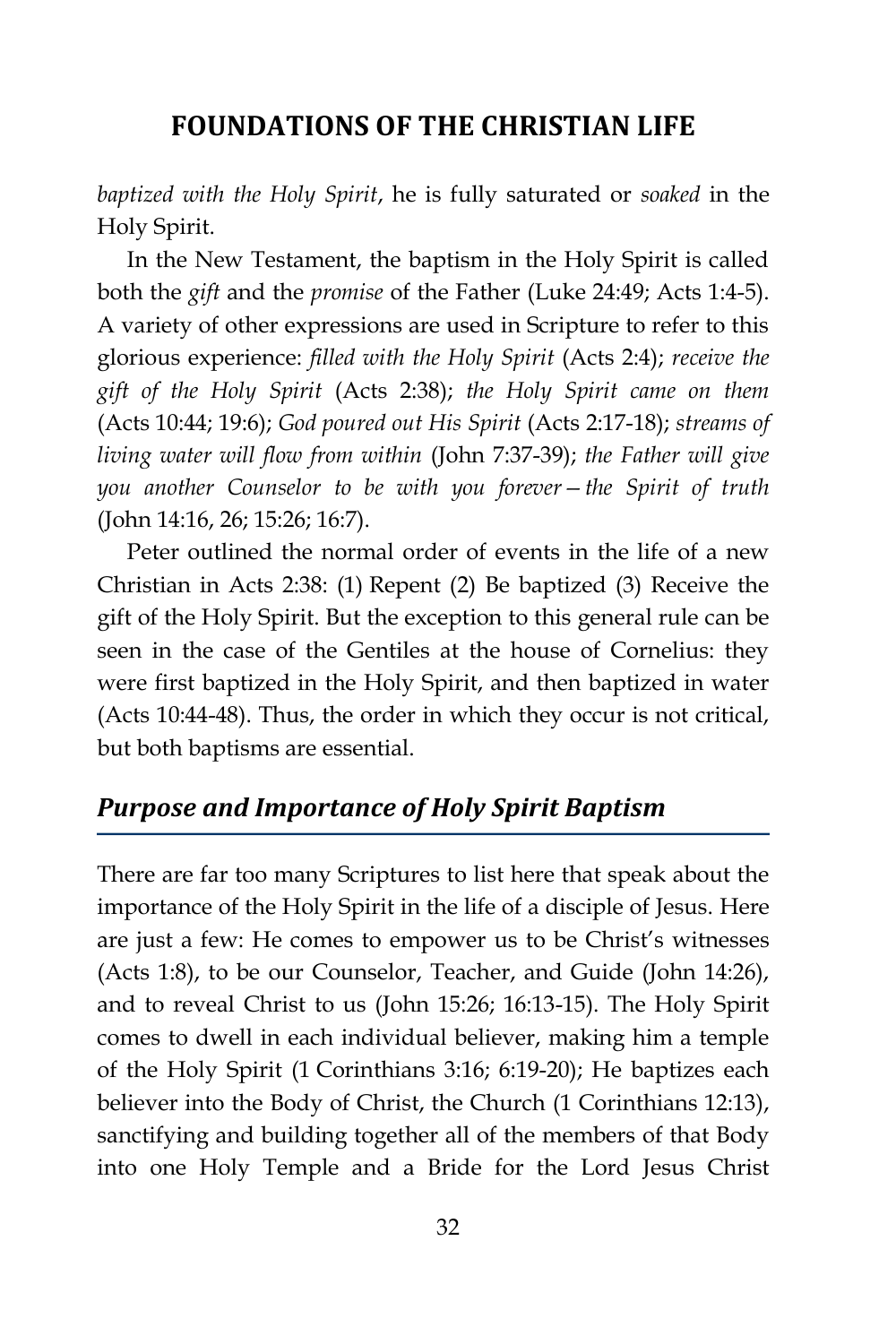(Ephesians 2:20-22). The Holy Spirit gives gifts—supernatural manifestations of His wisdom and power—to every believer (1 Corinthians 12:7-11), anointing each one to minister as a priest unto God (1 Peter 2:5, 9).

We must point out an obvious truth here that is often overlooked in discussions about the Holy Spirit: God is triune— He is Father, Son, and Holy Spirit:

For there are three that bear witness in heaven: the Father, the Word, and the Holy Spirit; and these three are one.

*—1 John 5:7 (NKJV)* 

Therefore, Christ and the Holy Spirit are two different persons. At conversion, the sinner receives Christ and is born again through the word of God. At that point, he receives the Spirit of Christ. As we will see later in the section titled *An Experience Separate and Distinct from Conversion* on p[.37,](#page-44-0) receiving the Holy Spirit is a totally different experience in which the believer receives a separate and distinct person, the Holy Spirit. Paul makes a clear distinction between the Spirit of Christ and the Holy Spirit in the following passage:

You, however, are controlled not by the sinful nature but by the Spirit, if the Spirit of God lives in you. And if anyone does not have the Spirit of Christ, he does not belong to Christ. But if Christ is in you, your body is dead because of sin, yet your spirit is alive because of righteousness. And if the Spirit of Him who raised Jesus from the dead is living in you, He who raised Christ from the dead will also give life to your mortal bodies through His Spirit, who lives in you.

*—Romans 8:9-11*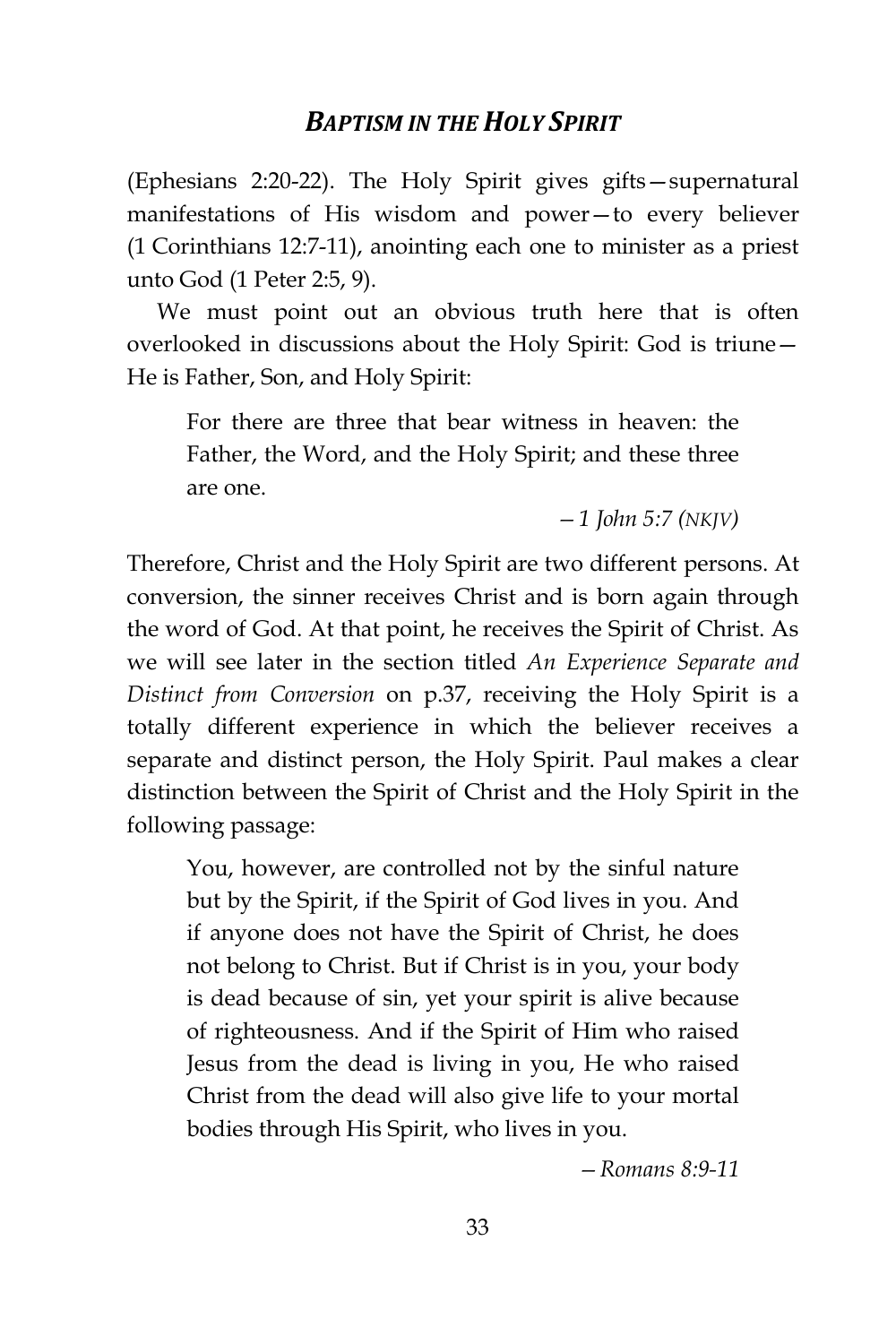Paul makes it clear that anyone who does not have the Spirit of Christ does not belong to Christ. In other words, he is not saved; he has not yet received Christ into his heart for the forgiveness of sins. However, Paul is not saying that anyone who has not yet received the Holy Spirit is unsaved. This Scripture only makes sense when a distinction is made between the Spirit of Christ and the Holy Spirit.

It is obvious just from this partial list that the baptism in the Holy Spirit is absolutely necessary for the spiritual life and growth of every believer in Christ. Jesus taught that we must be born again to *see* the kingdom of God (John 3:3), but in order to *enter* the kingdom, we must be born of water (water baptism) and born of the Spirit (John 3:5). It is only through the baptism in the Holy Spirit that we can enter the kingdom of God (Matthew 12:28; Romans 14:17).

Just before Jesus ascended back to His Father, He told His disciples to go to Jerusalem and wait for the promised Holy Spirit. He had already commissioned them to go into all the world and preach the gospel, but they weren't ready for their mission yet. They needed power. Jesus told them, *I am going to send you what My Father has promised; but stay* ["sit down"] *in the city until you have been clothed* ["endued"] *with power from on high*" (Luke 24:49).

The Church began, not when Christ came, died or rose again, but when the Holy Spirit was poured out on the Day of Pentecost. No Holy Spirit, no church! That's how important the baptism in the Holy Spirit is.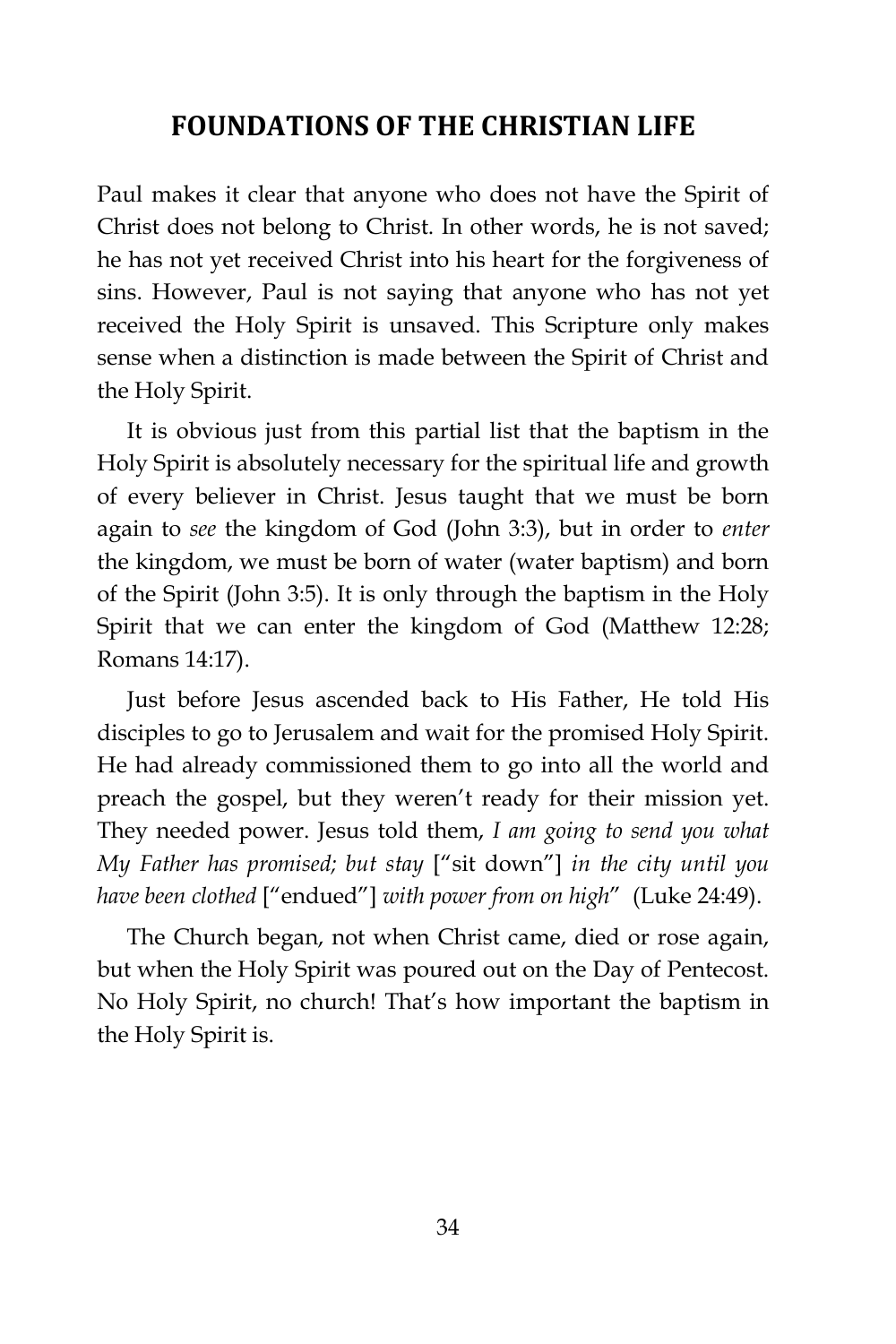#### *Evidences of the Baptism in the Holy Spirit*

When the day of Pentecost came, they were all together in one place. Suddenly a sound like the blowing of a violent wind came from heaven and filled the whole house where they were sitting. They saw what seemed to be tongues of fire that separated and came to rest on each of them. All of them were filled with the Holy Spirit and began to speak in other tongues as the Spirit enabled them.

*—Acts 2:1-4* 

The first sign or evidence that the promised Holy Spirit had come was unmistakable: they *all began to speak in other tongues* as the Spirit enabled them. Jesus had already prepared them with these words: *These signs will accompany those who believe: In My name they will drive out demons; they will speak in new tongues*  (Mark 16:17).

This was the first sign at Cornelius' house as well: *While Peter was still speaking these words, the Holy Spirit came on all who heard the message. The circumcised believers who had come with Peter were astonished that the gift of the Holy Spirit had been poured out even on the Gentiles. For they heard them speaking in tongues and praising God*  (Acts 10:44-46). The Jewish believers who witnessed this first outpouring of the Holy Spirit on the Gentiles knew that they (the Gentiles) had received the same gift of the Holy Spirit that they (the Jews) had received on the Day of Pentecost. How did they know? *Because* they heard them speaking in tongues!

When Paul baptized a group of disciples at Ephesus, he placed his hands on them and *the Holy Spirit came on them*. What was the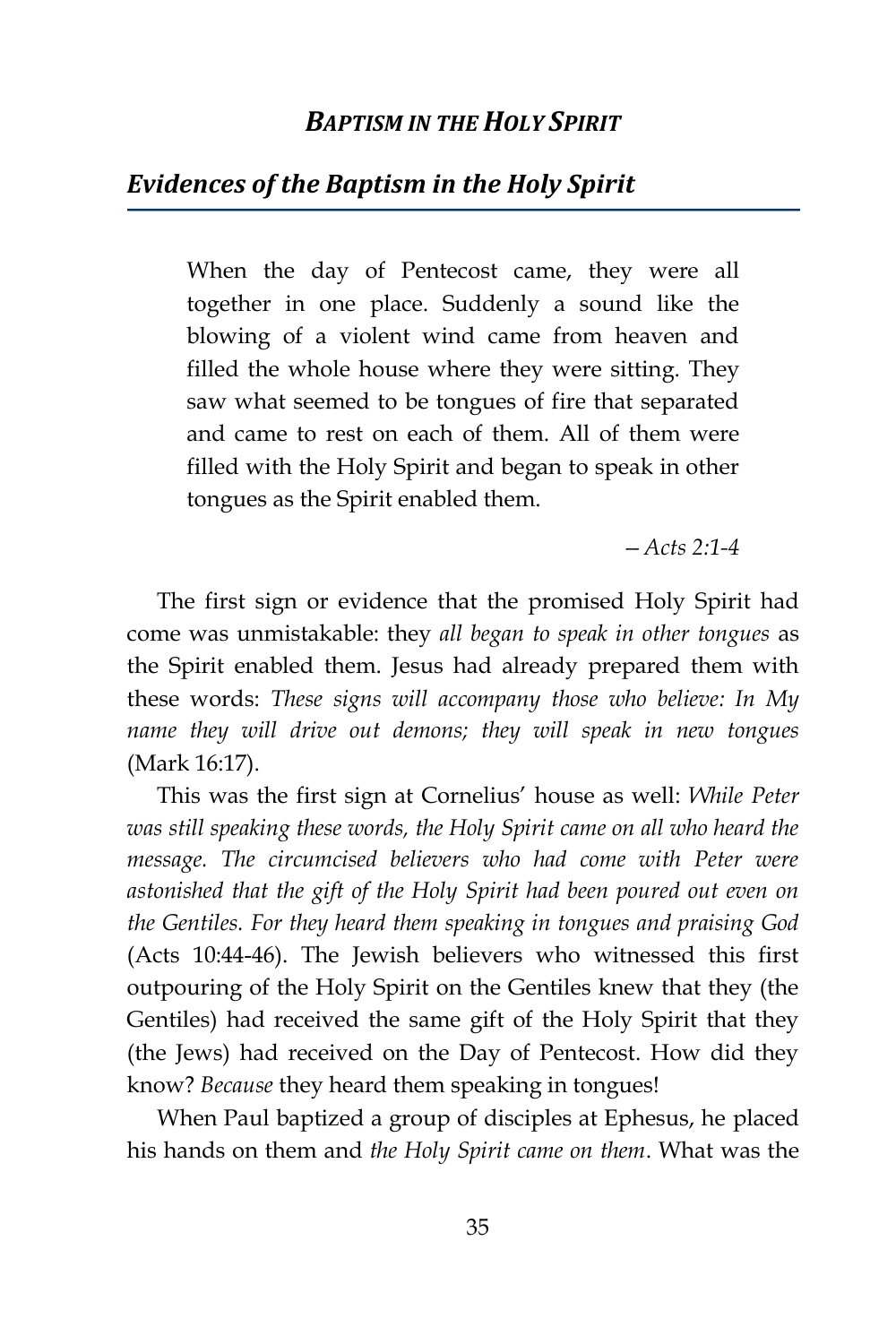initial evidence that they had been baptized in the Holy Spirit? *They spoke in tongues and prophesied* (Acts 19:6).

In 1 Corinthians chapters 12-14, Paul goes into great depth about speaking in tongues and its importance in the Church. He explains how speaking in tongues is one of the *manifestations of the Holy Spirit* (1 Corinthians 12:7-11), and that when someone speaks in a tongue, *he does not speak to men but to God… no one understands him; he utters mysteries with his spirit…* and *edifies himself* (1 Corinthians 14:2, 4); he prays, sings, and praises God with the spirit, though neither he nor others in the church can understand what he is saying (1 Corinthians 14:13-16). In Romans 8:26, Paul explains how the Holy Spirit helps us pray, interceding for us *with groans that words cannot express*.

Paul wanted every one of them to speak in tongues, and assumed that when the whole church came together, *everyone* would speak in tongues (1 Corinthians 14:5, 23). In 1 Corinthians 14:21, Paul quotes an obscure passage from the prophet Isaiah in which speaking in unknown tongues was predicted centuries before Pentecost: *Indeed, He will speak to this people through stammering lips and a foreign tongue* (Isaiah 28:11– NAS).

There are *different kinds of tongues*. There is the special gift of tongues which is given to some and requires the gift of interpretation (1 Corinthians 12:10, 30). These are different from the tongues spoken on the Day of Pentecost. The tongues spoken at Pentecost did not need to be interpreted—they were native languages known and understood by the Jews who were visiting Jerusalem from foreign countries.

But the speaking in tongues that Paul says every believer has is different still. These tongues are not a public gift that needs to be interpreted, nor are they known human languages; they are for private communion with God and personal edification. As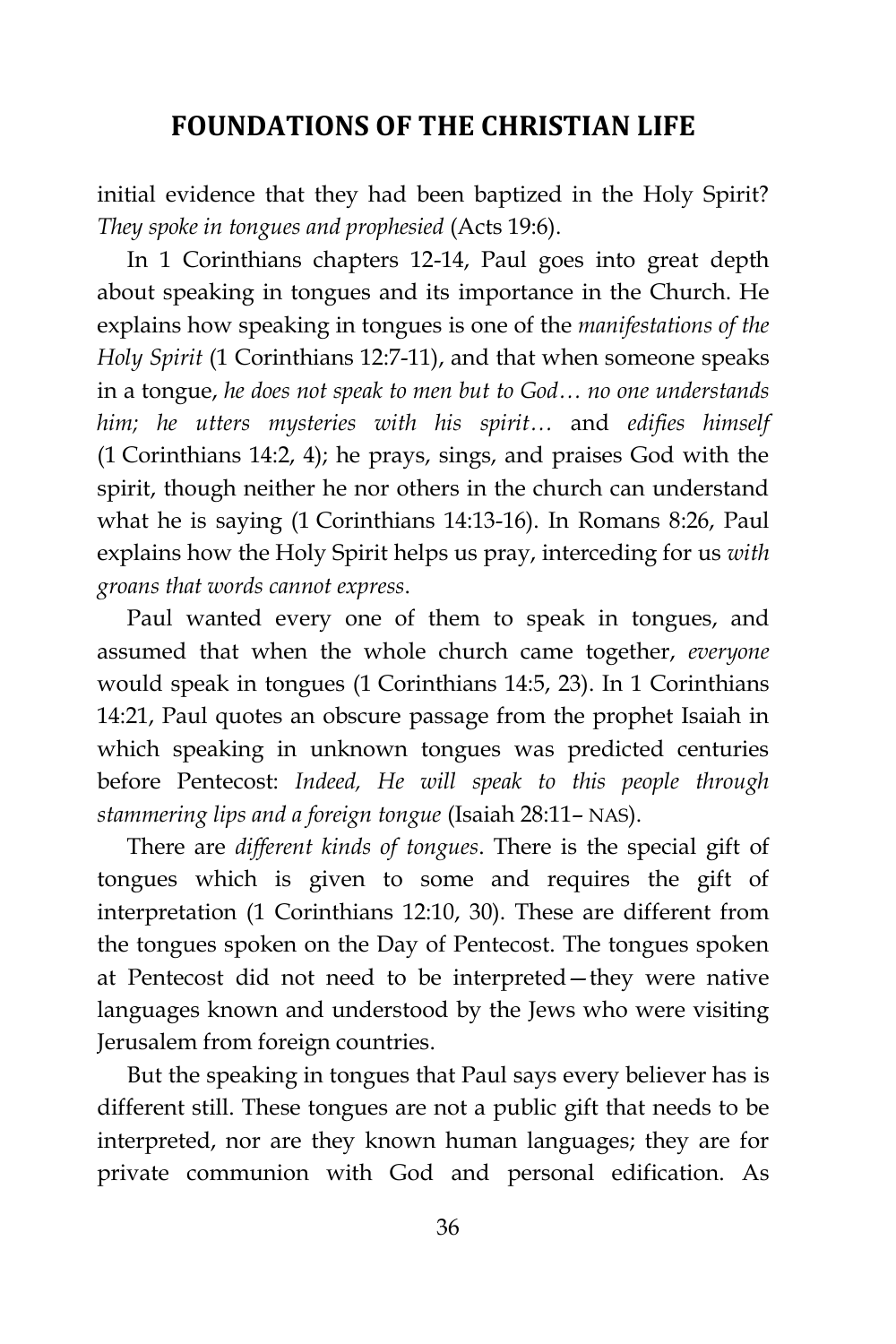#### *BAPTISM IN THE HOLY SPIRIT*

already seen, when someone speaks in this type of tongue, he does not speak to men but to God; no one understands him for he prays, sings and utters mysteries to God with his spirit. The sole purpose of this type of tongues is for the believer to talk to God and edify himself (1 Corinthians 14:2, 4, 14-16).

### <span id="page-44-0"></span>*An Experience Separate and Distinct from Conversion*

When the apostles in Jerusalem heard that Samaria had accepted the word of God, they sent Peter and John to them. When they arrived, they prayed for them that they might receive the Holy Spirit, because the Holy Spirit had not yet come upon any of them; they had simply been baptized into the name of the Lord Jesus. Then Peter and John placed their hands on them, and they received the Holy Spirit. When Simon saw that the Spirit was given at the laying on of the apostles' hands, he offered them money and said, "Give me also this ability so that everyone on whom I lay my hands may receive the Holy Spirit."

*—Acts 8:14-19* 

There is a popular false teaching that is widespread in the Christian Church today that goes something like this: *As soon as a person puts their faith in Christ, they are automatically filled with the Holy Spirit; there is no need for a separate experience of being baptized in the Holy Spirit—the Holy Spirit came to dwell in them the moment they received Christ. They got the full package at conversion.* 

Sounds reasonable, but is it biblically accurate? To answer that question, we need look no further than the account given above from Acts 8:14-19. Philip the evangelist had gone down to Samaria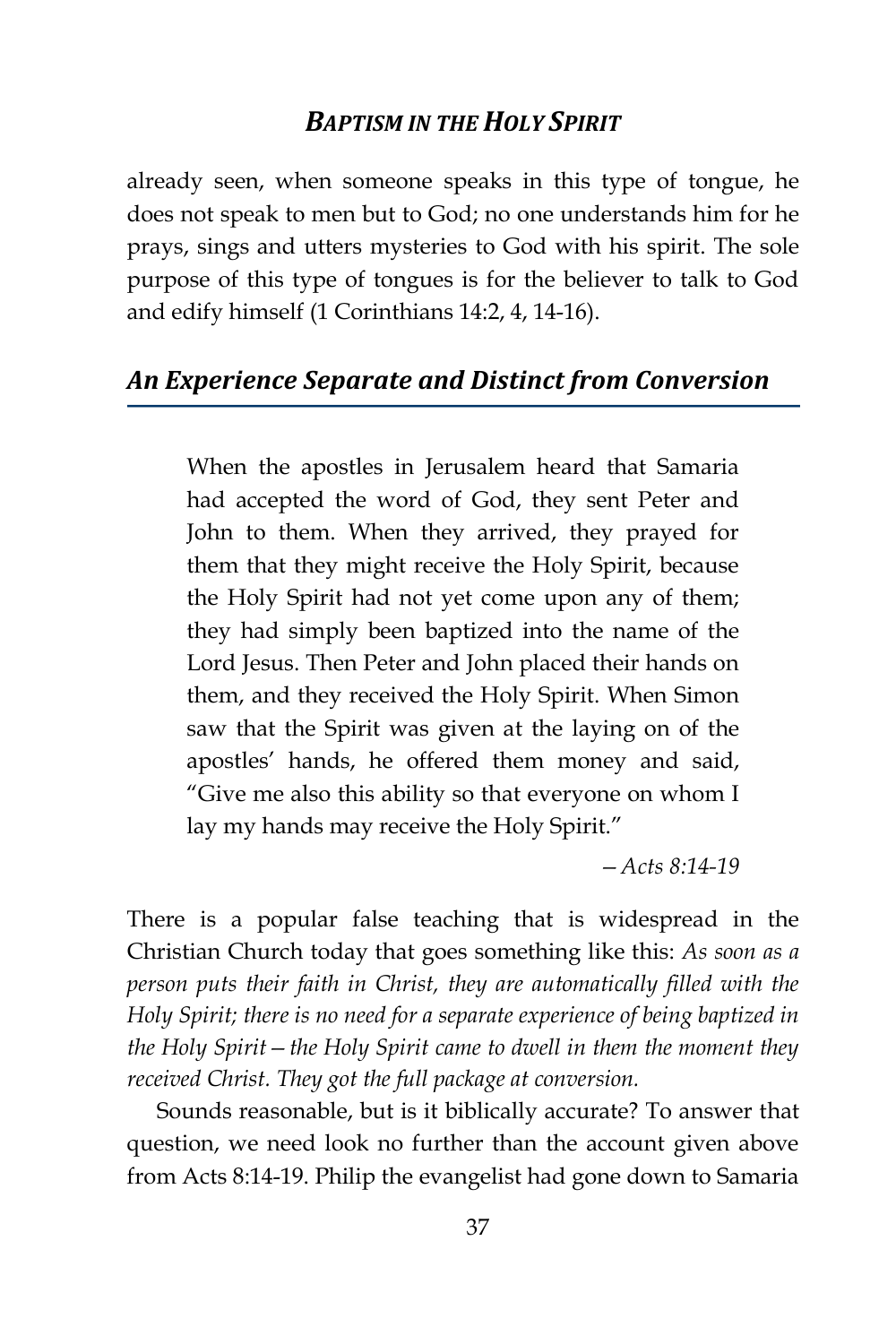and preached Christ there. The Samaritans gladly accepted the word of God, and many believed in Christ. Large numbers received healing and deliverance from evil spirits and were baptized in water. The whole city was full of great joy; they were experiencing a real revival.

When news of the revival reached the apostles in Jerusalem, they immediately sent Peter and John down to Samaria. Why? The Scriptures could not be any clearer: They went to pray for them *that they might receive the Holy Spirit, because the Holy Spirit had not yet come upon any of them; they had simply been baptized into the name of the Lord Jesus*. These Samaritans were saved, healed, delivered, water baptized believers in Jesus Christ, BUT THEY HAD NOT YET RECEIVED THE HOLY SPIRIT!!! They still lacked one very important experience in their journey of faith—they needed to receive the Holy Spirit.

When Peter and John placed their hands on them, they received the Holy Spirit, not when Philip preached Christ to them or baptized them! This experience was totally separate and distinct from their conversion and baptism.

And when Simon *saw that the Spirit was given* at the laying on of the apostles' hands, he tried to buy the gift so that he could have the same ability. What did Simon see? We are not told. But it had to have been something very obvious—some sort of outward sign or evidence that when Peter and John laid hands on the people, the Holy Spirit immediately came upon them. Some have tried to suggest that Simon saw *joy* come upon the people when they received the Holy Spirit. But they *already had great joy* before Peter and John ever arrived in Samaria! In light of all the instances that we have already mentioned from the book of Acts where the Holy Spirit was given, isn't it quite reasonable to infer that Simon saw the same initial sign or evidence of speaking in tongues?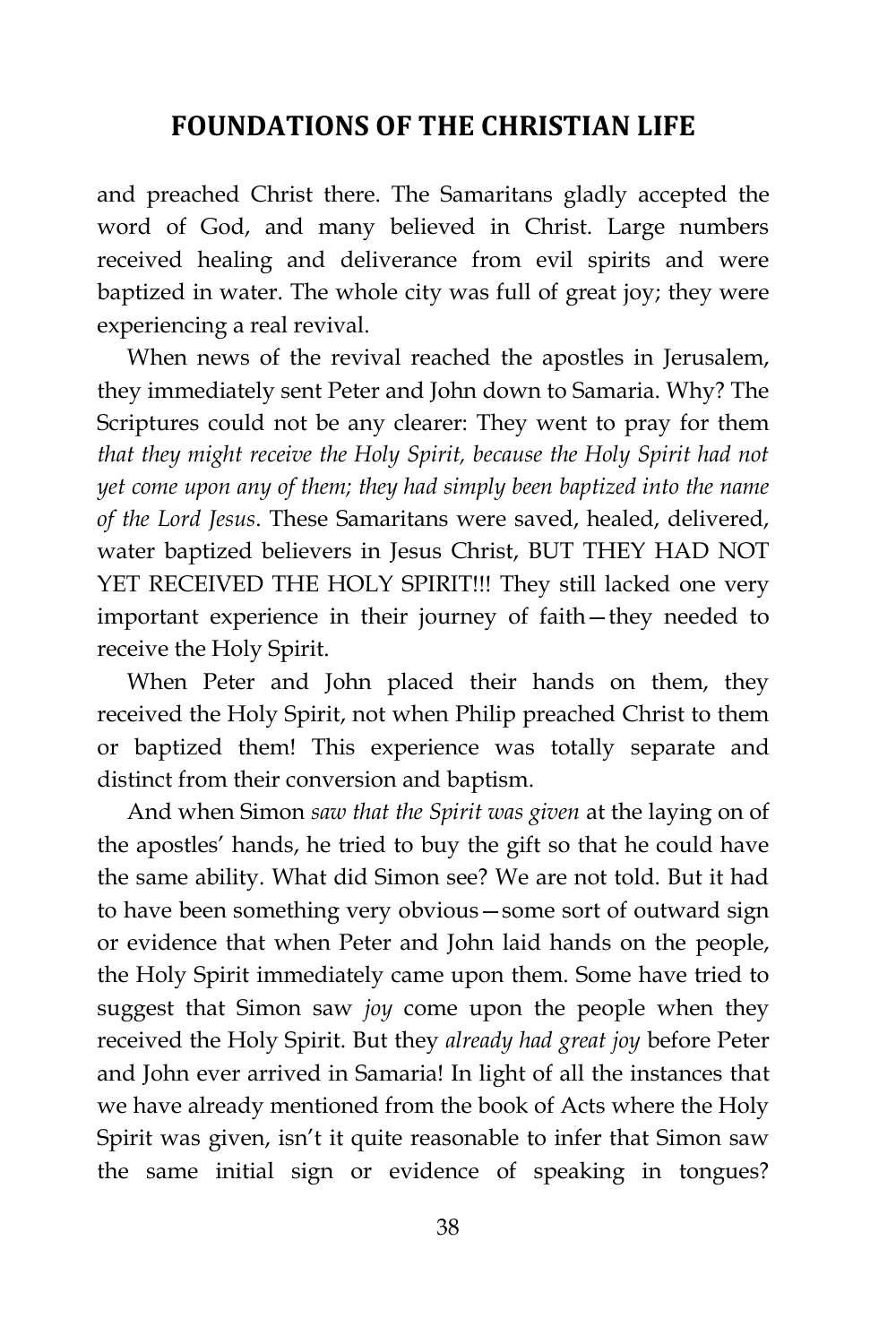## *BAPTISM IN THE HOLY SPIRIT*

Regardless of what Simon saw, one thing is certain: the baptism in the Holy Spirit is an experience altogether separate and distinct from conversion or water baptism.

## *How to Receive the Baptism in the Holy Spirit*

Here are five steps to help a person receive the baptism in the Holy Spirit:

- 1. *Understand* The Holy Spirit is a Person! It must be clearly understood that the baptism in the Holy Spirit is much more than a nice blessing or a mere one-time, emotional experience! The believer actually receives the third Person of the Godhead, the Holy Spirit entering within the believer in order to bring him into a deeper fellowship and communion with the Father and with the Son (John 14:16- 20). The baptism in the Holy Spirit is too expensive to buy! Man could never do enough to be worthy to receive this gift of God's grace, so Jesus purchased it for him when He gave Himself on the cross for the sins of the whole world! (Galatians 3:11-14). The Holy Spirit is promised by the Father to all of His children (Acts 1:4; 2:38-39).
- 2. *Believe* It is God's will for every child of God to receive the Holy Spirit, because He knows how necessary an experience it is. Without the Holy Spirit working within man in this new dimension and relationship, God's ultimate purpose can never be worked out to its fullest extent. The very reason that a child of God obeys the Lord in water baptism is so that he can be *buried* and *risen* with Christ. God gives the Holy Spirit to all those who obey Him (Acts 5:32). God already poured out His Spirit 2,000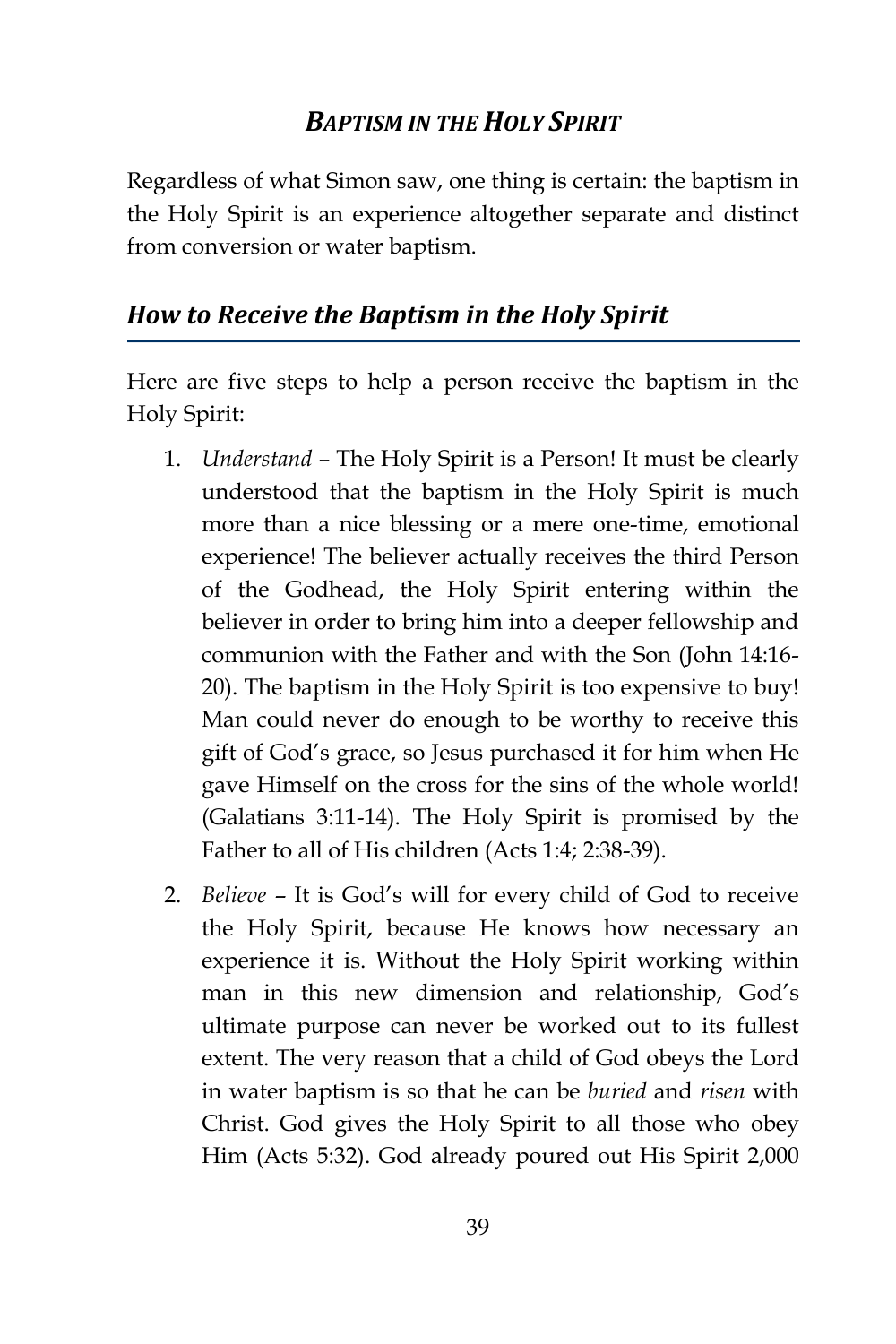years ago. He does not need to send Him again. When Peter and John went to Samaria to pray for baptized believers, instead of praying for God to *send* the Holy Spirit, they prayed for them that they might *receive* the Holy Spirit.

- 3. *Ask* One must ask with a conscience that is clear both before God and man (1 John 3:20-22). One must ask, trusting in God's faithfulness. It is His will, He has promised it, and He is faithful (1 John 5:14-15). One must ask with determination! (Luke 11:9-13).
- 4. *Receive* We receive the Holy Spirit as an act of faith: *Open wide your mouth wide and I will fill it!* (Psalm 81:10). *God gives the Spirit without limit* (John 3:34). There is abundance for everyone! Receiving the Holy Spirit is as easy as drinking! The child of God should come to Christ (He is the One who baptizes in the Holy Spirit) and drink. Jesus said, *If anyone is thirsty, let him come to Me and drink* (John 7:37; 1 Corinthians 12:13).
- 5. *Speak* The tongue (and the whole body) must be given to the Holy Spirit. He wants to make it His dwelling place! James points out that the tongue is the first member that must be tamed (James 3:2-8). Out of the overflow of the heart, the mouth speaks (Luke 6:45). Speaking in tongues is not something that is accomplished by thinking up words, etc. The Holy Spirit gives the words or utterance to speak, while the understanding remains unfruitful. Nevertheless, it will be the believer's mouth, tongue, and voice that do the speaking, so he must speak boldly!

NOTE: Some make the mistake of waiting until a power takes absolute control of their tongue, forcing them to speak. Others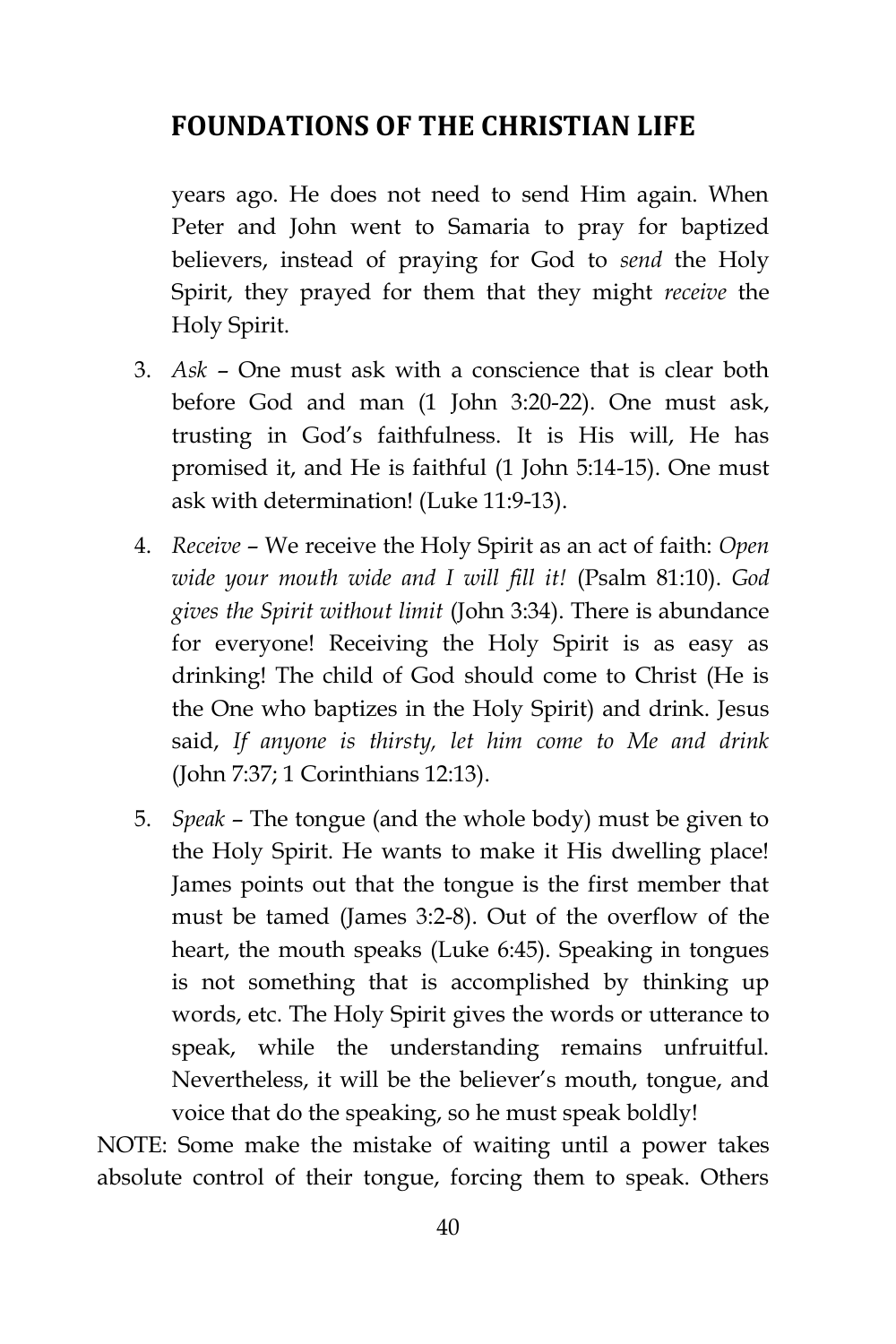## *BAPTISM IN THE HOLY SPIRIT*

attempt to repeat certain phrases or sounds, hoping that they will turn into tongues. None of these ideas are correct! The Holy Spirit gives utterance, that is to say, He bypasses the intellect of man and gives a whole new vocabulary of words in a language unknown to the believer. The believer must, with child-like simplicity and boldness, speak out these words as the Holy Spirit gives them.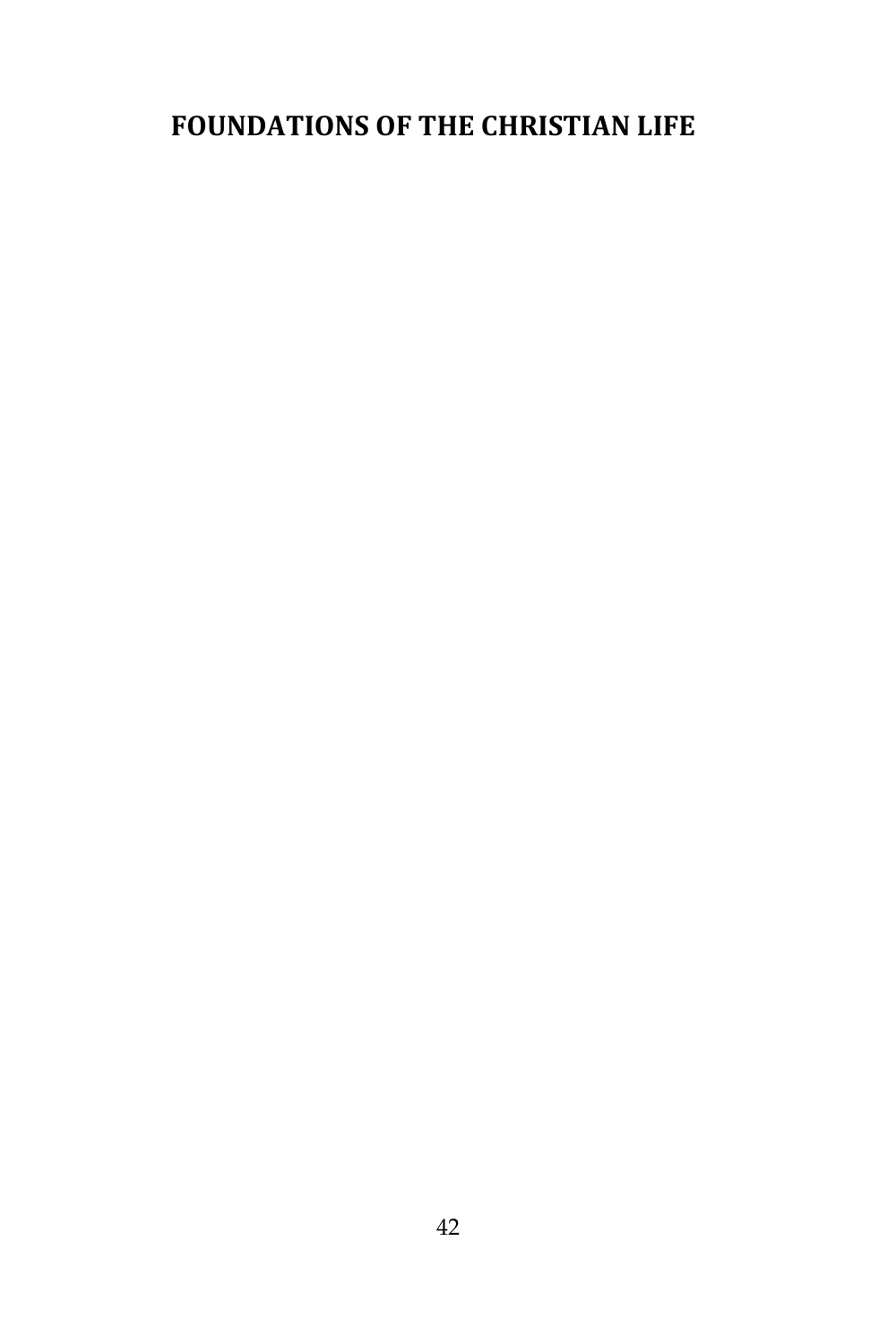# **LAYING ON OF HANDS**

The foundation of … the laying on of hands.

*—Hebrews 6:1-2* 

HEN WE EXAMINE THE FOUNDATIONS of Christ listed in Hebrews 6:1-2, everyone would probably agree that the ones we have studied thus far repentance, faith and baptism—are clearly elementary, basic rudiments of the Christian faith. That is fairly obvious.  $\boldsymbol{\mathcal{W}}_{\tiny{\textrm{agr}}\phantom{}}^{\textrm{\tiny{HE}}}$ 

*But the laying on of hands*? *What's that got to do with my Christian life?* At first glance, this principle doesn't seem to belong in the list. But on closer examination of the Scriptures, we will be convinced of its importance in the life and growth of every believer. In this chapter, we will consider four main functions or purposes for the laying on of hands in the life of the follower of Jesus:

- 1. Ordination or commissioning of church ministers
- 2. Impartation of the baptism and gifts of the Holy Spirit
- 3. Healing the sick
- 4. Bestowal of blessing

The key to understanding the laying on of hands is *contact*. Physical contact is made between one person and another through the hands. And even though that contact is *physical*, there is a *spiritual* impartation that takes place. That is what makes the laying of hands so powerful and important. God has established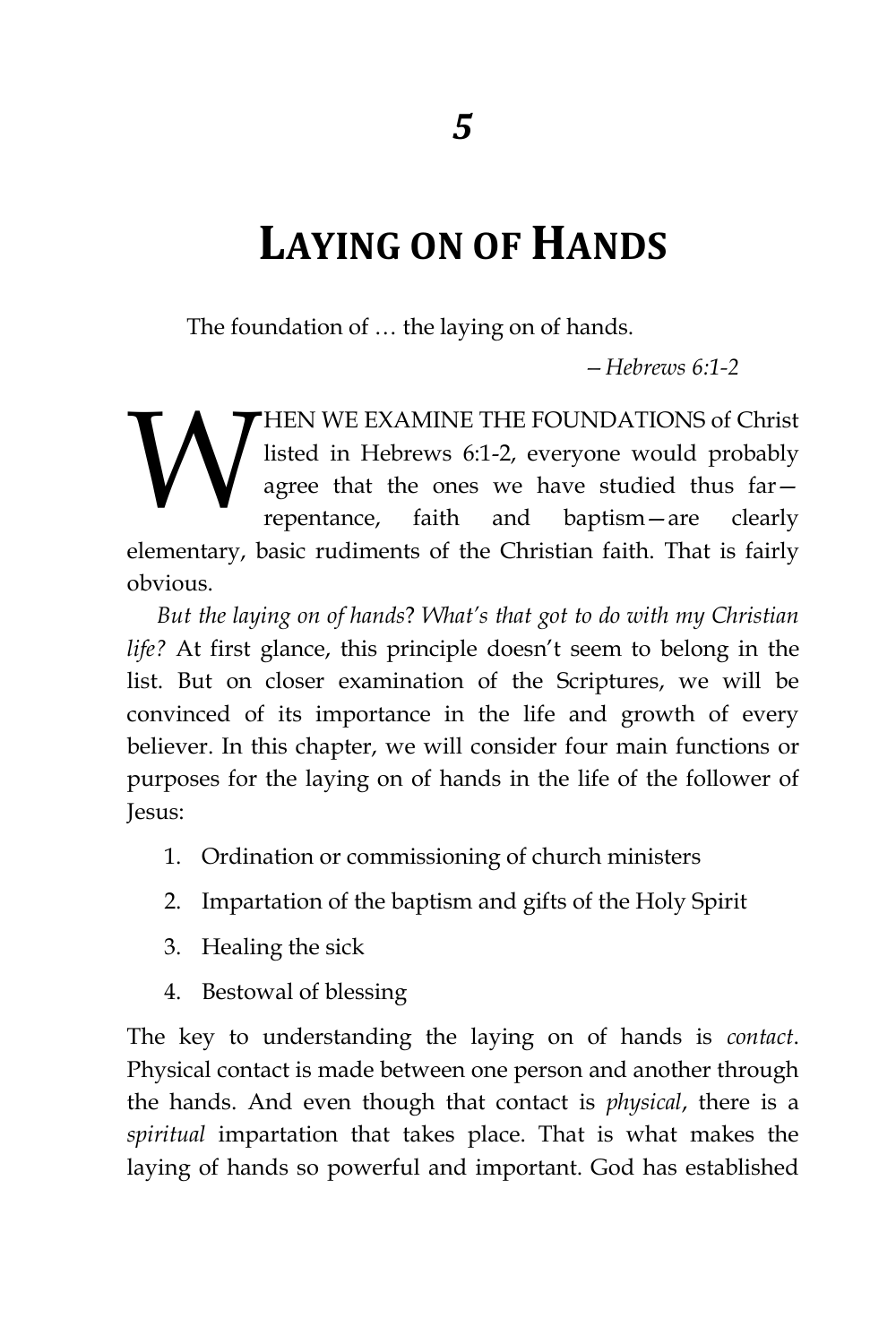this practice as a vital means of transferring power, anointing, authority, healing and blessing from one member to another in the Body of Christ. This can be seen in the Old Testament also, when the priests *laid both hands* on the animal sacrifices in order to *put all the Israelite's sins* onto the animal (Leviticus 16:21-22). Something spiritual (in this case, the sins of the people) was being transferred by physical contact.

#### *Ordination or Commissioning of Church Ministries*

They presented these men [the first deacons] to the apostles, who prayed and laid their hands on them.

*—Acts 6:6* 

The apostles were given authority by Christ, who possessed all authority in heaven and on earth (Matthew 10:1; 28:18); authority can only be given by someone who *has* authority (John 19:10-11). Ultimately, all authority comes from God (Romans 13:1).

God instituted that His government over the Early Church would be transferred through the laying on of the hands of the apostles. Ministerial leadership positions are not something that a person assumes or takes upon himself—they are conferred by those in authority on persons that God has called (Hebrews 5:4). So, as the Early Church grew, the apostles couldn't do all of the work themselves—they needed to delegate responsibility and authority. This was done through the laying on of hands. *The Seven*, as they are later called (Acts 21:8), were the first deacons in the Early Church. These were men (and later women as well) who were recognized as servants in the church (1 Timothy 3:8-13); they needed to be appointed or ordained by the laying on of hands.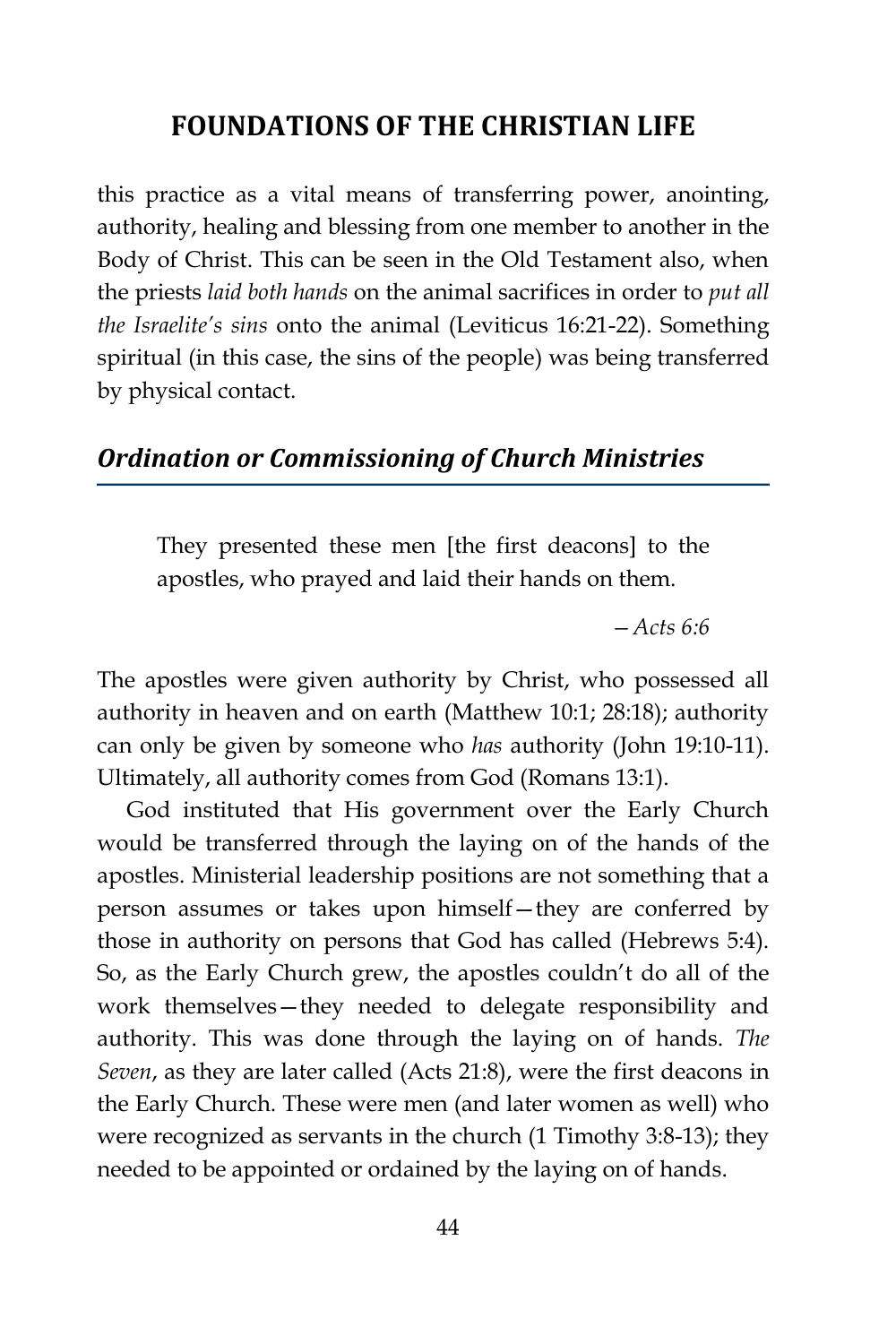#### *LAYING ON OF HANDS*

Later on, as the Church continued to grow and expand, the need for elders arose. We would call them pastors today (the term *elder* is synonymous with the terms *shepherds* or pastors, *bishops* or *overseers*). These were mature and proven men of God who were entrusted with the care and spiritual oversight of the local church (1 Timothy 3:1-7; Titus 1:5-9). As in the case of deacons, the first elders were ordained by the apostles:

And when they [apostles Paul and Barnabas] had ordained them elders in every church, and had prayed with fasting, they commended them to the Lord, on whom they believed.

*—Acts 14:23 (KJV)* 

Although there is no specific mention of the apostles laying hands on the elders that they were being ordained, it is implied in the original word translated *ordained* here. Interestingly, the word literally means *to reach the hand*. Evidently, the common understanding in the Early Church was that ordination of both deacons and elders was by the laying on of hands of the Church leaders.

And those elders, like Timothy and Titus, who had been ordained through the laying on of hands (1 Timothy 4:14), were then charged with the responsibility of ordaining other elders (1 Timothy 3:1-7; 5:17-22; Titus 1:5). This was such a powerful and solemn responsibility that the apostles prayed and fasted before ordaining an elder; Paul warned Timothy not to do it hastily (1 Timothy 5:22).

When Paul and Barnabas were called to their first major apostolic mission, the Antioch church commissioned them through the laying on of hands (Acts 13:3). This was the church's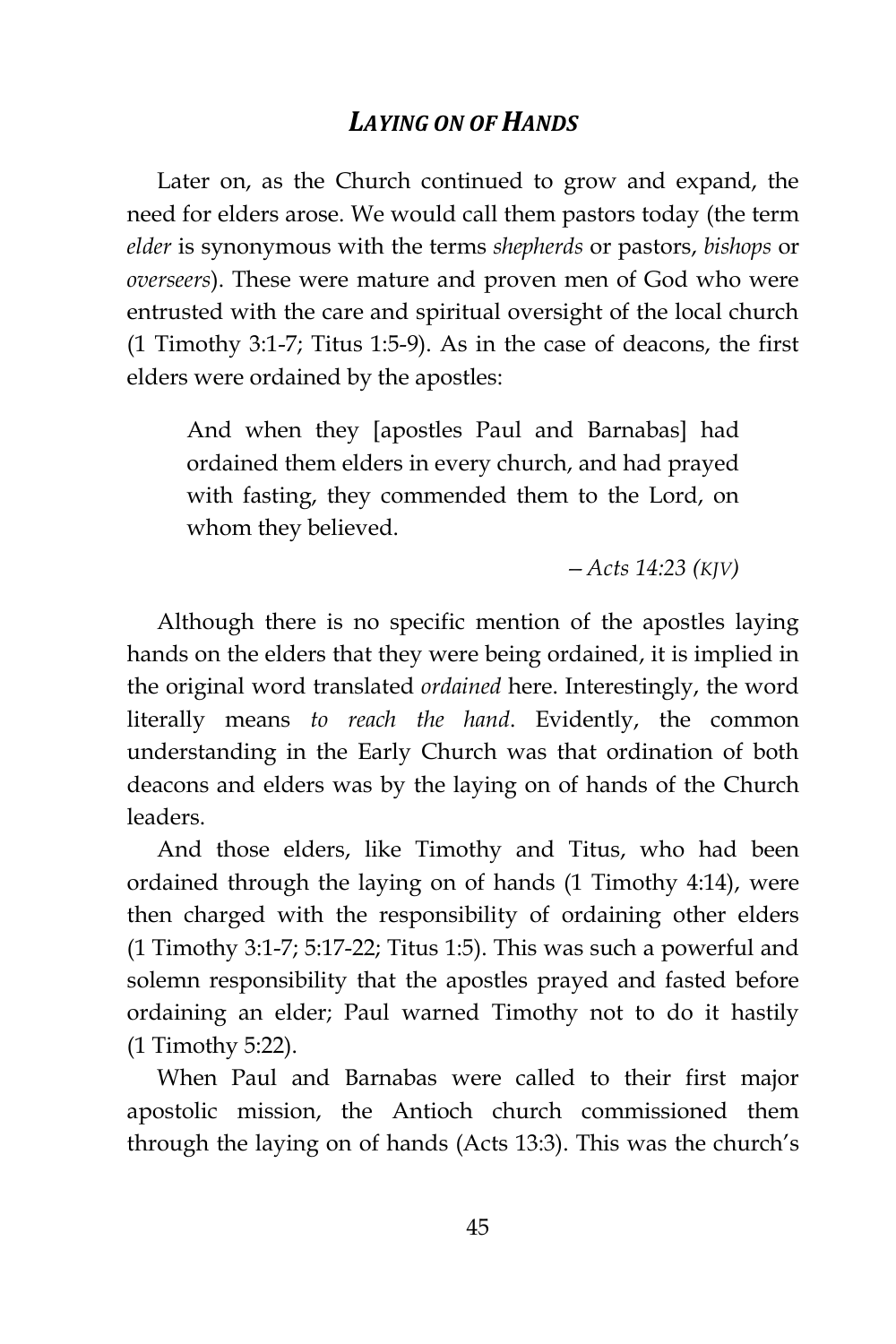way of sending them off with their blessing and commending them to the grace of God (Acts 14:26; 15:40).

## *Impartation of the Baptism and Gifts of the Holy Spirit*

Then Peter and John placed their hands on them [Samaritans], and they received the Holy Spirit.

*—Acts 8:17* 

When Paul placed his hands on them [Ephesian disciples], the Holy Spirit came on them, and they spoke in tongues and prophesied.

*—Acts 19:6* 

Believers in the Early Church received the Holy Spirit in a variety of ways: sometimes the Holy Spirit fell on them as they prayed (Acts 2:4; 4:31); at Cornelius' house, the Gentiles were baptized in the Holy Spirit while Peter was preaching! But from the book of Acts, it seems that it was a regular practice for ministers to lay hands on people wanting to be filled with the Holy Spirit. That is how the apostle Paul received the Holy Spirit (Acts 9:17).

Another purpose for the laying on of hands in the Early Church was for the impartation of spiritual gifts. This was clearly the case with young Timothy, who had received a gift through the laying on of hands by Paul and other elders (1 Timothy 4:14; 2 Timothy 1:6). Perhaps this took place at his ordination as an elder.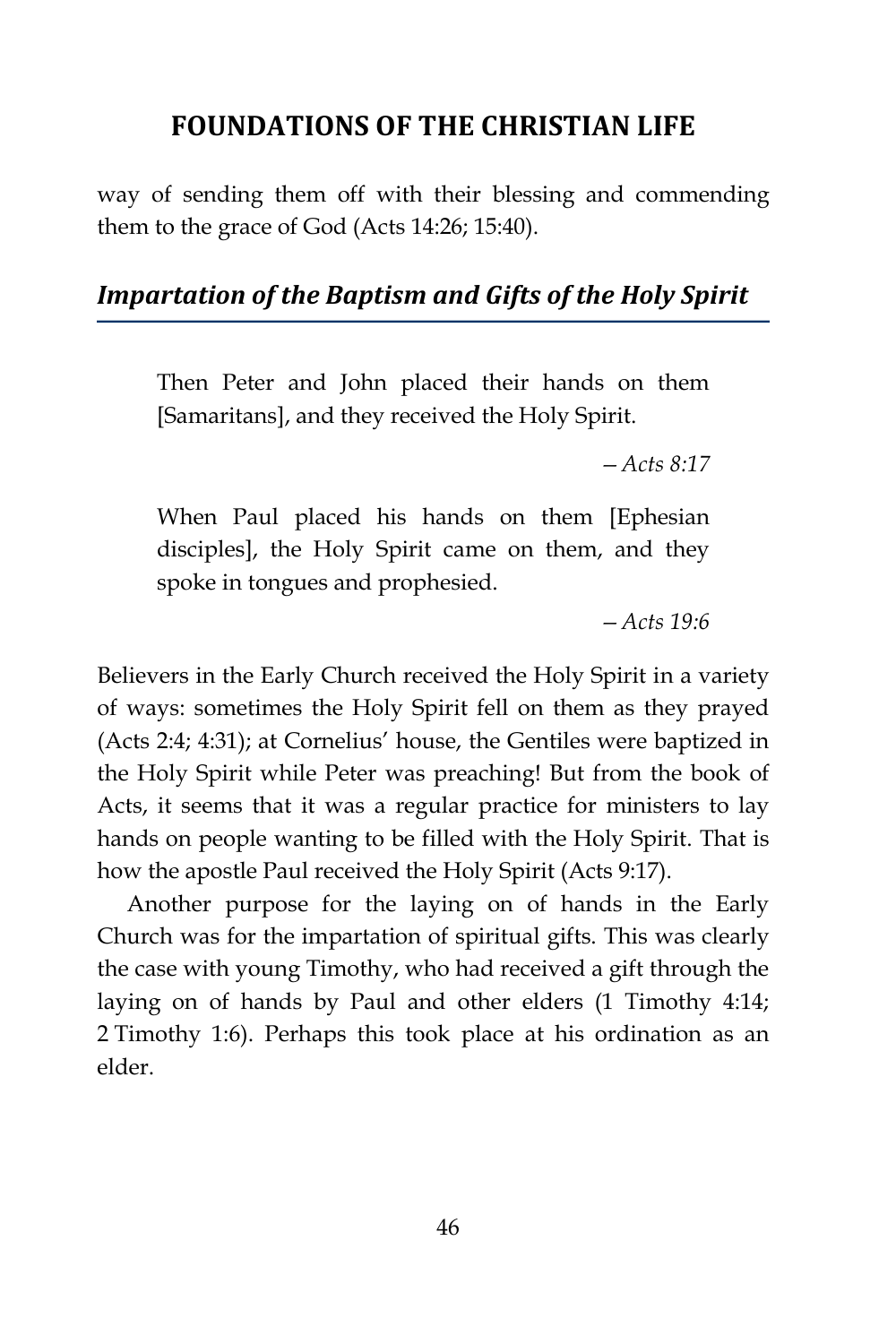#### *LAYING ON OF HANDS*

#### *Healing of the Sick*

When the sun was setting, the people brought to Jesus all who had various kinds of sickness, and laying His hands on each one, He healed them. Moreover, demons came out of many people, shouting, "You are the Son of God!" But He rebuked them and would not allow them to speak, because they knew He was the Christ.

*—Luke 4:40-41* 

There are numerous instances in the New Testament where Jesus laid His hands on the sick for their healing and deliverance from evil spirits (Mark 5:23; 6:5; 8:23-25; Luke 4:40; 13:13). He even taught that this was one of the signs that would follow every true believer: *They will place their hands on sick people, and they will get well* (Mark 16:18).

This practice was continued by His disciples. As already seen, Ananias laid his hands on Saul of Tarsus (Paul) to receive the Holy Spirit; but this was also done to heal his blindness (Acts 9:12, 17). Paul would later lay hands on the sick for healing as well (Acts 28:8-9). The same principle can be seen in the use of cloths that had touched Paul and were then taken to the sick for their healing and deliverance from evil spirits (Acts 19:11-12). Paul laid hands on the cloths, and, once again, through indirect or secondhand (sorry for the pun!) *contact*, the healing power and anointing of the Holy Spirit were transferred. Amazing! No wonder Luke calls these *extraordinary miracles*.

This reminds us of the woman with the issue of blood who was healed simply by touching the hem of Christ's garment. Her faith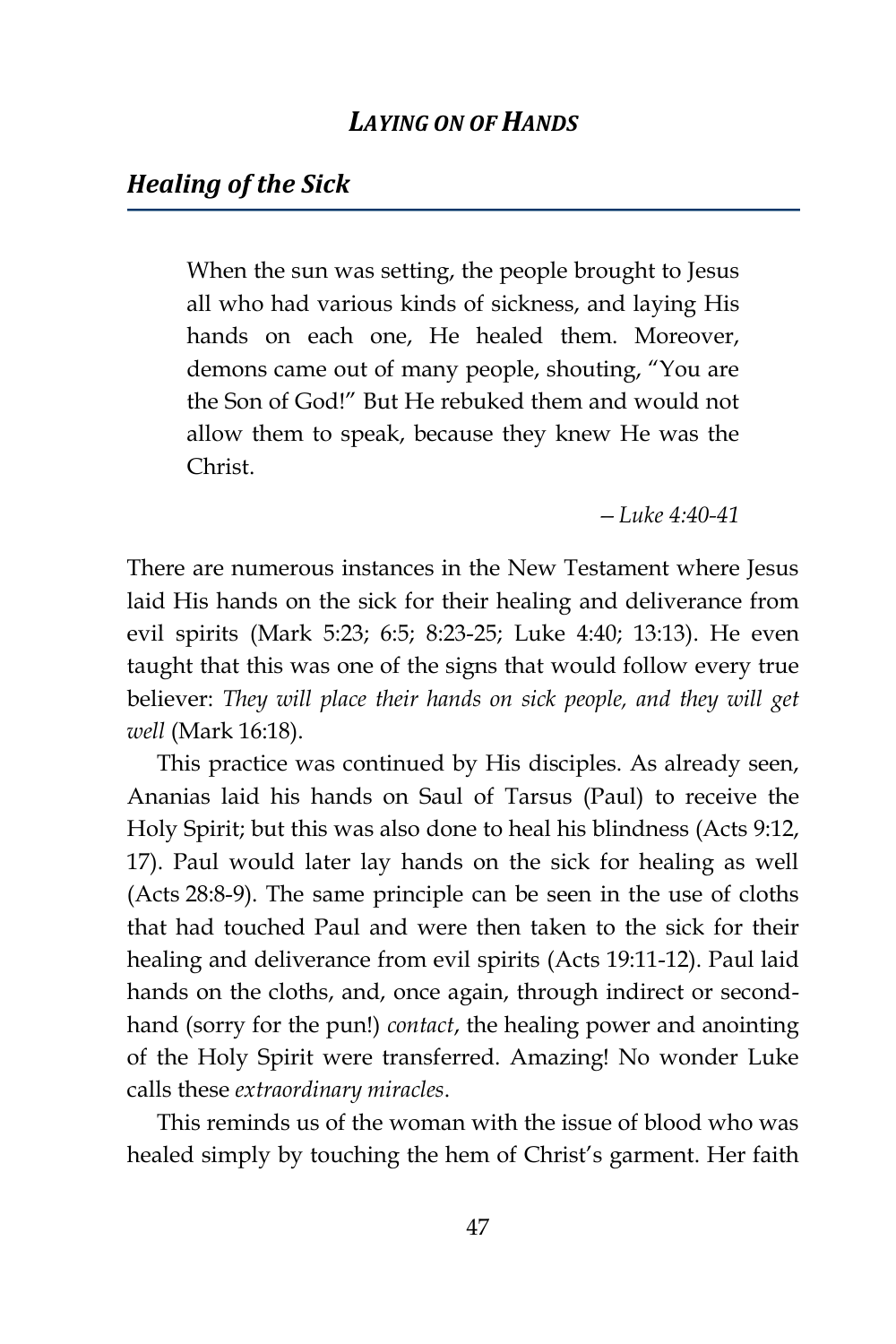was: *If I just touch his clothes, I will be healed*. As she touched Him (contact was made), Jesus felt power go out from Him, so He asked, "*Who touched My clothes?"* (Mark 5:24-34).

In the Church, God has established the means of healing for those that are sick:

Is any one of you sick? He should call the elders of the church to pray over him and anoint him with oil in the name of the Lord. And the prayer offered in faith will make the sick person well; the Lord will raise him up. If he has sinned, he will be forgiven.

*—James 5:14-15* 

They are to call for the elders of the church to pray over him and anoint him with oil. Although the laying on of hands is not specifically mentioned in this passage, it is implied in the phrase *pray over him*. And anointing with oil is yet another means of physical contact through which God's spiritual power of healing can be transferred.

#### *Bestowal of Blessing*

People were bringing little children to Jesus to have Him touch them, but the disciples rebuked them. When Jesus saw this, He was indignant. He said to them, "Let the little children come to Me, and do not hinder them, for the kingdom of God belongs to such as these. I tell you the truth, anyone who will not receive the kingdom of God like a little child will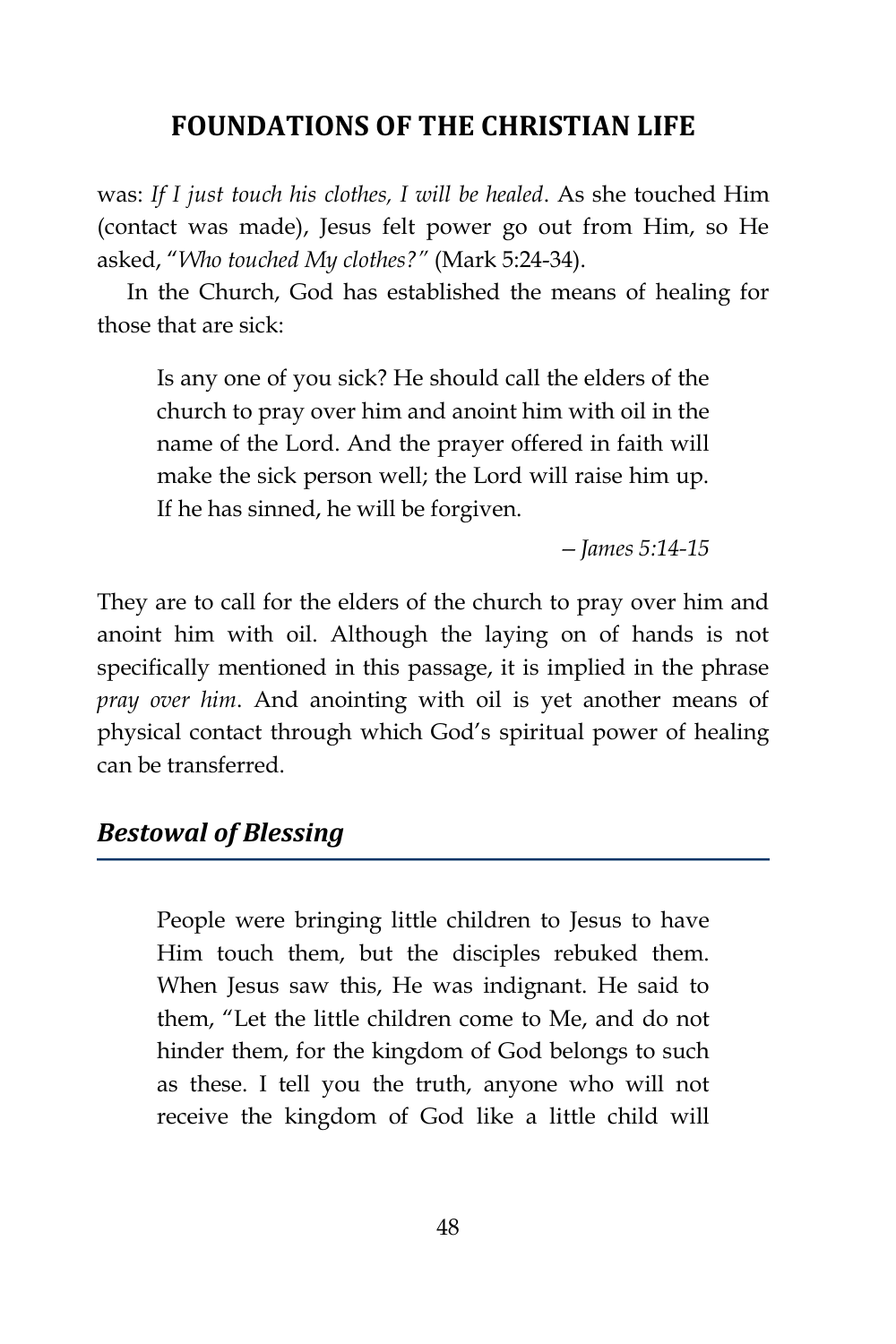#### *LAYING ON OF HANDS*

never enter it." And He took the children in His arms, put His hands on them and blessed them.

*— Mark 10:13-16* 

These were probably infants or very young children, since the text tells us that they had to be *brought* to Jesus, and He then took them in His arms (see also Matthew 19:13-15). They weren't sick or demon-possessed; their parents simply wanted Jesus to bless them, and He did.

So, this important principle of Christ—the laying on of hands establishes a means by which power, authority, anointing, healing, and blessing can be conferred or transferred from one believer to another. And who doesn't need power, authority, anointing, healing, and blessing? Wow! Perhaps it is becoming clearer to us now why the laying on of hands is included in the list of basic, fundamental principles of Christ!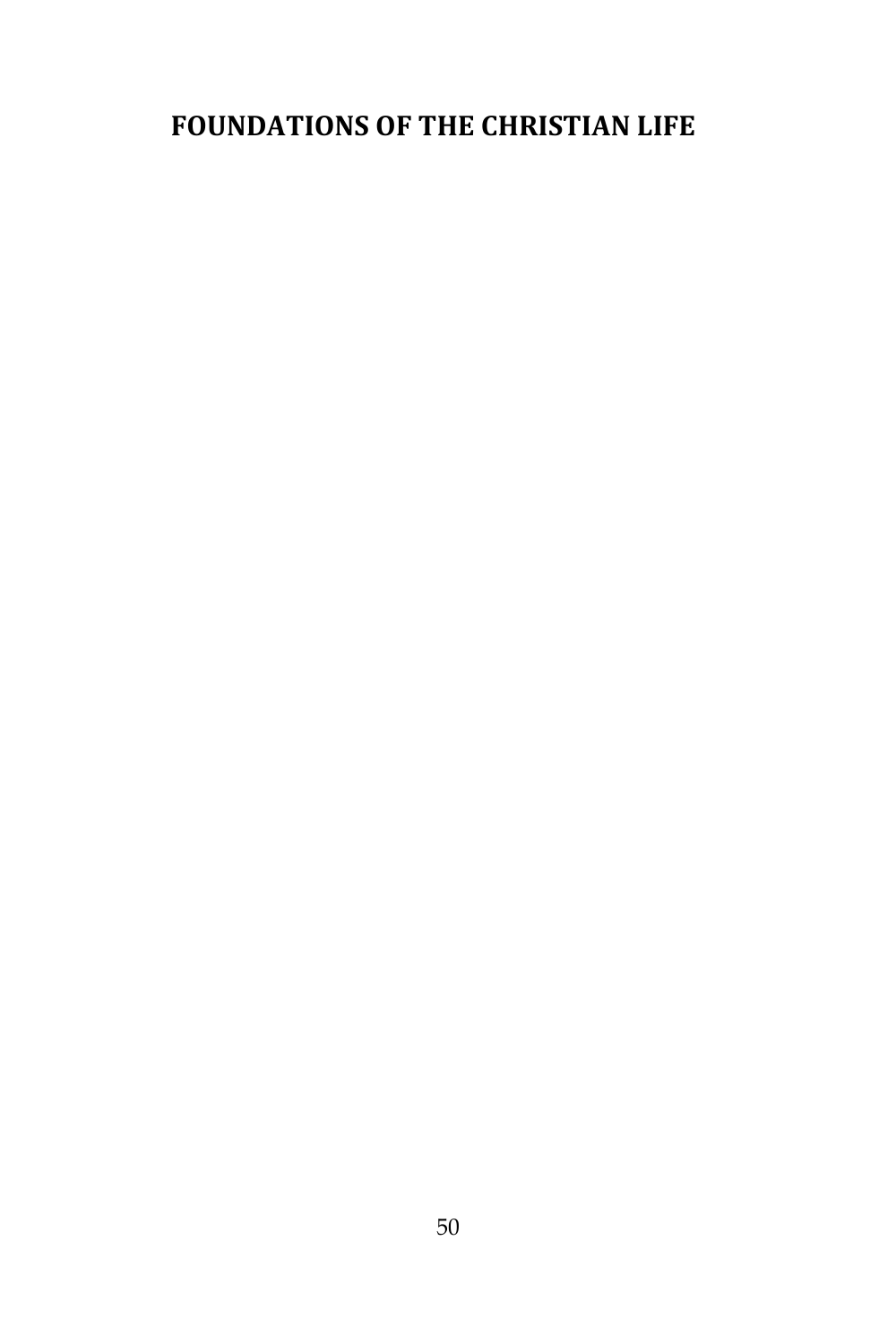# <span id="page-58-0"></span>**RESURRECTION OF THE DEAD**

If there is no resurrection of the dead, then not even Christ has been raised. And if Christ has not been raised, our preaching is useless and so is your faith… But Christ has indeed been raised from the dead, the firstfruits of those who have fallen asleep. For since death came through a man, the resurrection of the dead comes also through a Man. For as in Adam all die, so in Christ all will be made alive. But each in his own turn: Christ, the firstfruits; then, when He comes, those who belong to Him.

*—1 Corinthians 15:13-14, 20-23* 

HEN GOD MADE MAN IN HIS IMAGE, He intended for him to eat from the Tree of Life in Paradise and live forever. But Adam was warned not to eat from the Tree of Knowledge of Good and Evil; if he did, he would *surely die* (Genesis 1:26-27; 2:9, 16-17).  $\boldsymbol{\mathcal{W}}_{\textrm{\tiny{r}}\textrm{\tiny{a}}\textrm{\tiny{b}}}^{\textrm{\tiny{HE}}}$ 

Well, we all know the rest of the story. Adam and Eve disobeyed God, disregarded His warning, and ate the forbidden fruit. They died. First, they died spiritually; they were cut off from the presence of the Lord. This happened immediately after their disobedience. And ultimately, they died physically (many years later). Sin had entered the world through one man, and death through his sin; consequently, the curses of sin and death were passed on to all men (Romans 5:12). Because of Adam, all became sinners, and all came under the bondage of death (Hebrews 2:15).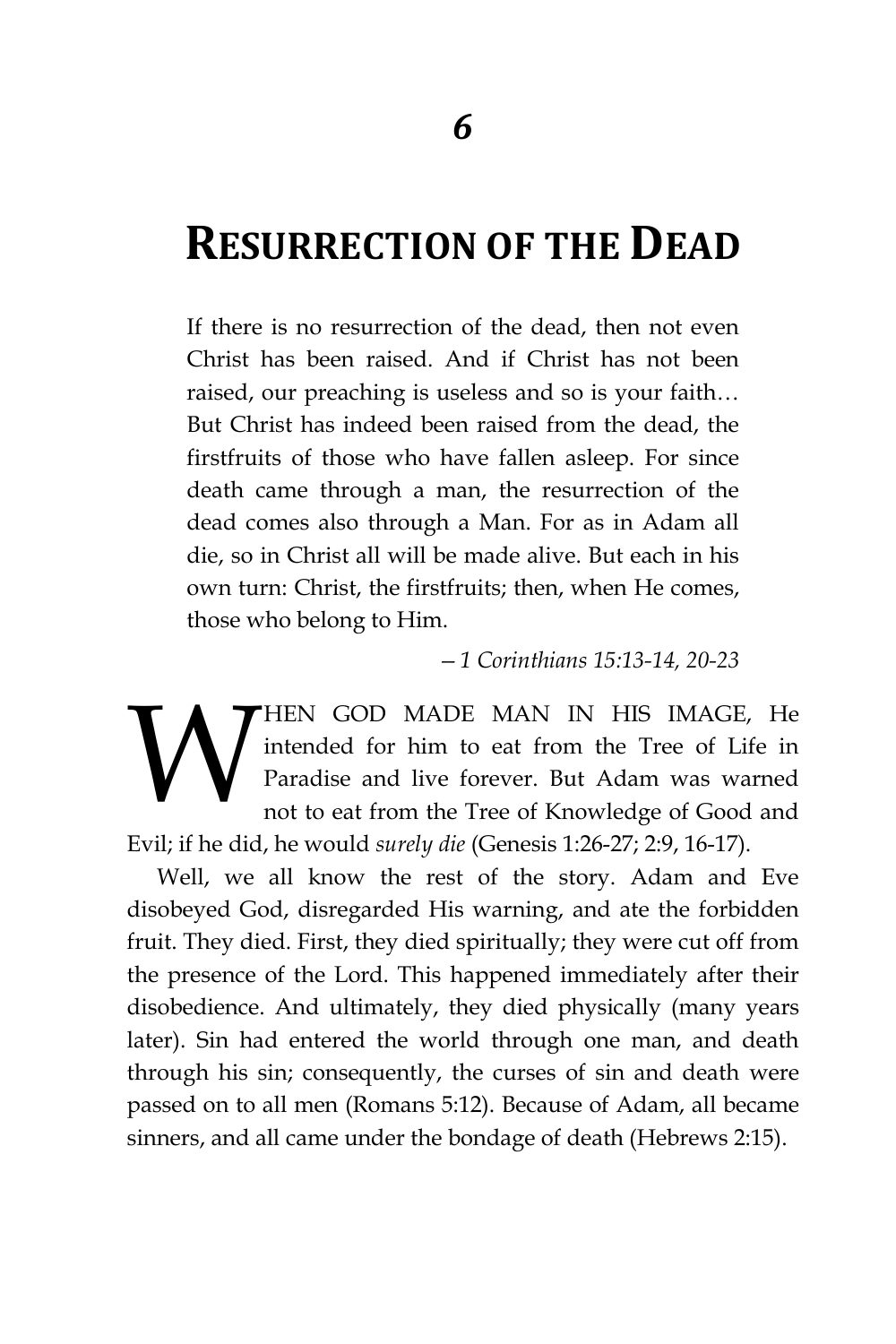It is important for us to first understand the origin of death if we are to grasp the great truth of resurrection. Death is man's dreaded enemy, but it is merely the *result* of a far more insidious adversary—sin. As we already saw in Chapter 1, *Repentance from Dead Works*, the first step in a sinner's salvation is an awareness of the horror of sin and its devastating consequences. This leads to a renouncing and turning away from that sin. But it also helps us understand *why* Christ had to suffer and die on the cross—He died for our sins (1 Corinthians 15:3).

## *Importance of Christ's Resurrection*

*But Christ has indeed been raised from the dead!* He is risen! He is alive forevermore and holds the keys of death and hell! The resurrection of Jesus Christ is the central tenet of the Christian faith. EVERYTHING hinges on the fact that He arose victorious over sin, hell, and death. His triumph over the grave proved that He had paid the penalty for sin and secured our salvation (Romans 4:25).

In 1 Corinthians 15, Paul's great resurrection chapter, the apostle stresses that if Christ didn't rise from the dead, our faith is useless—we are still in our sins, and those who have already died are lost. *But Christ has indeed been raised from the dead!* After His resurrection, He appeared to His apostles over a period of forty days, giving them *many convincing proofs that He was alive* (Acts 1:3). Ultimately, He was seen by over 500 eyewitnesses (1 Corinthians 15:6). There is better historical documentation and proof of the resurrection of Jesus Christ than any other event in human history!

This is why the apostles and believers in the Early Church boldly testified to the resurrection of the Lord Jesus everywhere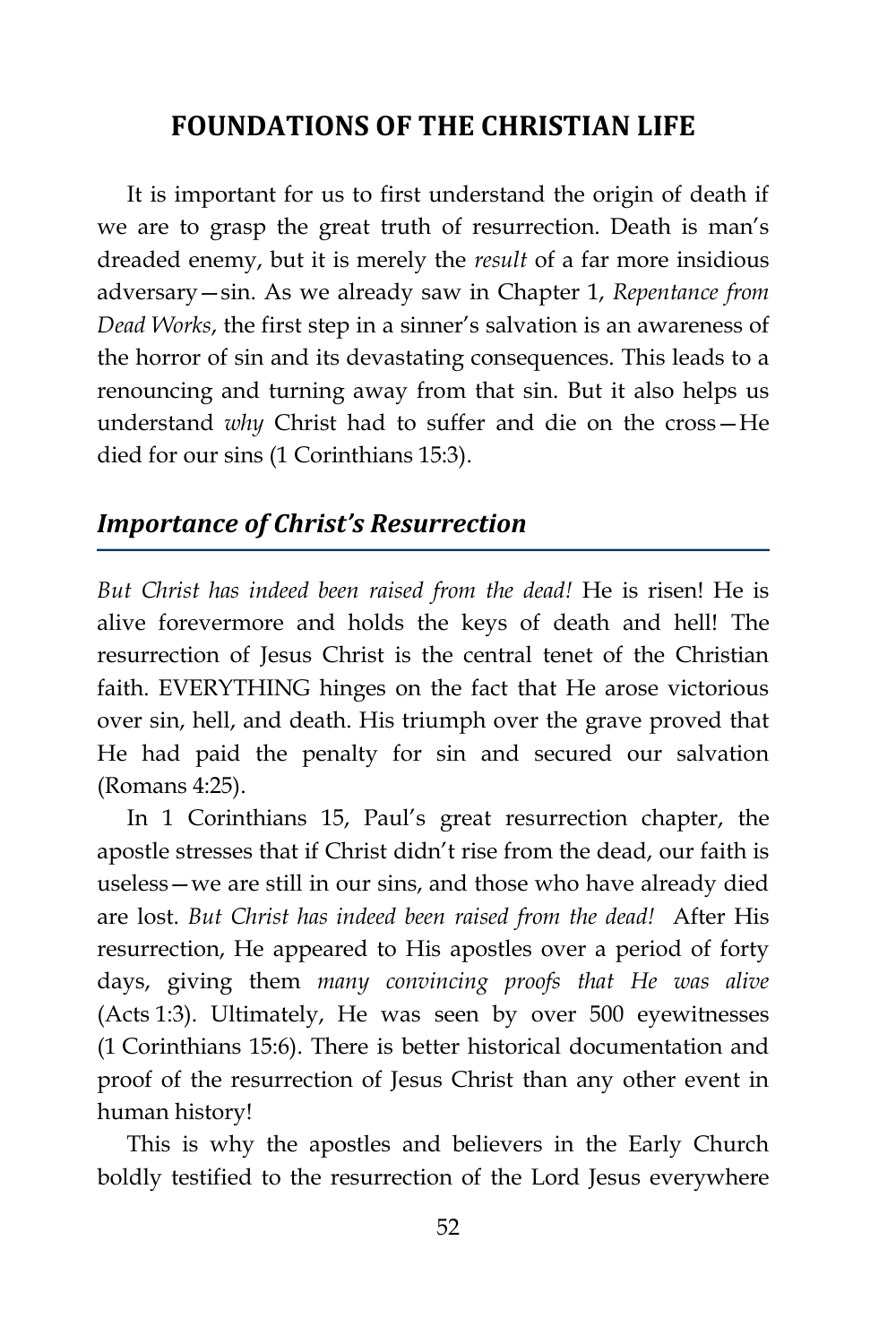#### *RESURRECTION OF THE DEAD*

they went, risking and, in some cases, losing their lives for the sake of Christ (Acts 2:23-24; 3:13-15; 4:10, 33).

#### <span id="page-60-0"></span>*The First and Second Resurrection*

Multitudes who sleep in the dust of the earth will awake: some to everlasting life, others to shame and everlasting contempt.

*—Daniel 12:2* 

Do not be amazed at this, for a time is coming when all who are in their graves will hear His voice and come out—those who have done good will rise to live, and those who have done evil will rise to be condemned.

*—John 5:28-29* 

And I have the same hope in God as these men, that there will be a resurrection of both the righteous and the wicked.

*—Acts 24:15* 

The words of the Old Testament prophets, Christ, and His apostles, are all in agreement that there will be a resurrection of both the righteous and the wicked. *All* will be raised from their graves. The big question is, "*What happens to them after they are resurrected?"* And another important question that we will address here is: "*Is everyone resurrected at the same time?*"

In the Bible, judgment always follows immediately after resurrection. Just as we saw with *Repentance from Dead Works* and *Faith Toward God*, the *Resurrection of the Dead* and *Eternal Judgment*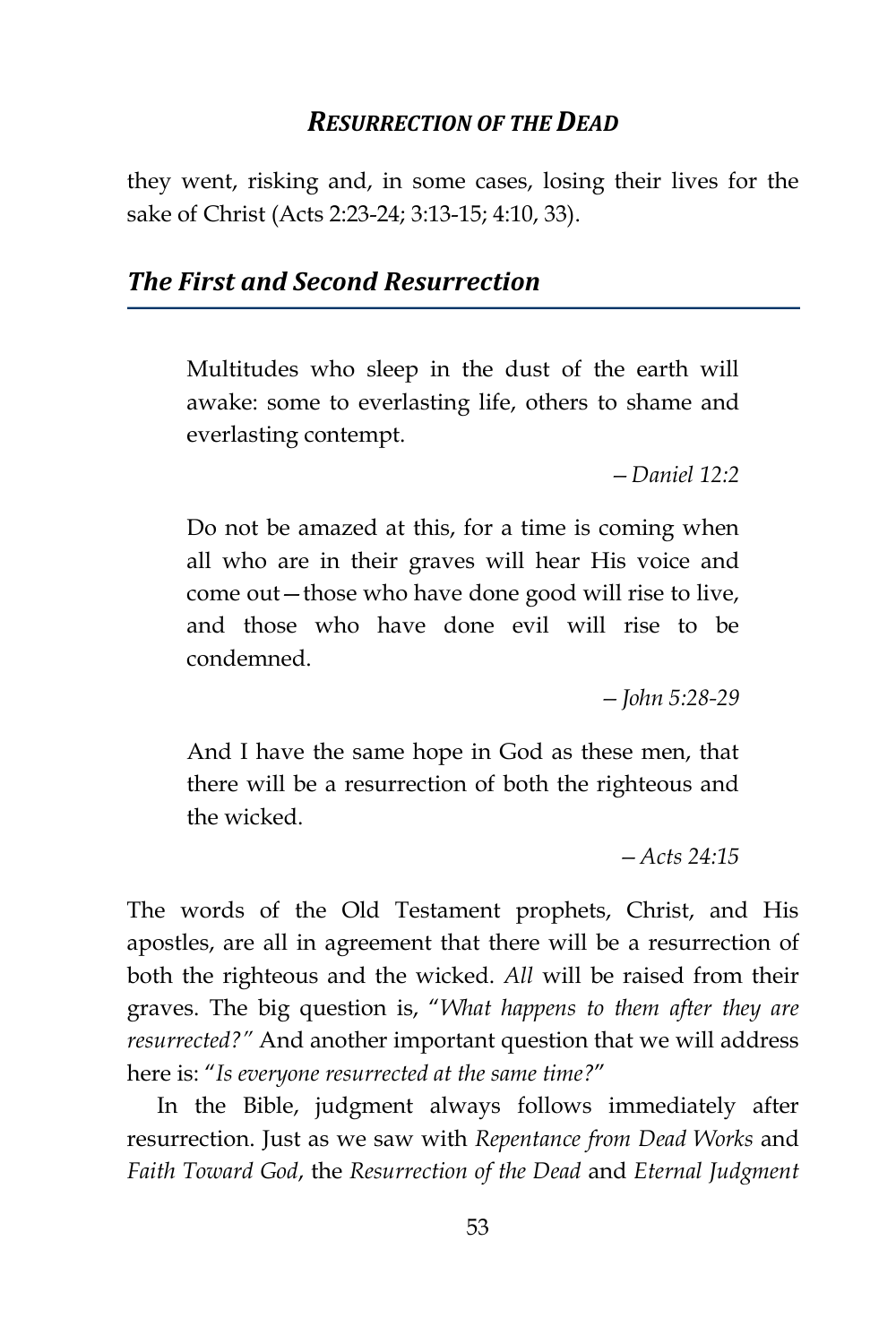are also like two sides of the same coin. One follows in sequence after the other. The righteous are raised to everlasting life, the wicked to eternal damnation. [For more on this, refer to Chapter 7, *[Eternal Judgment](#page-68-0)* on p[.61.](#page-68-0)]

In 1 Corinthians 15, Paul explains that there are various stages or orders in the resurrection; different groups are raised at different times:

For as in Adam all die, even so in Christ all shall be made alive. But each one in his own order ["turn" – NIV]: Christ the firstfruits, afterward those who are Christ's at His coming. Then comes the end, when He delivers the kingdom to God the Father, when He puts an end to all rule and all authority and power.

*—1 Corinthians 15:22-24 (NKJV)* 

Christ was the first to rise from the dead. He is the firstfruits. After Him, all will be made alive, but each one in his own *order* (literally, *series* or *succession*). NOTE: Although Lazarus and several others were raised from death back to life (1 Kings 17:22; Matthew 9:25; John 11:44), they did not experience resurrection. We prefer to use the term *resuscitation* for their experience. In resuscitation, the dead body is revived as a mortal body, subject to all of its weaknesses, eventually dying once again. In resurrection, the body is transformed into a glorious, immortal body which will never again experience death [for more on this, refer to p[.59\]](#page-66-0). Christ's resurrected body was not a spirit—it was a human body with flesh and bones; his disciples could touch him and see him, and he was able to eat food (Luke 24:36-43). However, Jesus could appear and disappear, passing through locked doors (John 20:19; Luke 24:31). His resurrection body was a glorious body. He no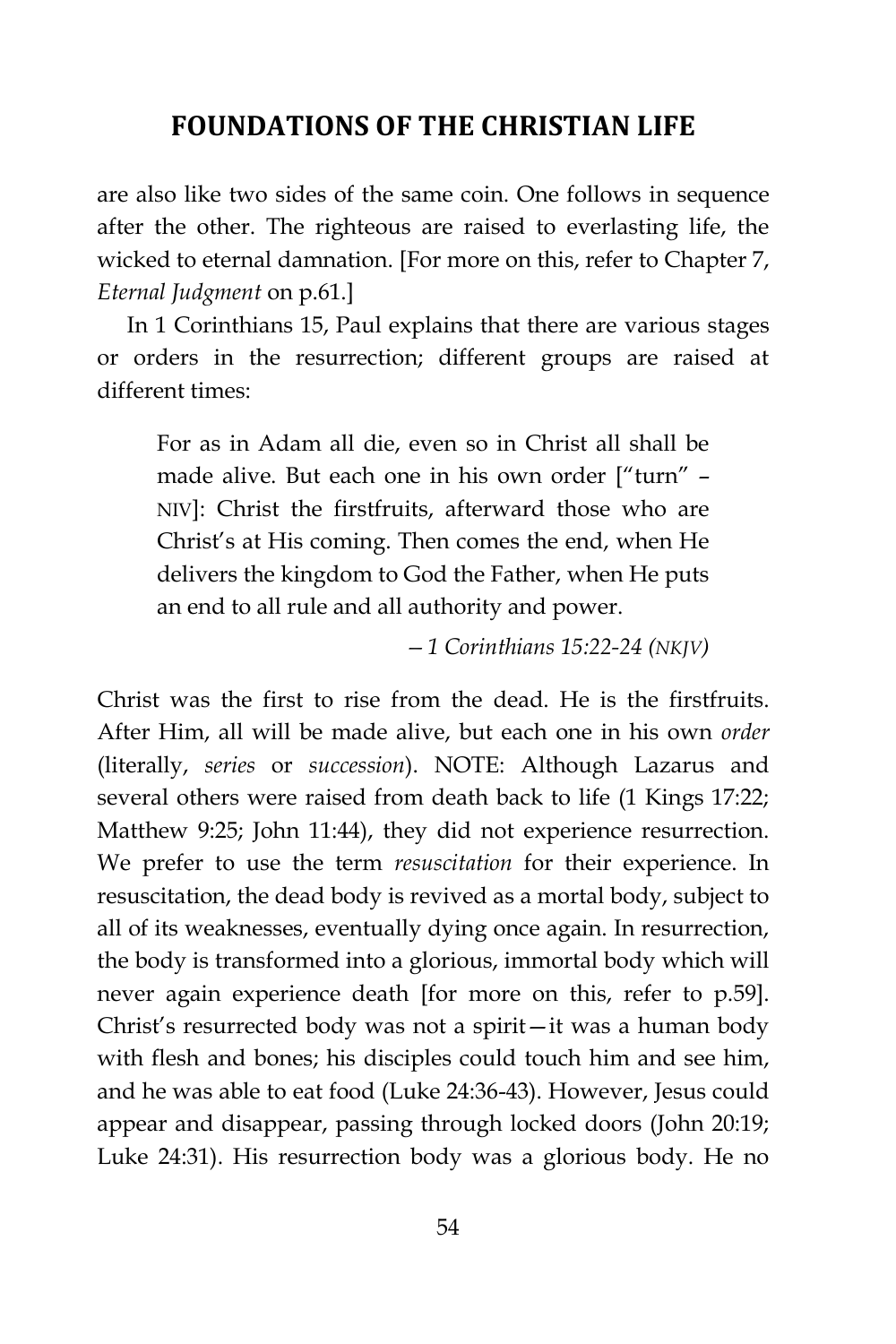#### *RESURRECTION OF THE DEAD*

longer needed his earthly garments—they were left in the tomb; He was now clothed with eternal glory (2 Corinthians 5:2-4).

On the island of Patmos, the apostle John was given a revelation concerning the order of events that will take place in the resurrection of the dead: there is a first and second resurrection, which are separated by a thousand years:

I saw thrones on which were seated those who had been given authority to judge. And I saw the souls of those who had been beheaded because of their testimony for Jesus and because of the word of God. They had not worshiped the beast or his image and had not received his mark on their foreheads or their hands. They came to life and reigned with Christ a thousand years. (The rest of the dead did not come to life until the thousand years were ended.) This is the first resurrection. Blessed and holy are those who have part in the first resurrection. The second death has no power over them, but they will be priests of God and of Christ and will reign with Him for a thousand years.

#### *—Revelation 20:4-6*

Those who take part in the first resurrection are *blessed and holy*. They are priests of God and reign with Christ for a thousand years during the Millennial Kingdom, a golden age of peace and prosperity. The second death (eternal damnation in the Lake of Fire) has no power over them. This group includes the saints of the Church Age who will reign with Christ as His Bride. John also saw a company of martyrs, who had refused to take the mark of the beast. These are clearly tribulation saints who died for their faith. Both companies will reign with Christ.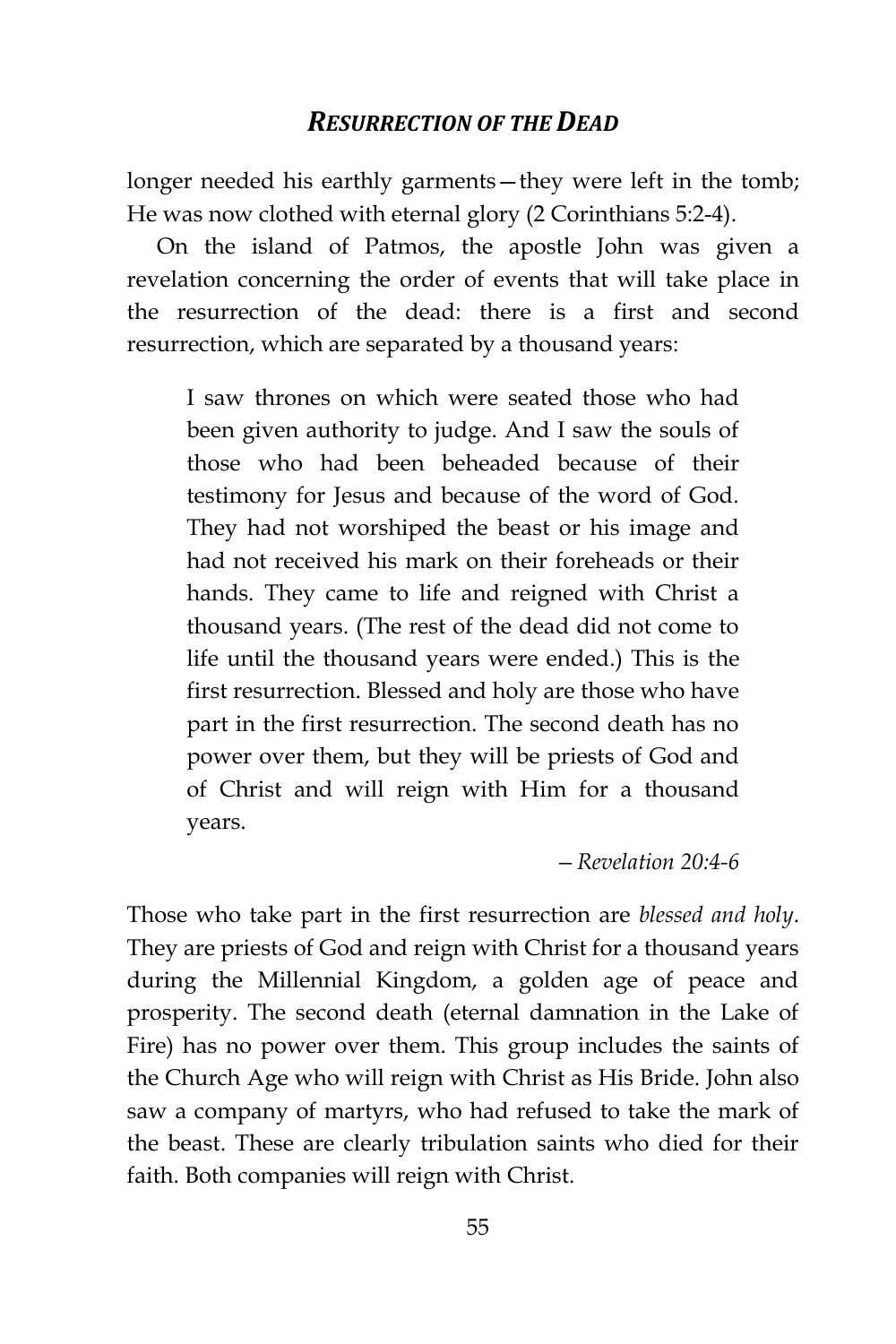Those who are resurrected a thousand years later (after the Millennium), must face the Great White Throne Judgment; anyone whose name is not found written in the Book of Life is then thrown into the Lake of Fire (Revelation 20:11-15). That is the second death. [See *The Great White Throne Judgment* on [p.65](#page-72-0) of Chapter 7.]

The first resurrection is not a single event. It takes places in stages. It describes the resurrection of the righteous at various times. It includes the resurrection of Christ (1 Corinthians 15:23), the resurrection of those who are Christ's when He raptures His Bride (1 Thessalonians 4:13-18), the resurrection of tribulation saints (Revelation 7:9-17; 20:4), and the resurrection of the two witnesses whose bodies will lie in the streets of Jerusalem (Revelation 11:11).

#### *The Believer's Blessed Hope of Eternal Life*

Jesus said to her, "Your brother will rise again." Martha answered, "I know he will rise again in the resurrection at the last day." Jesus said to her, "I am the resurrection and the life. He who believes in Me will live, even though he dies; and whoever lives and believes in Me will never die. Do you believe this?"

*—John 11:23-26* 

If in this life only we have hope in Christ, we are of all men most miserable.

*—1 Corinthians 15:19 (KJV)*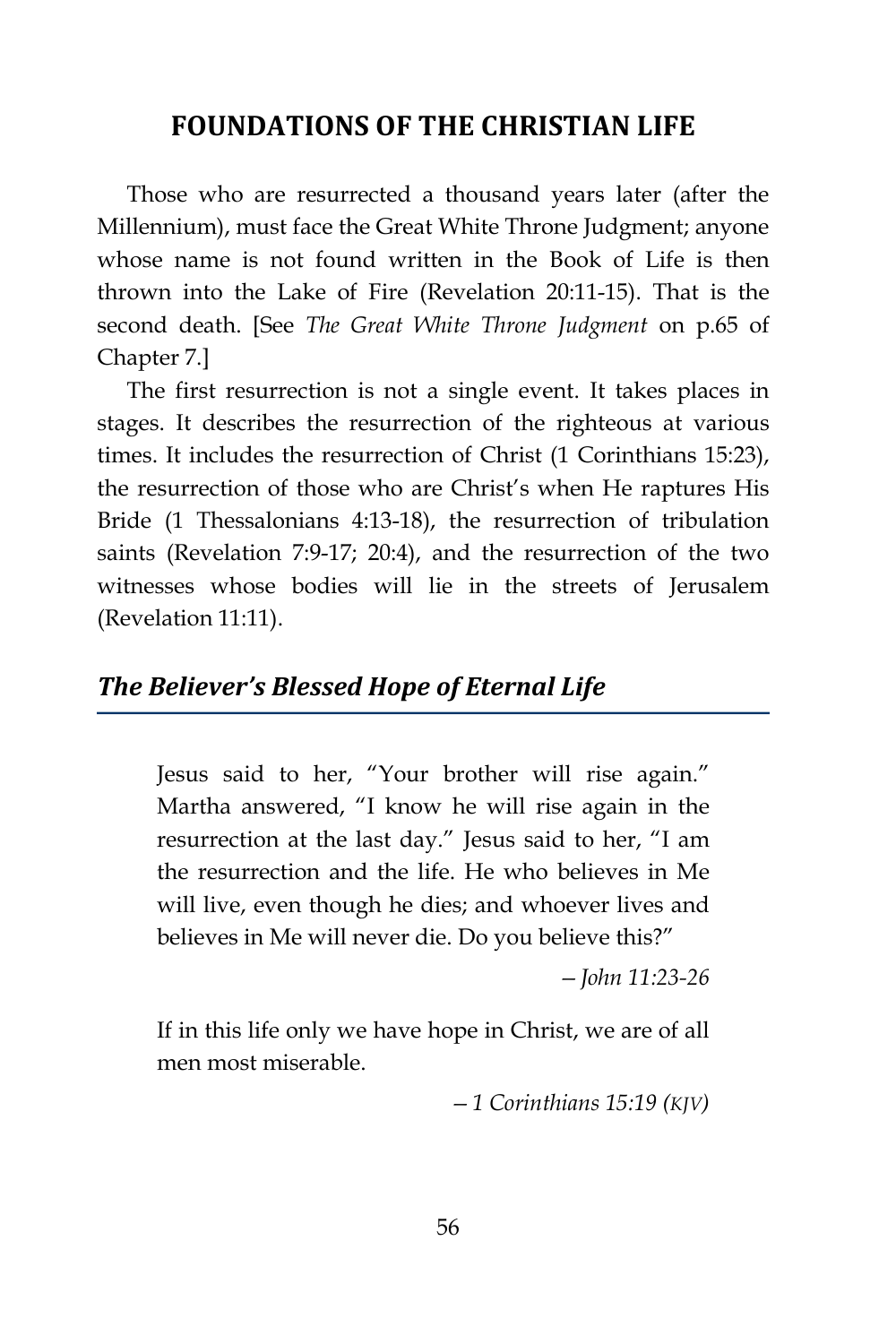#### *RESURRECTION OF THE DEAD*

King Solomon made the very painful discovery that if your hopes and dreams are *in this life only*, you are of all men most miserable. With all of his wealth, wisdom, power, and pleasure, he found that *everything under the sun is meaningless, a chasing after the wind* (Ecclesiastes 1:14). He finally understood why. It is because God has *set eternity in the hearts of men* (Ecclesiastes 3:11).

As mentioned at the start of this chapter, God made man in His image with an eternal purpose—he was to live forever. Man has three parts: spirit, soul and body (1 Thessalonians 5:23). When he dies, his body returns to the dust from where it came (Genesis 3:19); but his spirit and soul are eternal. We all know that. We've known it since we were small children when we began to wonder about heaven and hell, life after death, etc. We know it because God set eternity in our hearts. It is stamped on our very being.

We will all live forever, or more accurately, we will all *exist* forever. We will all spend eternity… *somewhere*. That's why Jesus came—to show us that by believing in Him, we could have eternal life and know where we are going to spend eternity (John 14:1-6).

As believers, our hope in Christ is not only for this life—it is for the life to come. We know that death is not the end; it is merely a temporary *sleep*, as we wait for the resurrection of our bodies. Paul taught the Christian believers to have this hope of resurrection, both for themselves and for their loved ones who had gone on before them. He explained that Jesus will come again for His Church in an event commonly known as the *Rapture*. In the Rapture, Christ will come down from heaven (bringing with Him the souls of all the believers who have already passed from this life); the dead in Christ (the bodies of believers who already died) will rise first, and then those believers who are still living at that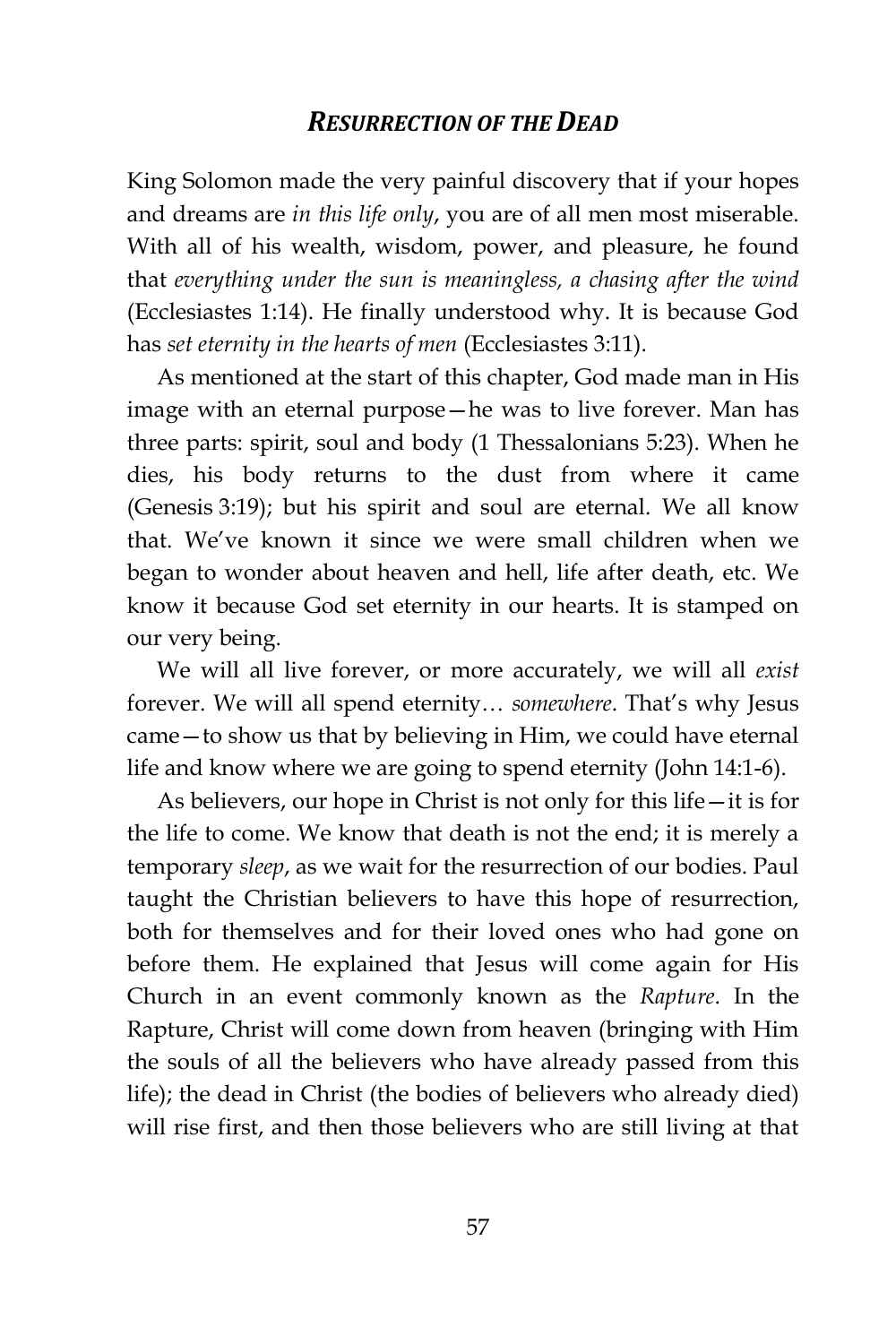time will be caught up together with them in the clouds to meet the Lord in the air:

Brothers, we do not want you to be ignorant about those who fall asleep, or to grieve like the rest of men, who have no hope. We believe that Jesus died and rose again and so we believe that God will bring with Jesus those who have fallen asleep in Him. According to the Lord's own word, we tell you that we who are still alive, who are left till the coming of the Lord, will certainly not precede those who have fallen asleep. For the Lord Himself will come down from heaven, with a loud command, with the voice of the archangel and with the trumpet call of God, and the dead in Christ will rise first. After that, we who are still alive and are left will be caught up together with them in the clouds to meet the Lord in the air. And so we will be with the Lord forever. Therefore encourage each other with these words.

*—1 Thessalonians 4:13-18*

Both the dead in Christ (those asleep) and those of us who are still alive will be resurrected in an instant. Admittedly, this is a great mystery:

Listen, I tell you a mystery: We will not all sleep, but we will all be changed—in a flash, in the twinkling of an eye, at the last trumpet. For the trumpet will sound, the dead will be raised imperishable, and we will be changed.

*—1 Corinthians 15:51-52*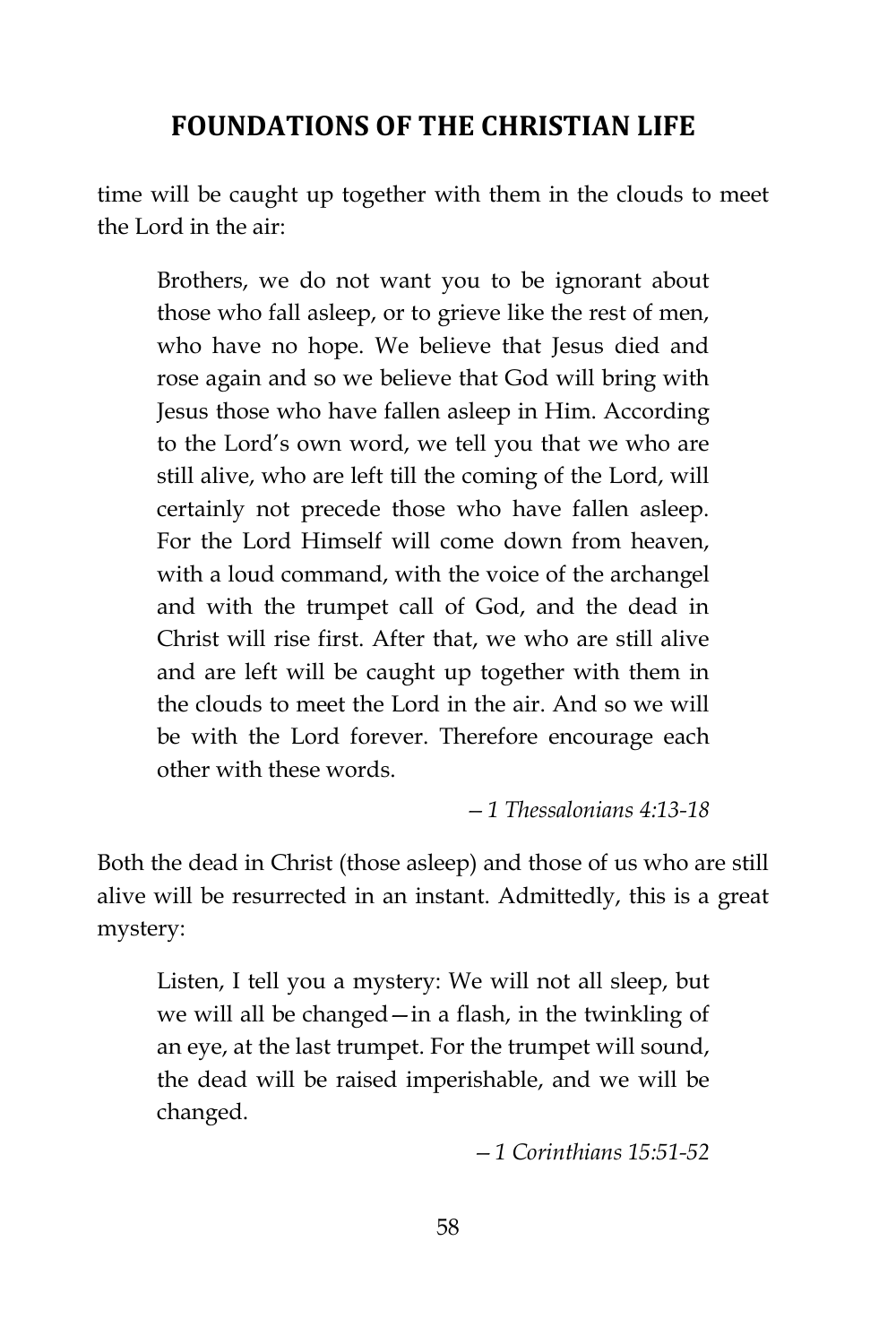#### *RESURRECTION OF THE DEAD*

<span id="page-66-0"></span>In 1 Corinthians 15, Paul goes on to explain in considerable detail the miraculous transformation that will take place in our bodies through the resurrection:

The body that is sown is perishable, it is raised imperishable; it is sown in dishonor, it is raised in glory; it is sown in weakness, it is raised in power; it is sown a natural body, it is raised a spiritual body… For the perishable must clothe itself with the imperishable, and the mortal with immortality. When the perishable has been clothed with the imperishable, and the mortal with immortality, then the saying that is written will come true: "Death has been swallowed up in victory." "Where, O death, is your victory? Where, O death, is your sting?"

*—1 Corinthians 15:42-44, 53-55* 

Our resurrection bodies will be imperishable, glorious, powerful, spiritual, and immortal! The sting of death will be removed forever. Hallelujah! What a glorious hope. Meanwhile, as long as we are earthbound and still in these frail mortal bodies, *we wait for the blessed hope—the glorious appearing of our great God and Savior, Jesus Christ* (Titus 2:13).

The hope of resurrection and eternal life is like a helmet that protects our mind (1 Thessalonians 5:8) and an anchor for our soul in the stormy seas of life (Hebrews 6:19). Because Jesus is the resurrection and the life, we know that even if we die, we will live again. He will raise us up in the resurrection at the last day, and we will live with Him forever. God, who cannot lie, promised us this eternal life before the beginning of time (Titus 1:2).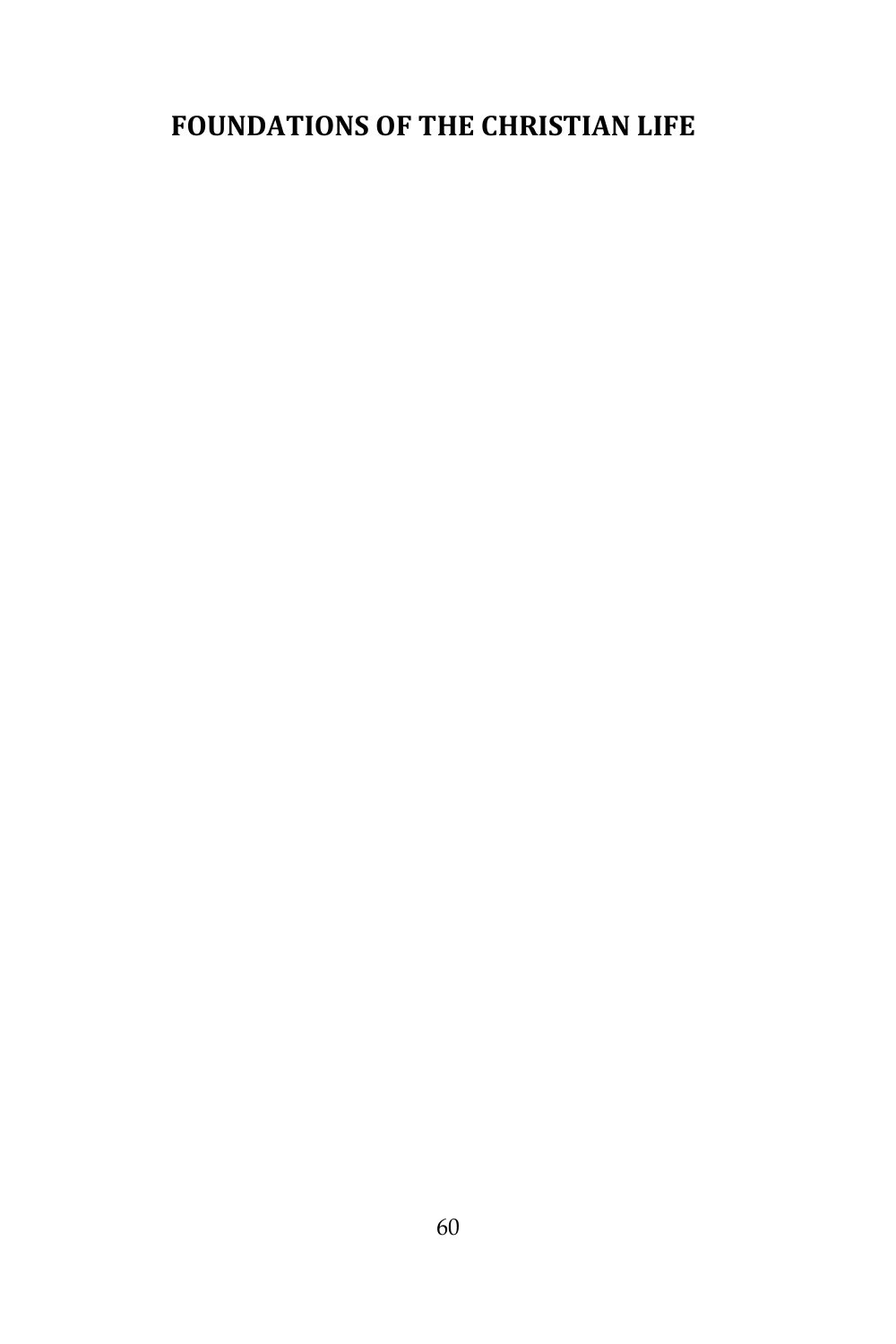# **ETERNAL JUDGMENT**

<span id="page-68-0"></span>In the past God overlooked such ignorance, but now He commands all people everywhere to repent. For He has set a Day when He will judge the world with justice by the Man He has appointed. He has given proof of this to all men by raising Him from the dead.

*— Acts 17:30-31* 

ROM THE FIRST BOOK OF THE BIBLE TO THE LAST, God is revealed as the Judge of all men. And the Scriptures make frequent reference to a coming Day of Judgment when all will be judged according to what they have done.  $F_{\text{mal}}^{\text{RO}}$ 

Eternal judgment should not be confused with other lesser judgments that God has executed in the past on various individuals or nations, nor should it be confused with the judgments that He will rain down on the earth during the Great Tribulation or at the end of the Millennium (Revelation 6-19; 20:1- 10).

Eternal judgment takes place only after resurrection. This is why it was pointed out in Chapter 6, *[Resurrection of the Dead](#page-58-0)* (which begins on p[.51\)](#page-58-0) that resurrection and eternal judgment are like two sides of the same coin — one leads directly to the other. As we saw in Chapter 6, the dead are raised in stages. As each group is resurrected, they are judged immediately thereafter. Every person has two appointments: death and judgment (Hebrews 9:27), the only exception being those who are fortunate to be taken alive in the Rapture (1 Thessalonians 4:17). Some are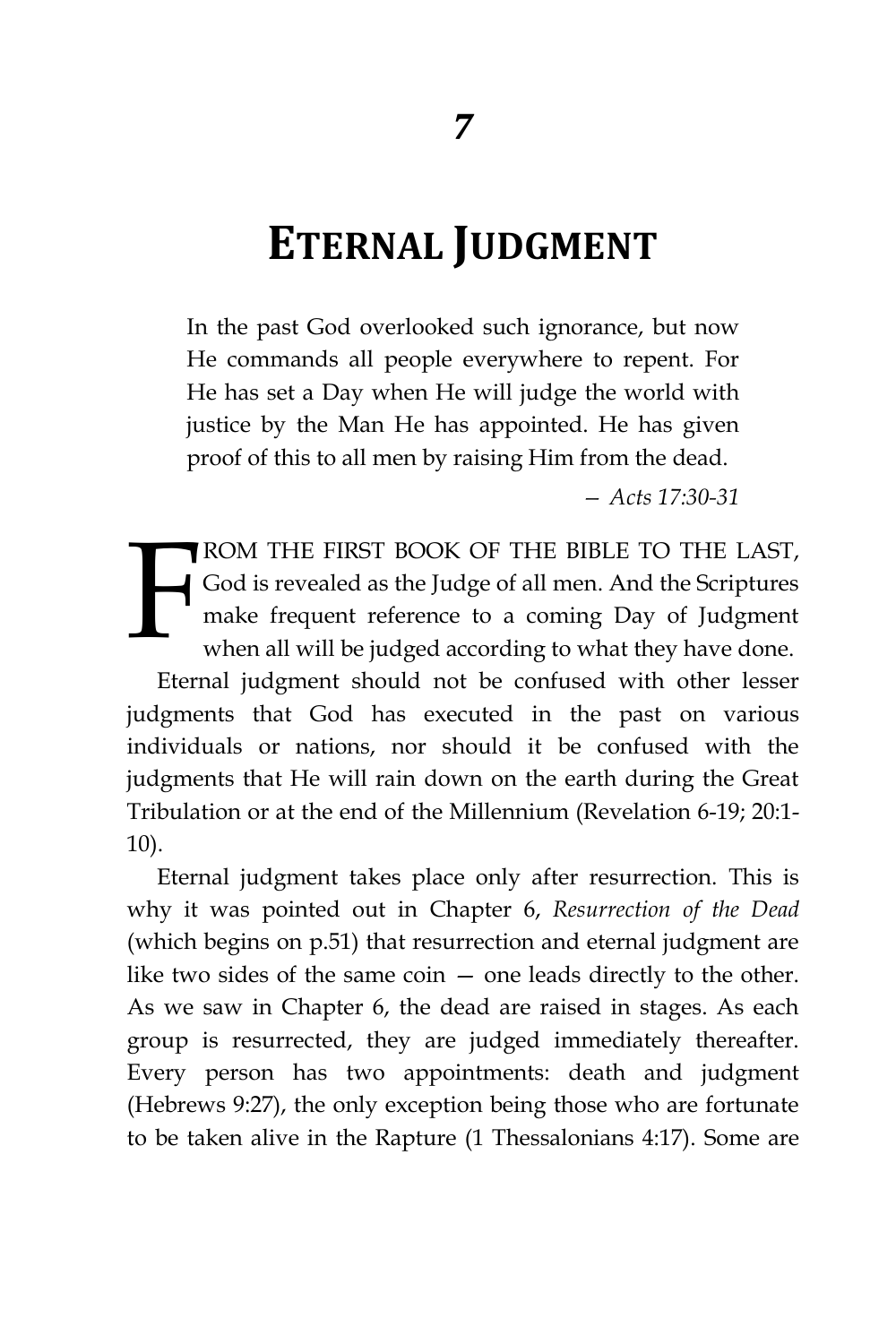raised to inherit eternal life and heavenly glory, while others are raised to everlasting condemnation and torment.

Each person will be judged individually and give an account for everything they did in their life—their deeds, words, motives, and even their secrets and hidden things (Romans 2:6, 16; Matthew 12:36-37; 1 Corinthians 4:5). God *has entrusted all judgment to Christ because He is the Son of Man* (John 5:22-27). In other words, man will be judged by one of his peers*—the Man Christ Jesus* (1 Timothy 2:5); man will be without excuse, for the One judging them lived a sinless life in His human body and died for their sins in that same human body, securing the means for their eternal salvation. All judgment will be just, fair and righteous.

Just as there are two main stages in the resurrection of the dead which are separated by a thousand years [see *The First and Second Resurrection* on [p.53](#page-60-0) of Chapter 6], there are also two stages in eternal judgment:

- 1. The Judgment Seat of Christ
- 2. The Great White Throne Judgment

#### *The Judgment Seat of Christ*

Now we know that if the earthly tent we live in is destroyed, we have a building from God, an eternal house in heaven, not built by human hands. Meanwhile we groan, longing to be clothed with our heavenly dwelling… We are confident, I say, and would prefer to be away from the body and at home with the Lord. So we make it our goal to please Him,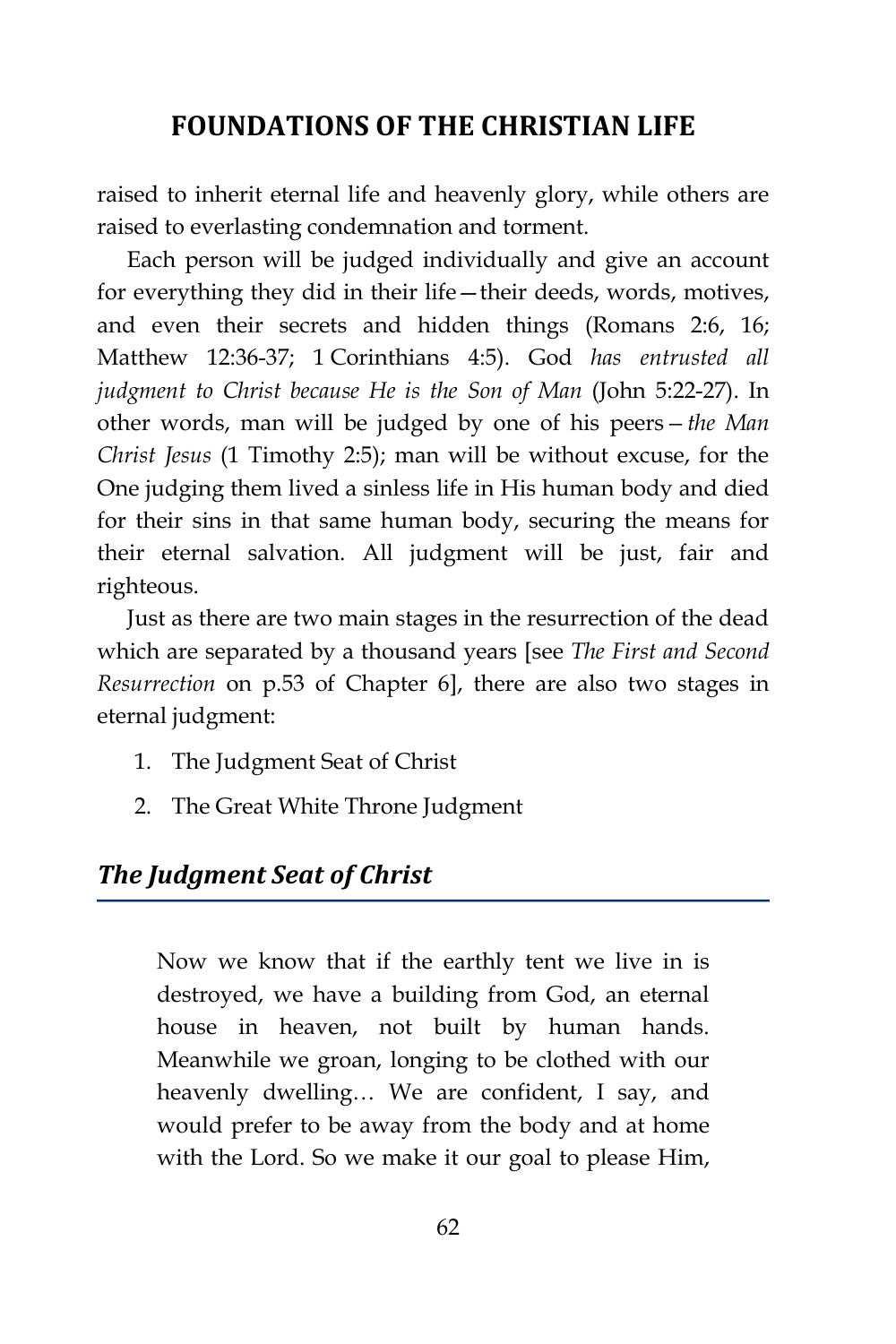## *ETERNAL JUDGMENT*

whether we are at home in the body or away from it. For we must all appear before the Judgment Seat of Christ, that each one may receive what is due him for the things done while in the body, whether good or bad.

*—2 Corinthians 5:1-2, 8-10*

The Judgment Seat of Christ takes place before the Millennium and is for Christians only. This is a judgment for rewards, not for condemnation. Remember that all those who participate in the first resurrection have no fear of damnation in the Lake of Fire *the second death has no power over them* (Revelation 20:6, 14; 21:8). The Christian *judges himself* and is *disciplined by the Lord* now so that he will *not come under judgment* and *be condemned with the world* (1 Corinthians 11:28-32). The works and conduct of each Christian will be evaluated in order to determine their rewards only.

The apostle Paul spoke of a *Day* in which the work of each saved person will be examined and judged by God's consuming fire (note that their salvation is not what is in question, only their rewards):

For no one can lay any foundation other than the one already laid, which is Jesus Christ. If any man builds on this foundation using gold, silver, costly stones, wood, hay or straw, his work will be shown for what it is, because the Day will bring it to light. It will be revealed with fire, and the fire will test the quality of each man's work. If what he has built survives, he will receive his reward. If it is burned up, he will suffer loss; he himself will be saved, but only as one escaping through the flames. Don't you know that you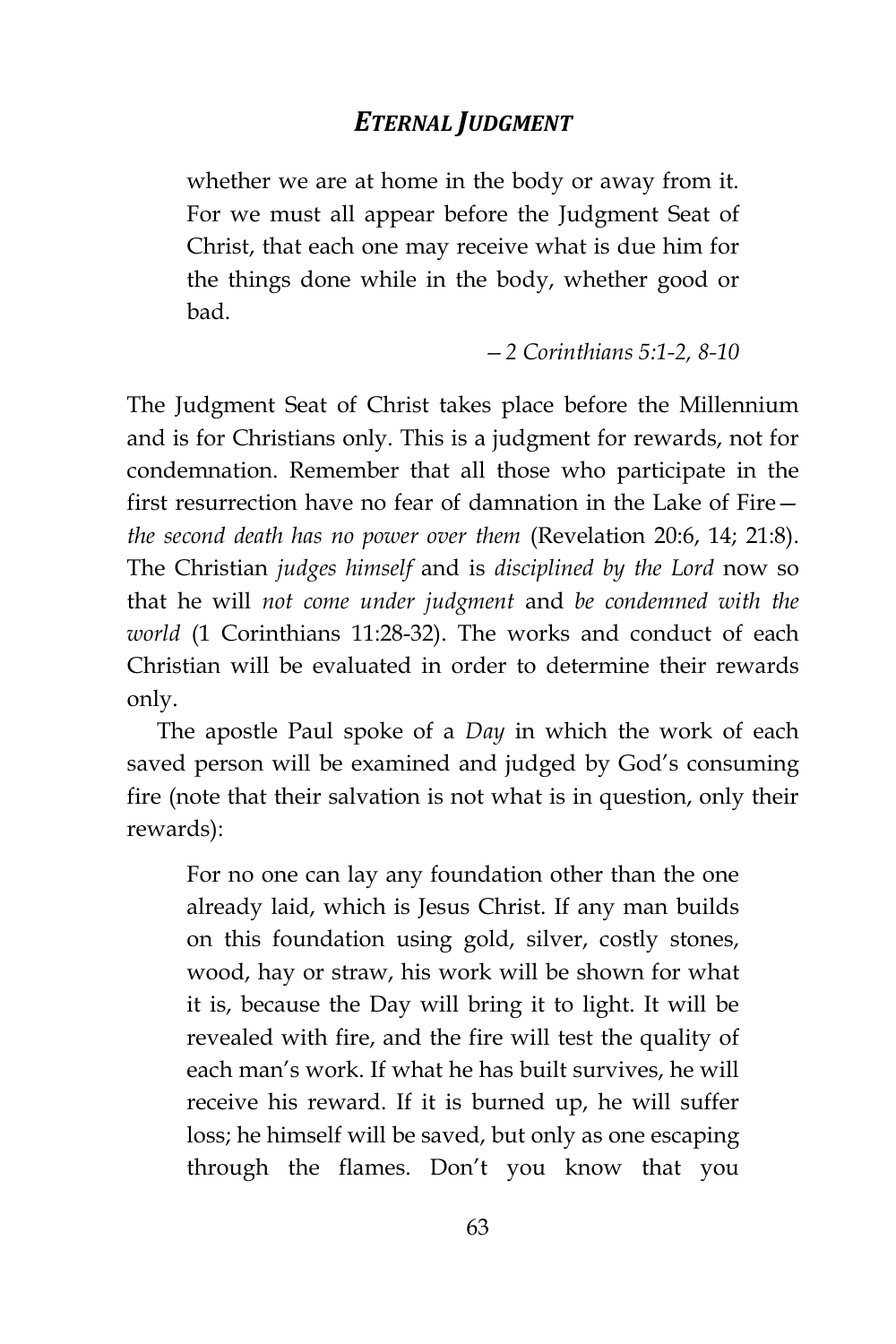yourselves are God's temple and that God's Spirit lives in you?

*—1 Corinthians 3:11-16* 

A number of the parables that Jesus taught speak about His servants being called before their Master to give Him an account in order to receive their recompense and rewards. *All* will stand before the Judgment Seat, *every knee will bow*, and *each of us will give an account of himself to God* (Romans 14:10-12). When Jesus returns for His Bride in the Rapture, He brings rewards with Him, showing that in a moment and the twinkling of an eye (1 Corinthians 15:52), this judgment takes place in the air and the bodies of the saints are transformed:

Behold, I am coming soon! My reward is with Me, and I will give to everyone according to what he has done.

*—Revelation 22:12* 

For the believer who has served the Lord with integrity and lived a Christian life full of good works, the Judgment Seat of Christ is not a fearful thing. He looks forward to his vindication and reward. He knows that *God will give to each person according to what he has done; to those who by persistence in doing good seek glory, honor and immortality, He will give eternal life* (Romans 2:6-7). Paul anxiously awaited his judgment which he knew would come at the *appointed time*… when *the Lord comes*:

I care very little if I am judged by you or by any human court; indeed, I do not even judge myself. My conscience is clear, but that does not make me innocent. It is the Lord who judges me. Therefore judge nothing before the appointed time; wait till the Lord comes. He will bring to light what is hidden in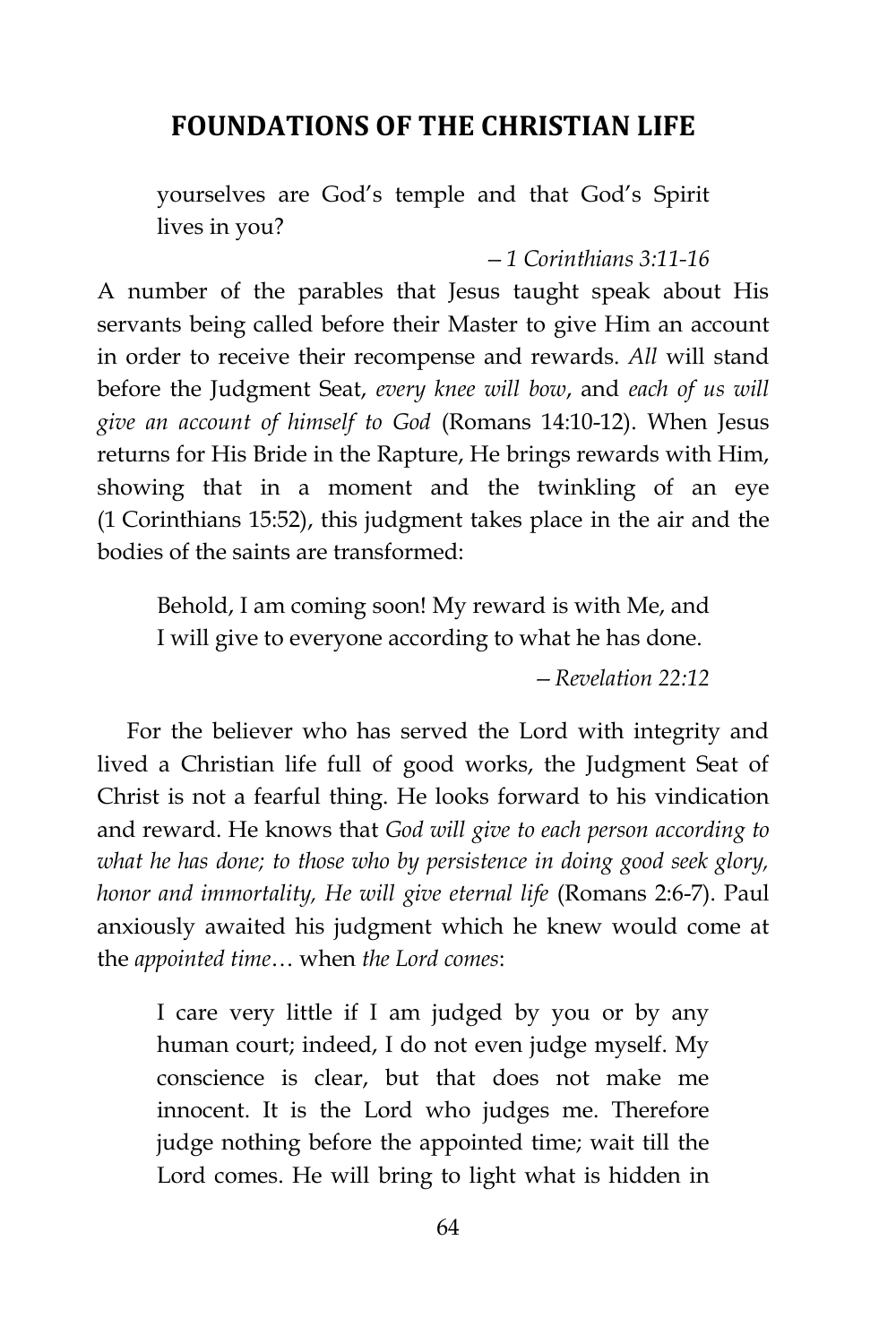### *ETERNAL JUDGMENT*

darkness and will expose the motives of men's hearts. At that time each will receive his praise from God.

*—1 Corinthians 4:3-5* 

There are many different rewards for the righteous (Matthew 5:12; 16:27; 1 Corinthians 3:8). It is beyond the scope of this book to examine all of them in depth. Here is a partial list:

- 1. Eternal life in heaven; John saw heaven as consisting of three distinct places: *New Earth, New Heaven* and *New Jerusalem* (Revelation 21:1-2); the New Jerusalem is also called the *Paradise of God* (Revelation 2:7) and the *Lamb's Wife*, the Bride of Christ (Revelation 21:9-10; there is no more death, night, crying, curse or pain there—*His servants see His face* and *reign forever and ever* there (Revelation 22:1- 5)
- 2. Crowns (1 Corinthians 9:25; Revelation 3:11), including the *crown of righteousness* (2 Timothy 4:8), the *crown of life* (James 1:12; Revelation 2:10), and the *crown of glory* (1 Peter 5:4)
- 3. Thrones and positions of authority in the Kingdom of God (Matthew 19:28)

#### *The Great White Throne Judgment*

Then I saw a Great White Throne and Him who was seated on it. Earth and sky fled from His presence, and there was no place for them. And I saw the dead, great and small, standing before the throne, and books were opened. Another book was opened, which is the Book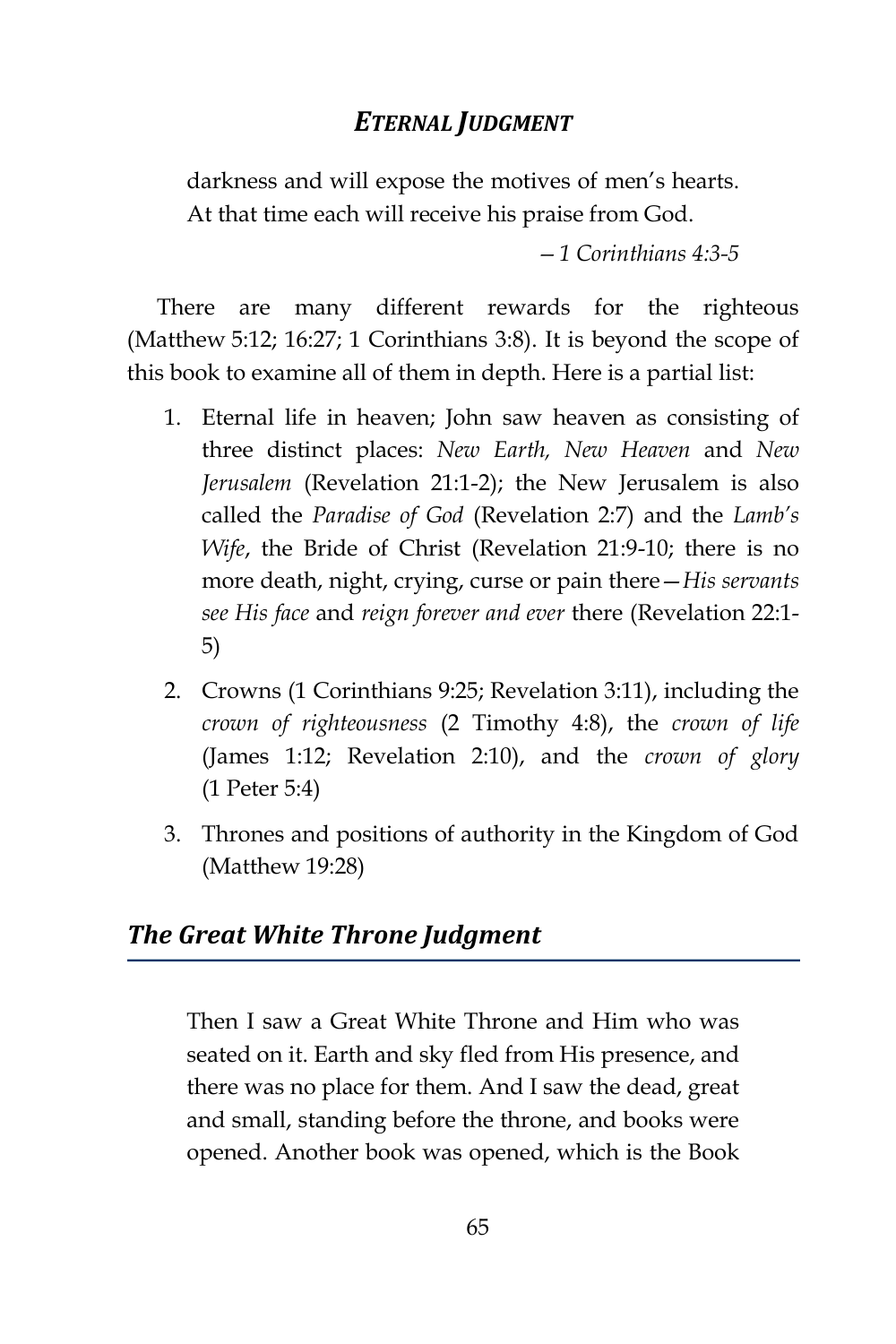of Life. The dead were judged according to what they had done as recorded in the books. The sea gave up the dead that were in it, and death and Hades gave up the dead that were in them, and each person was judged according to what he had done. Then death and Hades were thrown into the Lake of Fire. The Lake of Fire is the second death. If anyone's name was not found written in the Book of Life, he was thrown into the Lake of Fire.

*— Revelation 20:11-15* 

This is the final judgment of mankind which takes place immediately after the second resurrection, a thousand years after the first resurrection and the Millennium. One can sense that something awesome and dreadful is about to take place, for even the Earth and sky try to run away and hide! For those who never repented of their sins and received God's forgiveness purchased for them by the blood of Jesus Christ, the Son of God, they are about to receive their wages from God… death… the second death!

If we deliberately keep on sinning after we have received the knowledge of the truth, no sacrifice for sins is left, but only a fearful expectation of judgment and of raging fire that will consume the enemies of God… How much more severely do you think a man deserves to be punished who has trampled the Son of God under foot, who has treated as an unholy thing the blood of the covenant that sanctified him, and who has insulted the Spirit of grace? For we know Him who said, "It is Mine to avenge; I will repay," and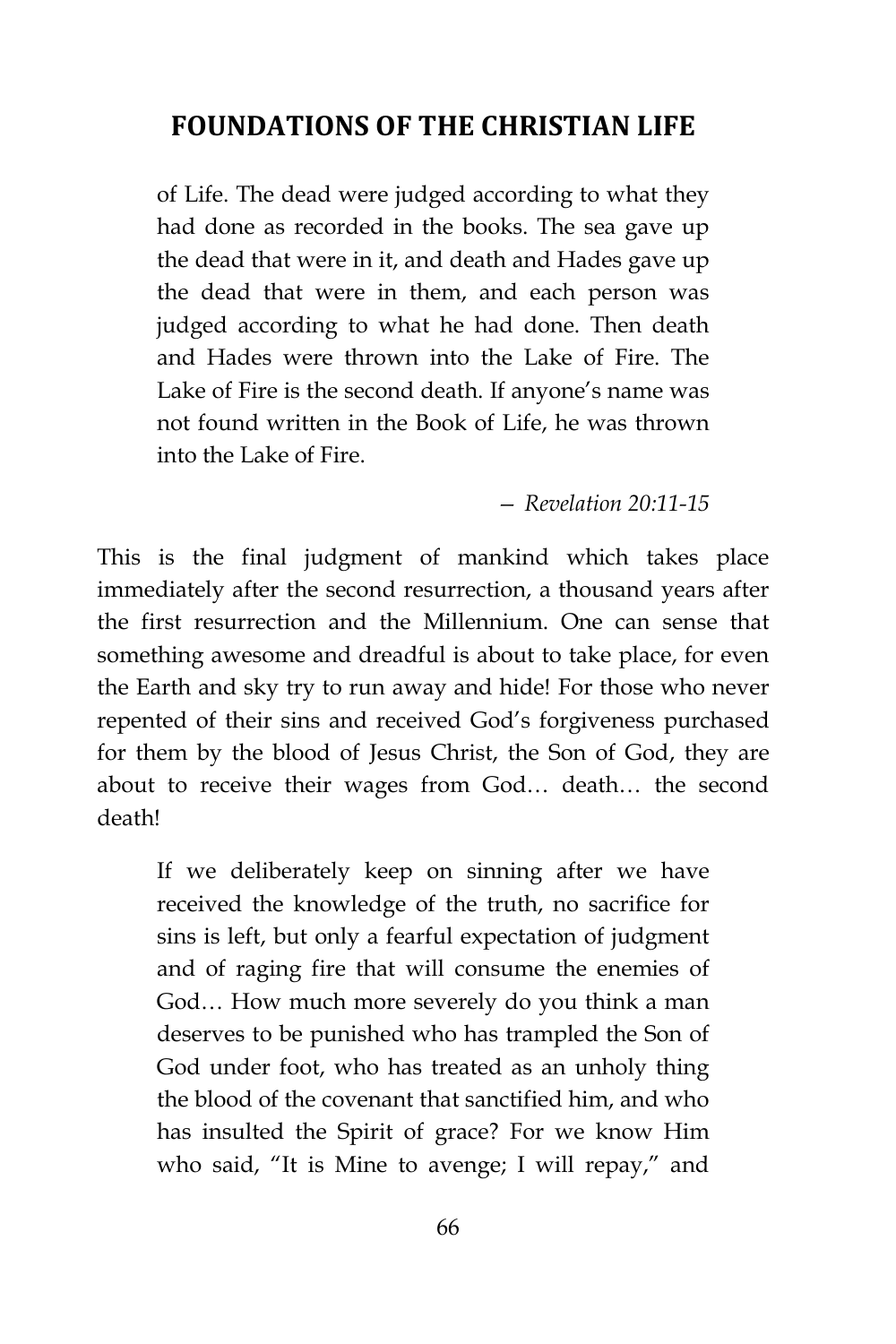#### *ETERNAL JUDGMENT*

again, "The Lord will judge His people." It is a dreadful thing to fall into the hands of the living God.

*—Hebrews 10:26-31* 

The dead stand before the throne speechless. There is no indication that they ever speak. Books are opened which contain records of all their deeds. Each one is judged strictly on the basis of *what they had done*. Each one stands alone—there are no friends or family to defend them. And then the most important book of all is opened, the Book of Life. This book contains the names of any saved people who were not included in the first resurrection. They inherit everlasting life. The rest, *all those whose names are not found written in the Book of Life*, are judged and condemned to the Lake of Fire forever.

This and only this is the single factor that determines man's eternal destiny: *Is their name written in the Book of Life?* In other words, did they pass from death to life by receiving Jesus Christ as their Lord and Savior? They may once have been murderers, thieves, adulterers, homosexuals, prostitutes or drunkards, but if they had trusted in Christ, they *were washed, sanctified, justified in the name of the Lord Jesus Christ* (1 Corinthians 6:9-11). Therefore, the eternal question for each one, in Pilate's words, is simply this: *What shall I do, then, with Jesus who is called Christ?* (Matthew 27:22).

If anyone's name was not found written in the Book of Life, he was thrown into the Lake of Fire. We normally call it hell, but more accurately, the Scriptures call this terrible place the Lake of Fire. Jesus spoke more about it than He did heaven! Here is a summary about this frightening place and what awaits the unrepentant sinners there:

1. Torment, agony, punishment and God's wrath forever there is no rest (Luke 16:23-28; Revelation 14:10-11)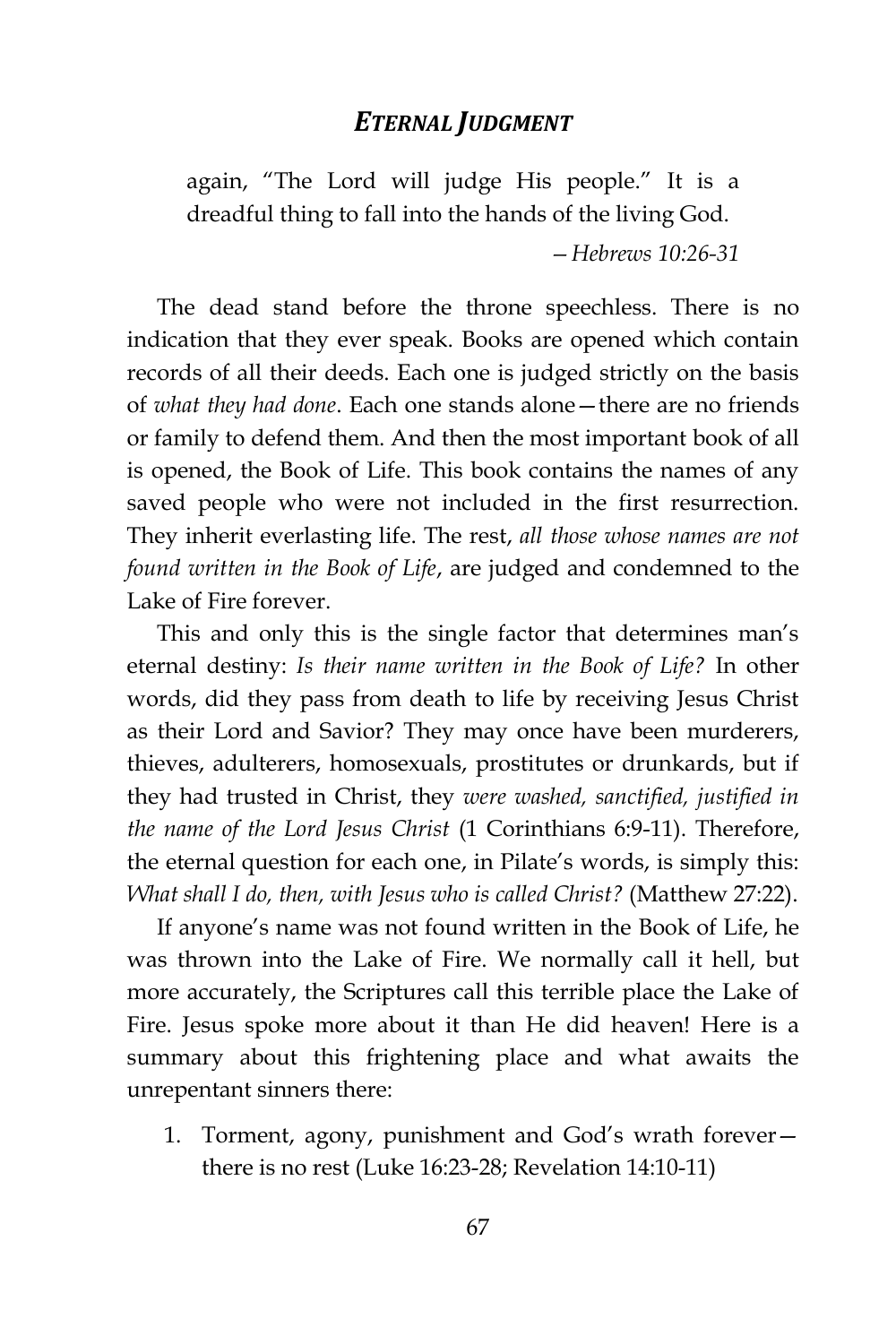- 2. Darkness, weeping and gnashing of teeth (Matthew 8:12; 13:42, 50; 22:13; 24:51; 25:30
- 3. Unquenchable fire, maggots and worms cover their bodies (Mark 9:43-48; Isaiah 14:11)
- 4. The devil, the beast (antichrist) and the false prophet, along with all the fallen angels, are there awaiting their arrival (Revelation 19:20; 20:10; 2 Peter 2:4; Jude 6); NOTE: Jesus taught that hell was prepared for the devil and his angels (Matthew 25:41); it was never God's intention for man to be there, for He is *not wanting anyone to perish, but everyone to come to repentance* (2 Peter 3:9).
- 5. The damned are conscious and have memory—they will suffer mental anguish and eternal regret (Luke 16:25-28)
- 6. To make their torment even worse, the condemned can see the saints rejoicing in the presence of God and His holy angels in Paradise afar off, but they cannot cross over (Luke 16:23-26; Rev 14:10)
- 7. This is the second death; they already knew the awful sting of the first death; but this second death is much more dreadful; it is the death of the soul, eternal separation from God

God has clearly warned that this is *what is going to happen to the ungodly.* He is patient, longsuffering, compassionate and merciful, but those who are thrown into the Lake of Fire had their chances to repent and accept God's gracious gift of forgiveness and salvation, but because of their *stubbornness and unrepentant heart, they stored up wrath against themselves for the day of God's wrath* (Romans 2:5). They have no one to blame but themselves; by their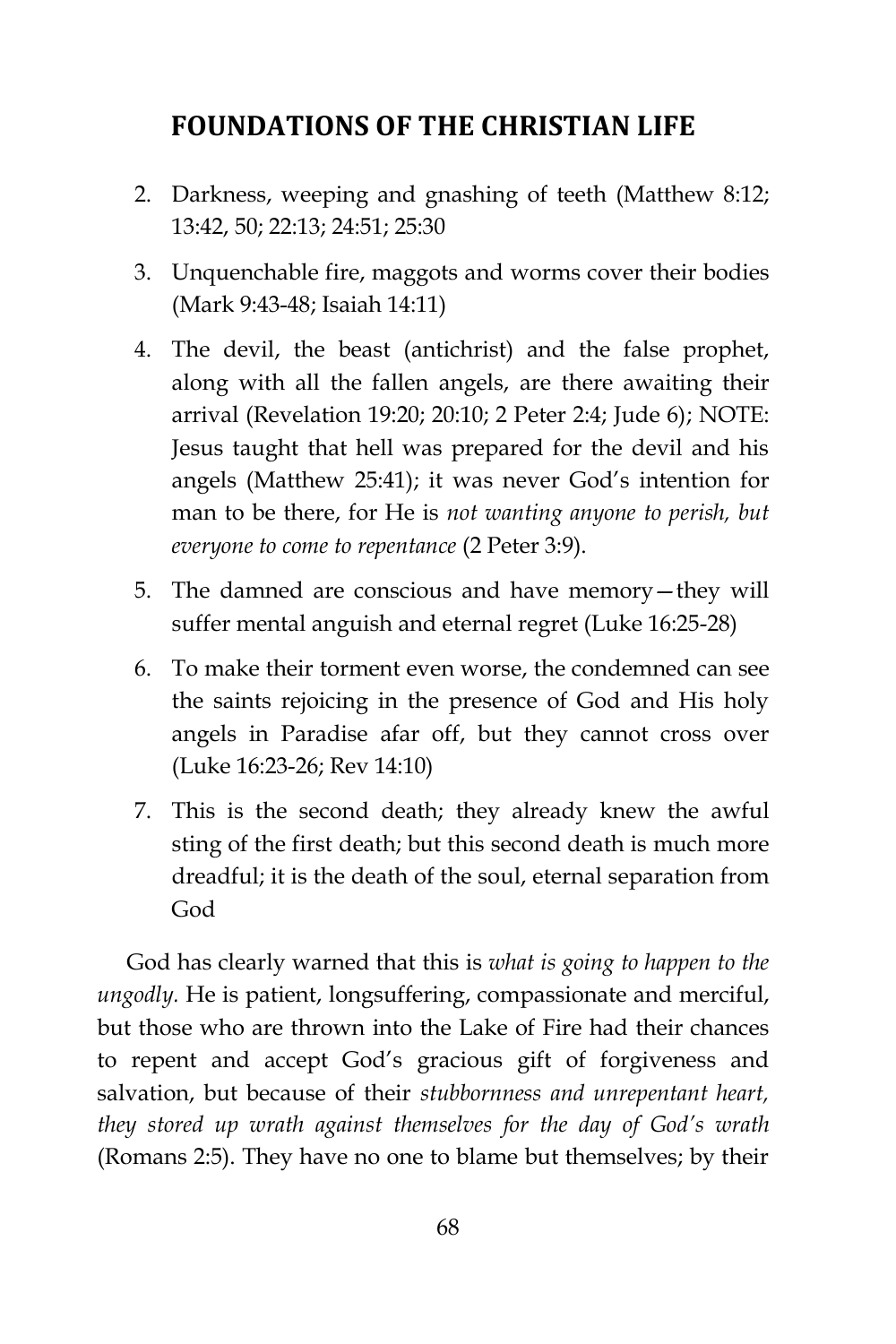#### *ETERNAL JUDGMENT*

own choices, they disqualified themselves from eternal life (Acts 13:46). When this Day arrives, there will be no more mercy, no second chances, no Purgatory, as the Roman Catholic religion falsely teaches—only punishment and destruction for those who rejected His love and truth:

> For if God did not spare angels when they sinned, but sent them to hell, putting them into gloomy dungeons to be held for judgment; if He did not spare the ancient world when He brought the flood on its ungodly people, but protected Noah, a preacher of righteousness, and seven others; if He condemned the cities of Sodom and Gomorrah by burning them to ashes, and made them an example of what is going to happen to the ungodly; and if He rescued Lot, a righteous man, who was distressed by the filthy lives of lawless men (for that righteous man, living among them day after day, was tormented in his righteous soul by the lawless deeds he saw and heard)—if this is so, then the Lord knows how to rescue godly men from trials and to hold the unrighteous for the day of judgment, while continuing their punishment.

> > —2 Peter 2:4-9

Knowing that there is a heaven to gain and a hell to shun motivates the Christian believer to live a holy and upright life, seeking the Lord and fixing his eyes on Jesus Christ, the author and finisher of his faith. He looks forward to the Heavenly Jerusalem, setting his affection on things above, not on the things of the earth, eagerly longing for Christ's soon return:

By the same word the present heavens and earth are reserved for fire, being kept for the Day of Judgment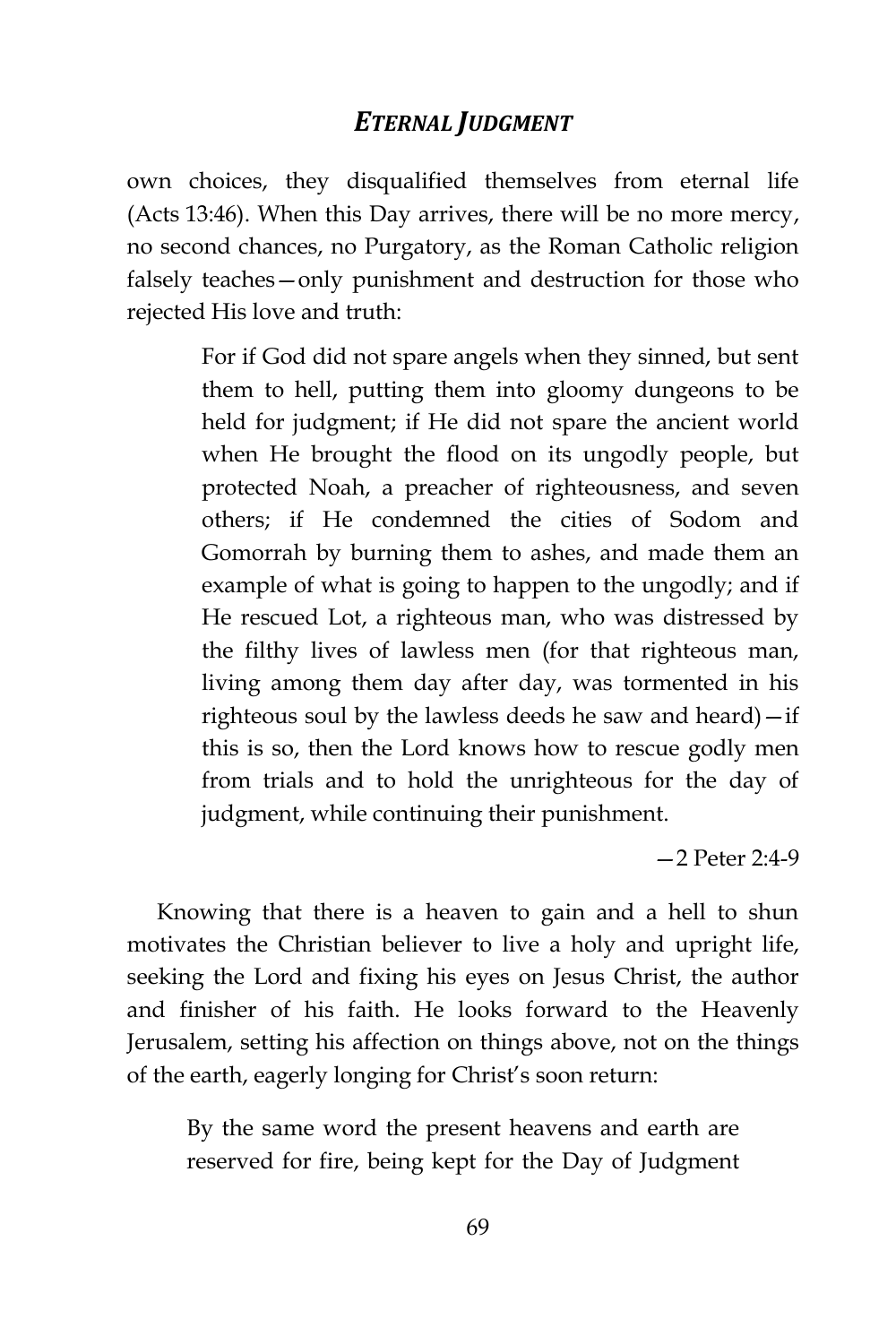and destruction of ungodly men. But do not forget this one thing, dear friends: With the Lord a day is like a thousand years, and a thousand years are like a day. The Lord is not slow in keeping His promise, as some understand slowness. He is patient with you, not wanting anyone to perish, but everyone to come to repentance. But the Day of the Lord will come like a thief. The heavens will disappear with a roar; the elements will be destroyed by fire, and the earth and everything in it will be laid bare. Since everything will be destroyed in this way, what kind of people ought you to be? You ought to live holy and godly lives as you look forward to the Day of God and speed its coming. That Day will bring about the destruction of the heavens by fire, and the elements will melt in the heat. But in keeping with His promise we are looking forward to a New Heaven and a New Earth, the home of righteousness.

*—2 Peter 3:7-13* 

The Spirit and the Bride say, "Come!" And let him who hears say, "Come!" Whoever is thirsty, let him come; and whoever wishes, let him take the free gift of the water of life. He who testifies to these things says, "Yes, I am coming soon." Amen. Come, Lord Jesus.

*—Revelation 22:17, 20*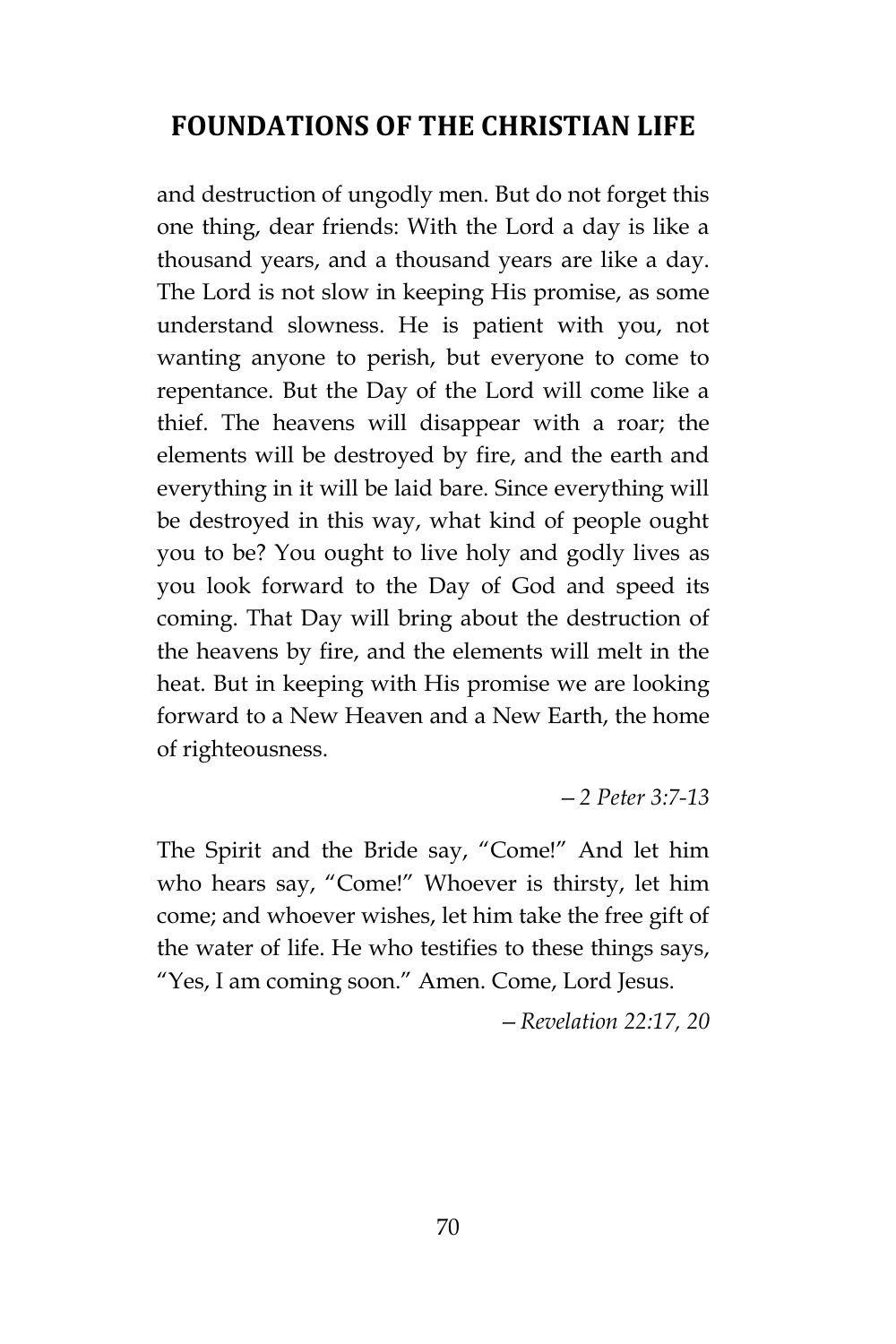# **CONCLUSION**

Concerning Him we have much to say, and it is hard to explain, since you have become dull of hearing. For though by this time you ought to be teachers, you have need again for someone to teach you the elementary principles of the oracles of God, and you have come to need milk and not solid food. For everyone who partakes only of milk is not accustomed to the word of righteousness, for he is an infant. But solid food is for the mature, who because of practice have their senses trained to discern good and evil.

Therefore leaving the elementary teaching about the Christ, let us press on to maturity, not laying again a foundation of repentance from dead works and of faith toward God, of instruction about washings and laying on of hands, and the resurrection of the dead and eternal judgment. And this we will do, if God permits.

*— Hebrews 5:11-6:3 (NAS)* 

ONGRATULATIONS! YOU HAVE COMPLETED the course on the seven foundational teachings of Christ. Well, at least you've finished reading about them! Now you have a lot of work to do. Remember, these truths become firm foundations in your Christian life, not by *hearing* about them, but by *putting them into practice*. CON COU VE VOL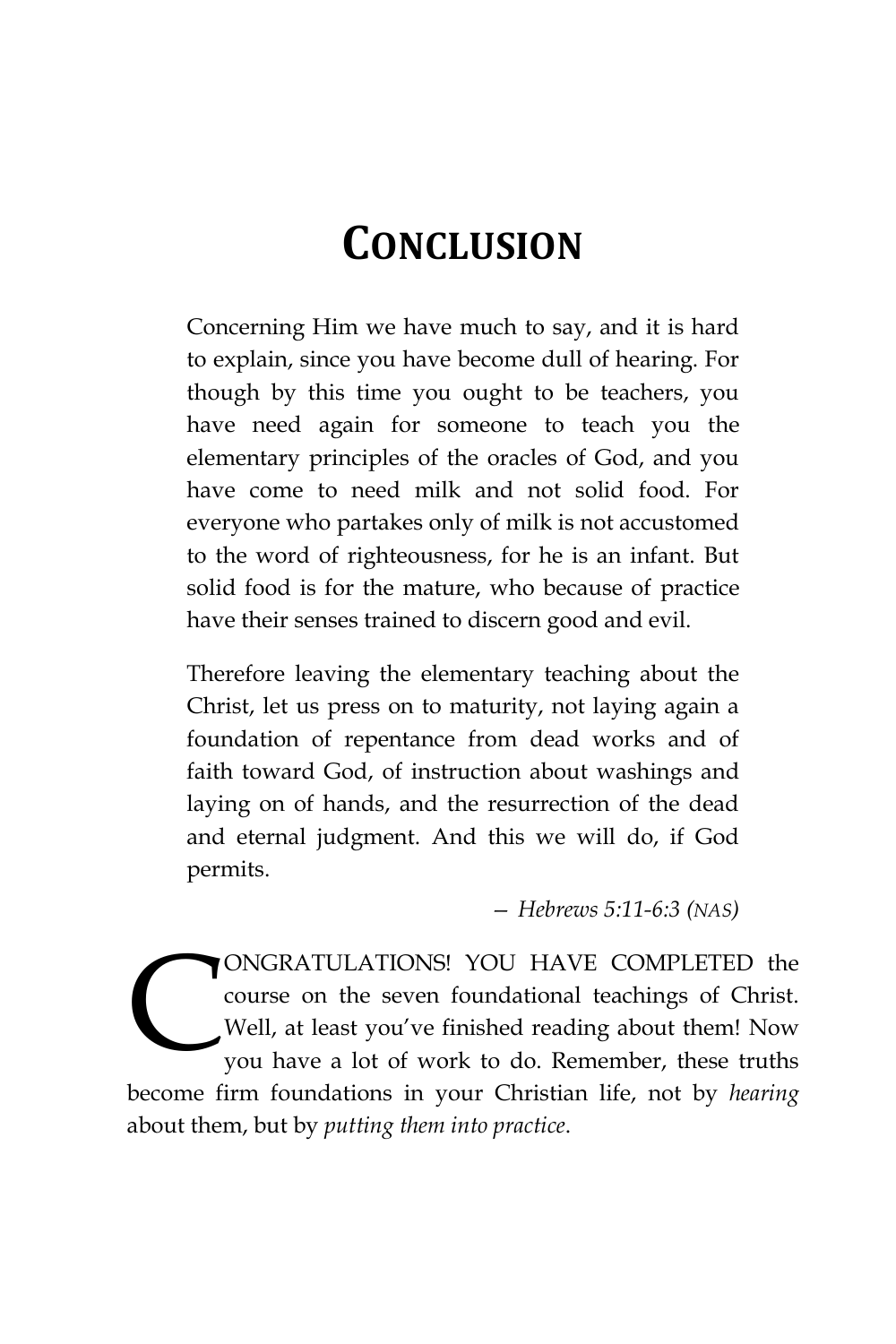In the verses leading up to Hebrews 6:1-3 (cited above), the writer of Hebrews indicates that he had much more to teach these believers, but they simply weren't ready yet. They were *dull of hearing* (*slow to learn* – NIV). Something was stunting their growth as Christians. He told them that *by this time you ought to be teachers*, signifying that considerable *time* had passed since their conversion—they were not baby Christians. But in reality, they *were* still *infants* spiritually, needing the milk of God's word; they were not mature enough for the solid food of God's word.

God has solid food. God has much more to teach us beyond the seven elementary principles that we have briefly examined in *Foundations of the Christian Life*. The call now is to go on to *maturity*; solid food is for the *mature*, who through *practice* have trained their spiritual senses to discern good and evil. There's that word again that Jesus used when He spoke about the wise man who built his house on the rock: *practice*.

It is imperative that we put the seven basic foundations of Hebrews 6:1-3 into practice in our Christian lives. Without them, we will never grow as Christians. But it is equally imperative that, once we have done that, we keep growing, advancing, digging deeper; we can then *press on to maturity*. We need to grow up in Christ, no longer remaining infants, but becoming mature, attaining the whole measure of the fullness of Christ:

It was He who gave some to be apostles, some to be prophets, some to be evangelists, and some to be pastors and teachers, to prepare God's people for works of service, so that the Body of Christ may be built up until we all reach unity in the faith and in the knowledge of the Son of God and become mature, attaining to the whole measure of the fullness of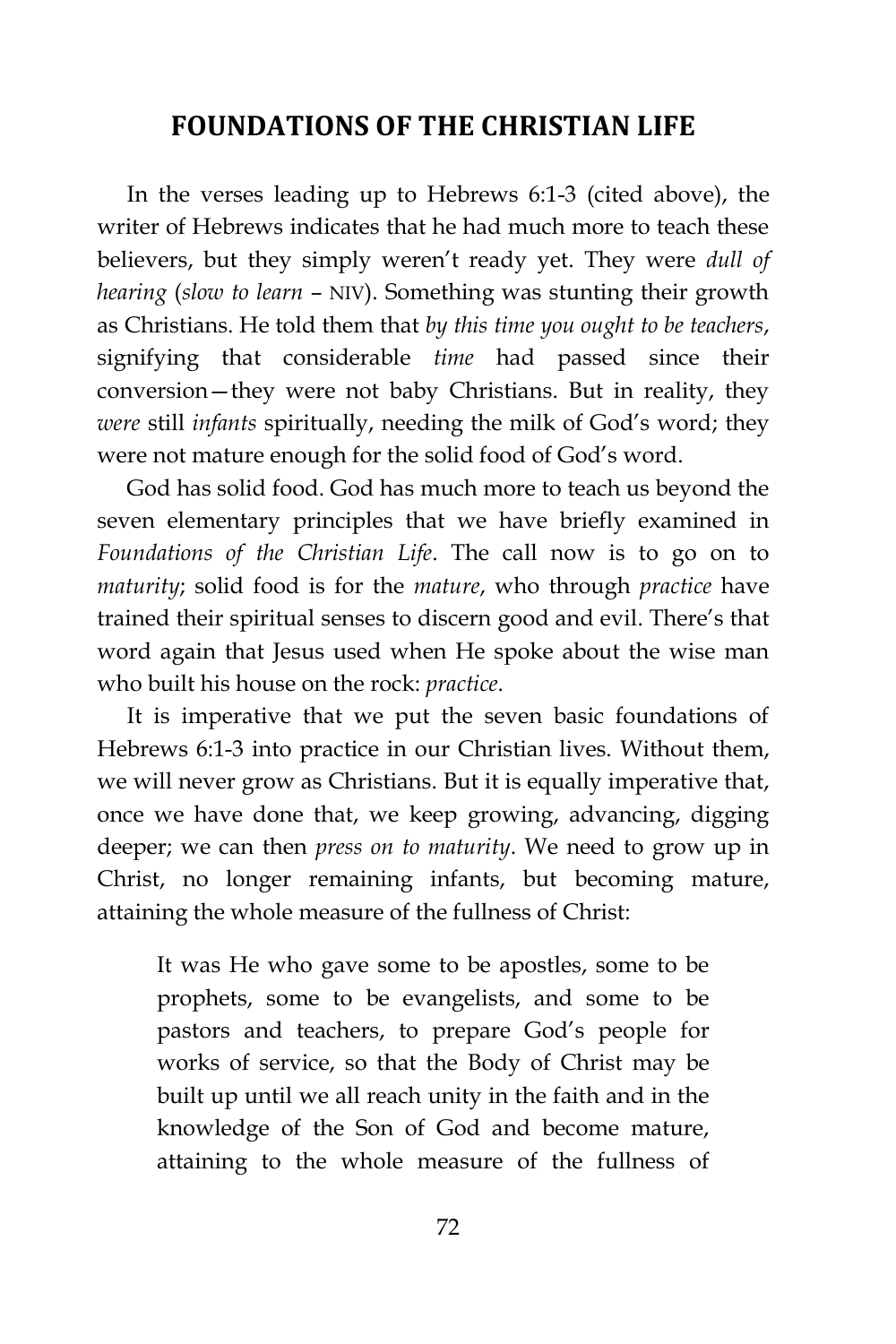# **Conclusion**

Christ. Then we will no longer be infants, tossed back and forth by the waves, and blown here and there by every wind of teaching and by the cunning and craftiness of men in their deceitful scheming. Instead, speaking the truth in love, we will in all things grow up into Him who is the Head, that is, Christ.

*—Ephesians 4:11-15* 

Putting these verses together with Hebrews 5:11-14, we can summarize the attributes of a mature Christian:

- 1. They are quick to learn and listen; they have ears to hear what the Spirit is saying to the churches (Revelation 2:7, 11, etc.)
- 2. They have discernment and know the sound teachings of Scripture—they cannot be deceived by the winds of popular yet false teachings that blow through the Christian Church; as true disciples, they continue in His word all their life (John 8:31), allowing the Holy Spirit to guide them into all truth (John 16:13)
- 3. They have been equipped for works of service; they are actively involved in ministry, teaching and discipling others
- 4. They have a deep revelation knowledge of Christ and are becoming more like Him in faith, love, unity and character

So, let's get going, and let's get growing. AMEN.